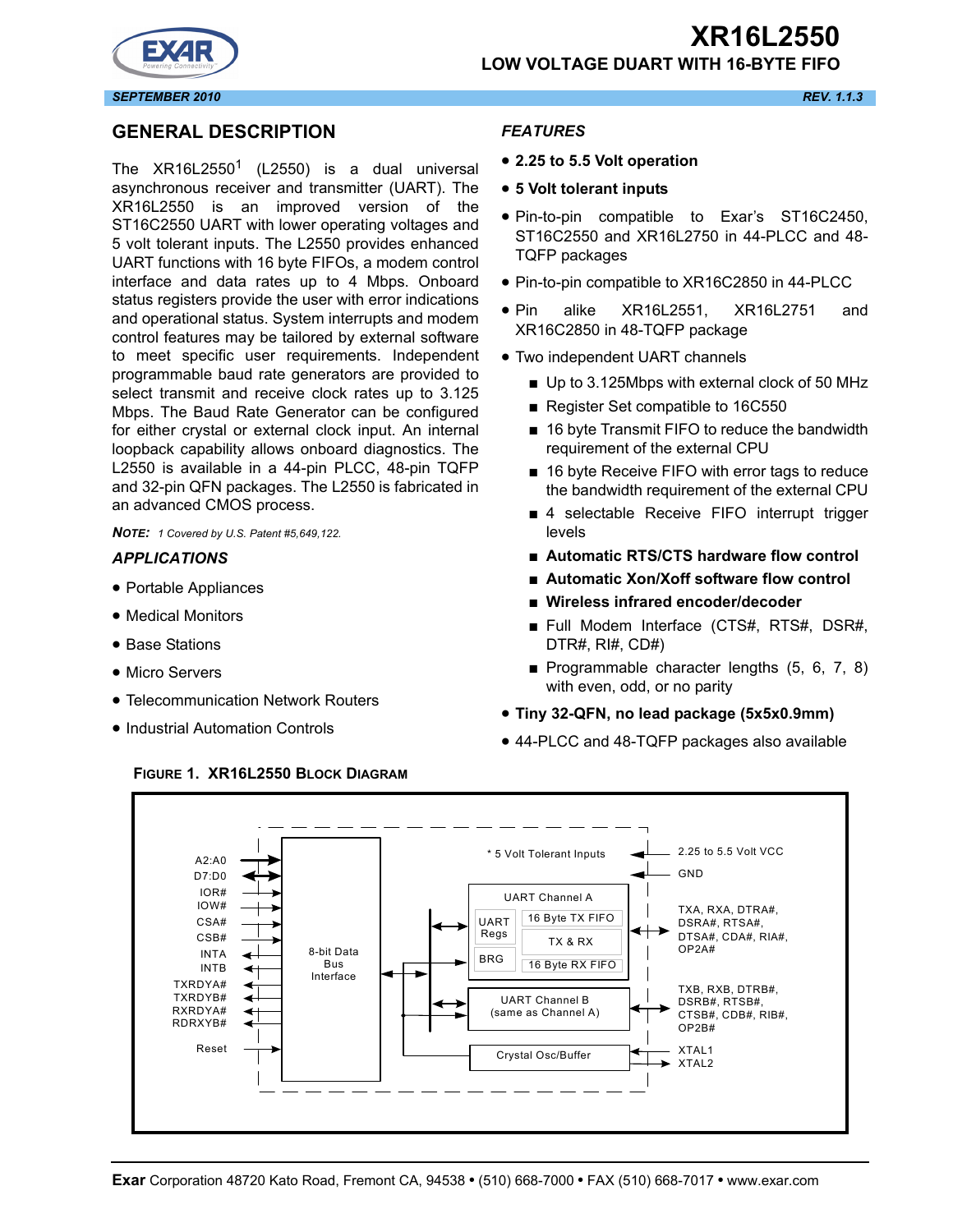# **LOW VOLTAGE DUART WITH 16-BYTE FIFO** *REV. 1.1.3*



#### **FIGURE 2. PIN OUT ASSIGNMENT**



#### *ORDERING INFORMATION*

| <b>PART NUMBER</b> | <b>PACKAGE</b> | <b>OPERATING TEMPERATURE RANGE</b>   | <b>DEVICE STATUS</b> |
|--------------------|----------------|--------------------------------------|----------------------|
| XR16L2550IL        | 32-Lead QFN    | -40 $^{\circ}$ C to +85 $^{\circ}$ C | Active               |
| XR16L2550IJ        | 44-Lead PLCC   | -40 $^{\circ}$ C to +85 $^{\circ}$ C | Active               |
| XR16L2550IM        | 48-Lead TQFP   | -40 $^{\circ}$ C to +85 $^{\circ}$ C | Active               |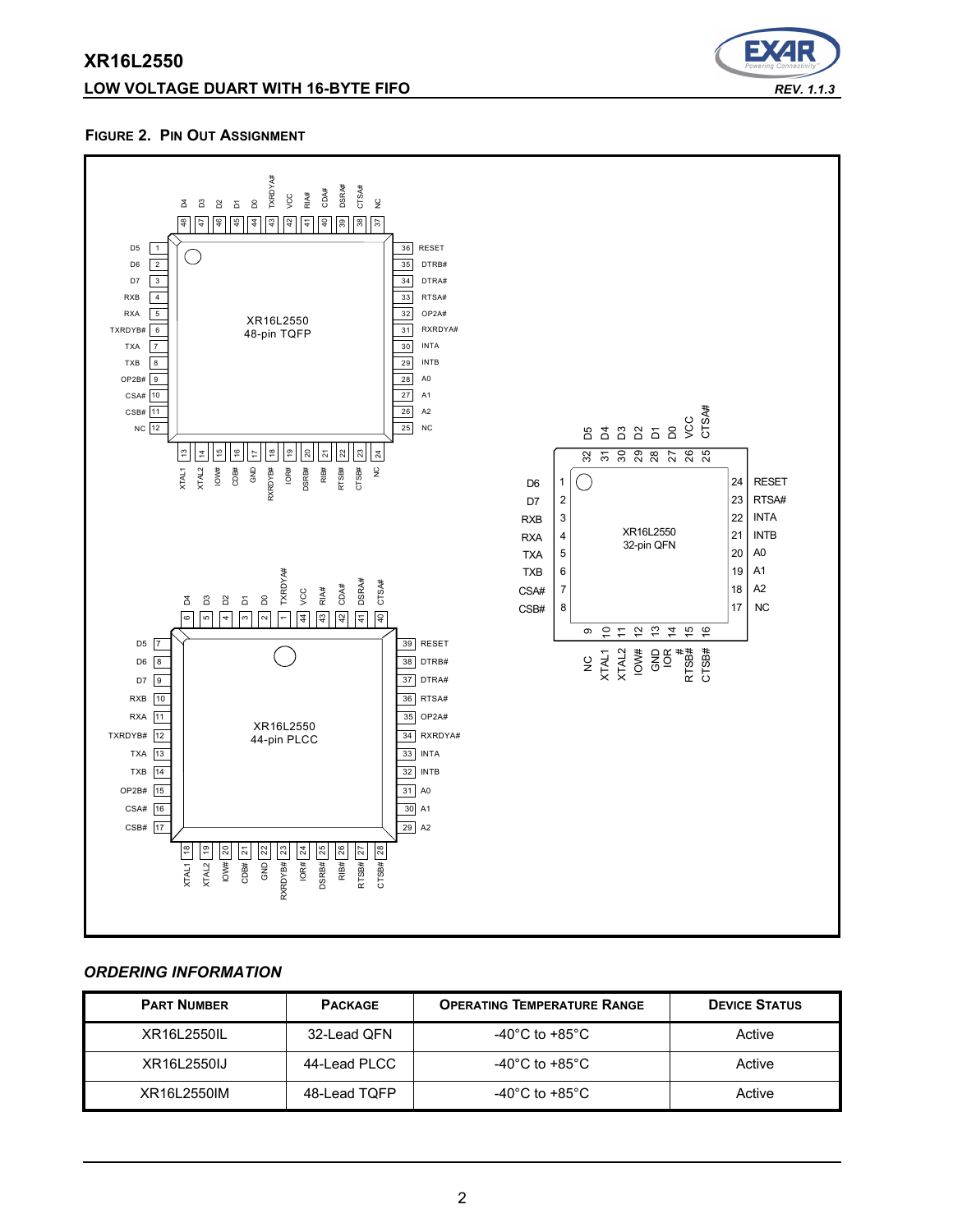

# **XR16L2550** *REV. 1.1.3* **LOW VOLTAGE DUART WITH 16-BYTE FIFO**

# **PIN DESCRIPTIONS**

# **Pin Description**

| <b>NAME</b>                                        | <b>32-QFN</b><br>PIN# | 44-PLCC<br>PIN# | 48-TQFP<br>PIN# | <b>TYPE</b>  | <b>DESCRIPTION</b>                                                                                                                                                                                                                                                                                                                                    |
|----------------------------------------------------|-----------------------|-----------------|-----------------|--------------|-------------------------------------------------------------------------------------------------------------------------------------------------------------------------------------------------------------------------------------------------------------------------------------------------------------------------------------------------------|
| <b>DATA BUS INTERFACE</b>                          |                       |                 |                 |              |                                                                                                                                                                                                                                                                                                                                                       |
| A <sub>2</sub><br>A1<br>A <sub>0</sub>             | 18<br>19<br>20        | 29<br>30<br>31  | 26<br>27<br>28  | $\mathsf{I}$ | Address data lines [2:0]. These 3 address lines select one of the<br>internal registers in UART channel A/B during a data bus transac-<br>tion.                                                                                                                                                                                                       |
| D7<br>D <sub>6</sub>                               | $\overline{2}$<br>1   | 9<br>8          | 3<br>2          | IO           | Data bus lines [7:0] (bidirectional).                                                                                                                                                                                                                                                                                                                 |
| D <sub>5</sub><br>D <sub>4</sub><br>D <sub>3</sub> | 32<br>31<br>30        | 7<br>6<br>5     | 1<br>48<br>47   |              |                                                                                                                                                                                                                                                                                                                                                       |
| D <sub>2</sub><br>D <sub>1</sub><br>D <sub>0</sub> | 29<br>28<br>27        | 4<br>3<br>2     | 46<br>45<br>44  |              |                                                                                                                                                                                                                                                                                                                                                       |
| IOR#                                               | 14                    | 24              | 19              | $\mathsf{I}$ | Input/Output Read Strobe (active low). The falling edge instigates<br>an internal read cycle and retrieves the data byte from an internal<br>register pointed to by the address lines [A2:A0]. The data byte is<br>placed on the data bus to allow the host processor to read it on<br>the rising edge.                                               |
| IOW#                                               | 12                    | 20              | 15              | $\mathbf{I}$ | Input/Output Write Strobe (active low). The falling edge instigates<br>an internal write cycle and the rising edge transfers the data byte<br>on the data bus to an internal register pointed by the address<br>lines.                                                                                                                                |
| CSA#                                               | $\overline{7}$        | 16              | 10              | $\mathsf{I}$ | UART channel A select (active low) to enable UART channel A in<br>the device for data bus operation.                                                                                                                                                                                                                                                  |
| CSB#                                               | 8                     | 17              | 11              | $\mathbf{I}$ | UART channel B select (active low) to enable UART channel B in<br>the device for data bus operation.                                                                                                                                                                                                                                                  |
| <b>INTA</b>                                        | 22                    | 33              | 30              | $\circ$      | UART channel A Interrupt output. The output state is defined by<br>the user and through the software setting of MCR[3]. INTA is set<br>to the active mode (active high) and OP2A# output to a logic 0<br>when MCR[3] is set to a logic 1. INTA is set to the three state<br>mode and OP2A# to a logic 1 when MCR[3] is set to a logic 0<br>(Default). |
| <b>INTB</b>                                        | 21                    | 32              | 29              | $\circ$      | UART channel B Interrupt output. The output state is defined by<br>the user and through the software setting of MCR[3]. INTB is set<br>to the active mode and OP2B# output to a logic 0 when MCR[3] is<br>set to a logic 1. INTB is set to the three state mode and OP2B# to<br>a logic 1 when MCR[3] is set to a logic 0 (Default).                  |
| TXRDYA#                                            |                       | $\mathbf{1}$    | 43              | $\circ$      | UART channel A Transmitter Ready (active low). The output<br>provides the TX FIFO/THR status for transmit channel A. If<br>it is not used, leave it unconnected.                                                                                                                                                                                      |
| RXRDYA#                                            |                       | 34              | 31              | O            | UART channel A Receiver Ready (active low). This output pro-<br>vides the RX FIFO/RHR status for receive channel A. If it is not<br>used, leave it unconnected.                                                                                                                                                                                       |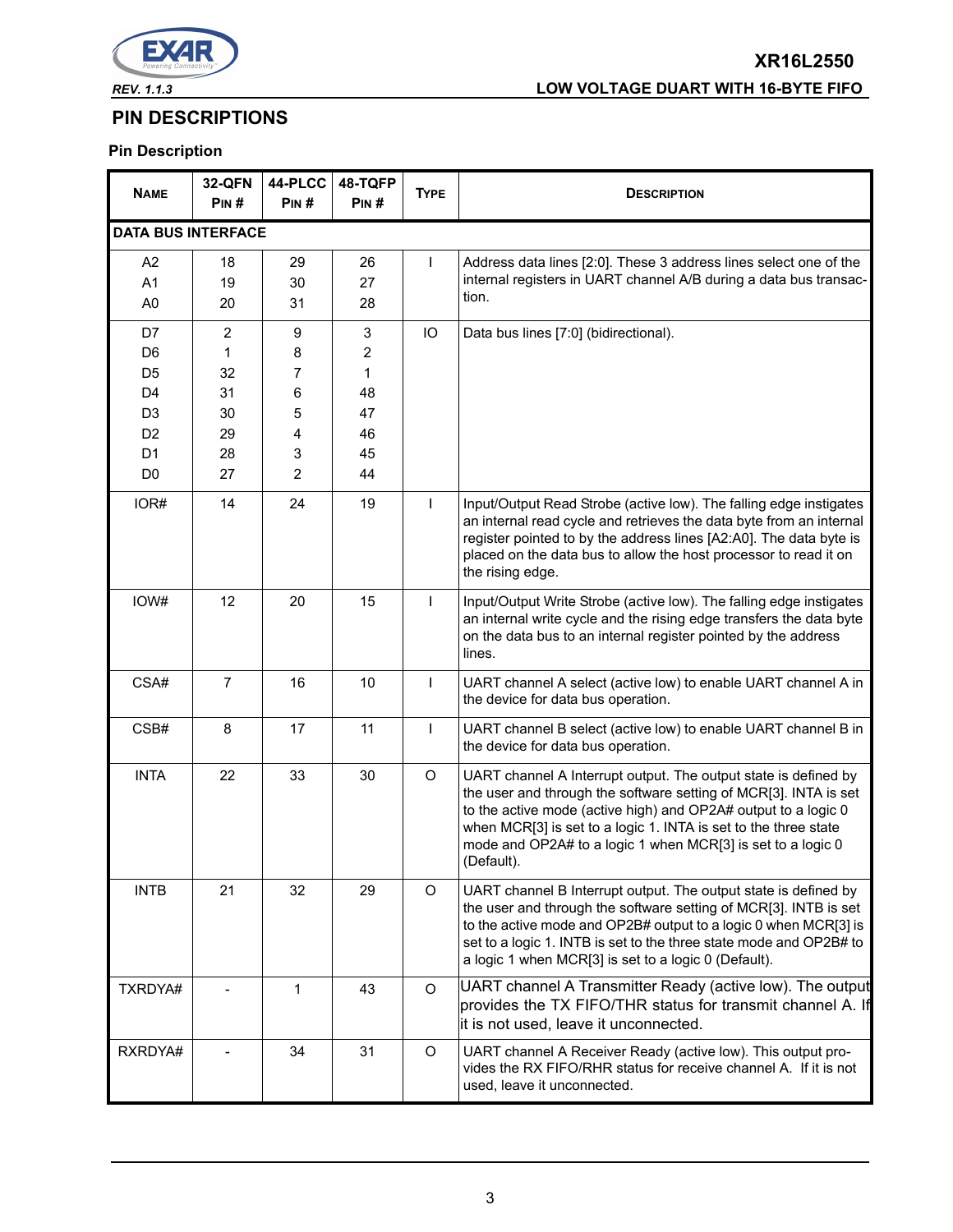# **LOW VOLTAGE DUART WITH 16-BYTE FIFO** *REV. 1.1.3*



# **Pin Description**

| <b>NAME</b>                          | <b>32-QFN</b><br>PIN# | 44-PLCC<br>PIN# | 48-TQFP<br>PIN# | <b>TYPE</b>  | <b>DESCRIPTION</b>                                                                                                                                                                                                                                                                                                                                                                                                                                                                 |
|--------------------------------------|-----------------------|-----------------|-----------------|--------------|------------------------------------------------------------------------------------------------------------------------------------------------------------------------------------------------------------------------------------------------------------------------------------------------------------------------------------------------------------------------------------------------------------------------------------------------------------------------------------|
| TXRDYB#                              |                       | 12              | 6               | O            | UART channel B Transmitter Ready (active low). The output pro-<br>vides the TX FIFO/THR status for transmit channel B. If it is not<br>used, leave it unconnected.                                                                                                                                                                                                                                                                                                                 |
| RXRDYB#                              |                       | 23              | 18              | O            | UART channel B Receiver Ready (active low). This output pro-<br>vides the RX FIFO/RHR status for receive channel B. If it is not<br>used, leave it unconnected.                                                                                                                                                                                                                                                                                                                    |
| <b>MODEM OR SERIAL I/O INTERFACE</b> |                       |                 |                 |              |                                                                                                                                                                                                                                                                                                                                                                                                                                                                                    |
| <b>TXA</b>                           | 5                     | 13              | $\overline{7}$  | O            | UART channel A Transmit Data. If it is not used, leave it uncon-<br>nected.                                                                                                                                                                                                                                                                                                                                                                                                        |
| <b>RXA</b>                           | 4                     | 11              | 5               | $\mathbf{I}$ | UART channel A Receive Data. Normal receive data input must<br>idle at logic 1 condition. If it is not used, tie it to VCC or pull it high<br>via a 100k ohm resistor.                                                                                                                                                                                                                                                                                                             |
| RTSA#                                | 23                    | 36              | 33              | $\circ$      | UART channel A Request-to-Send (active low) or general pur-<br>pose output. This output must be asserted prior to using auto<br>RTS flow control, see EFR[6], MCR[1] and IER[6]. If it is not<br>used, leave it unconnected.                                                                                                                                                                                                                                                       |
| CTSA#                                | 25                    | 40              | 38              | $\mathbf{I}$ | UART channel A Clear-to-Send (active low) or general purpose<br>input. It can be used for auto CTS flow control, see EFR[7] and<br>IER[7]. This input should be connected to VCC when not used.                                                                                                                                                                                                                                                                                    |
| DTRA#                                |                       | 37              | 34              | O            | UART channel A Data-Terminal-Ready (active low) or general<br>purpose output. If it is not used, leave it unconnected.                                                                                                                                                                                                                                                                                                                                                             |
| DSRA#                                |                       | 41              | 39              | $\mathbf{I}$ | UART channel A Data-Set-Ready (active low) or general purpose<br>input. This input should be connected to VCC when not used.<br>This input has no effect on the UART.                                                                                                                                                                                                                                                                                                              |
| CDA#                                 |                       | 42              | 40              | $\mathbf{I}$ | UART channel A Carrier-Detect (active low) or general purpose<br>input. This input should be connected to VCC when not used.<br>This input has no effect on the UART.                                                                                                                                                                                                                                                                                                              |
| RIA#                                 |                       | 43              | 41              | $\mathbf{I}$ | UART channel A Ring-Indicator (active low) or general purpose<br>input. This input should be connected to VCC when not used.<br>This input has no effect on the UART.                                                                                                                                                                                                                                                                                                              |
| OP2A#                                |                       | 35              | 32              | $\mathsf O$  | Output Port 2 Channel A - The output state is defined by the user<br>and through the software setting of MCR[3]. INTA is set to the<br>active mode and OP2A# output to a logic 0 when MCR[3] is set to<br>a logic 1. INTA is set to the three state mode and OP2A# to a<br>logic 1 when MCR[3] is set to a logic 0. This output should not be<br>used as a general output else it will disturb the INTA output func-<br>tionality. If it is not used at all, leave it unconnected. |
| <b>TXB</b>                           | $6\phantom{1}6$       | 14              | 8               | O            | UART channel B Transmit Data. If it is not used, leave it uncon-<br>nected.                                                                                                                                                                                                                                                                                                                                                                                                        |
| <b>RXB</b>                           | 3                     | 10              | 4               | $\mathsf{I}$ | UART channel B Receive Data. Normal receive data input must<br>idle at logic 1 condition. If it is not used, tie it to VCC or pull it high<br>via a 100k ohm resistor.                                                                                                                                                                                                                                                                                                             |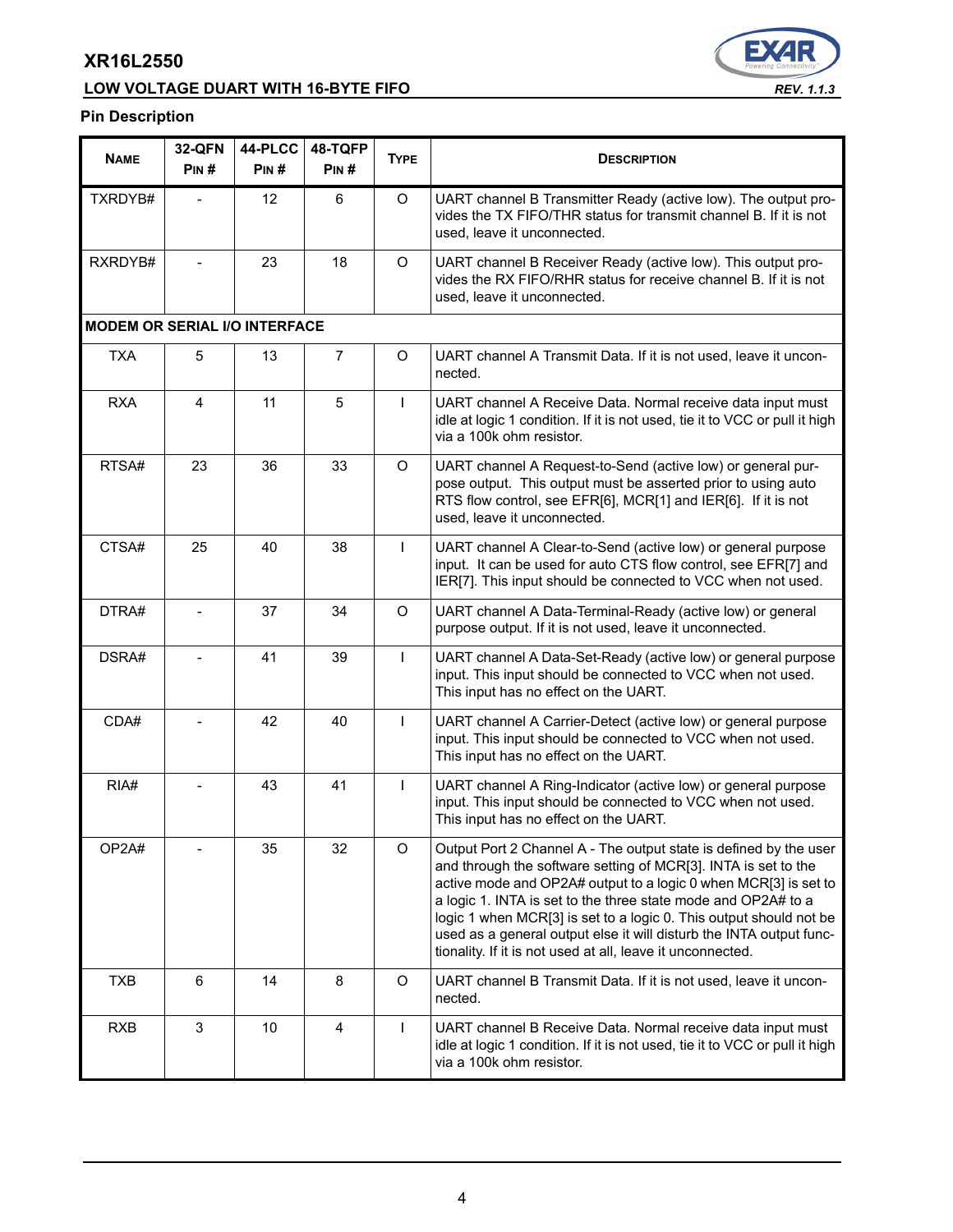

**XR16L2550** *REV. 1.1.3* **LOW VOLTAGE DUART WITH 16-BYTE FIFO**

#### **Pin Description**

| <b>NAME</b>              | 32-QFN<br>PIN# | 44-PLCC<br>PIN# | 48-TQFP<br>PIN#   | <b>TYPE</b>  | <b>DESCRIPTION</b>                                                                                                                                                                                                                                                                                                                                                                                                                                                          |
|--------------------------|----------------|-----------------|-------------------|--------------|-----------------------------------------------------------------------------------------------------------------------------------------------------------------------------------------------------------------------------------------------------------------------------------------------------------------------------------------------------------------------------------------------------------------------------------------------------------------------------|
| RTSB#                    | 15             | 27              | 22                | $\circ$      | UART channel B Request-to-Send (active low) or general pur-<br>pose output. This output must be asserted prior to using auto<br>RTS flow control, see EFR[6], MCR[1] and IER[6]. If it is not<br>used, leave it unconnected.                                                                                                                                                                                                                                                |
| CTSB#                    | 16             | 28              | 23                | $\mathbf{I}$ | UART channel B Clear-to-Send (active low) or general purpose<br>input. It can be used for auto CTS flow control, see EFR[7] and<br>IER[7]. This input should be connected to VCC when not used.                                                                                                                                                                                                                                                                             |
| DTRB#                    |                | 38              | 35                | O            | UART channel B Data-Terminal-Ready (active low) or general<br>purpose output. If it is not used, leave it unconnected.                                                                                                                                                                                                                                                                                                                                                      |
| DSRB#                    |                | 25              | 20                | $\mathsf{I}$ | UART channel B Data-Set-Ready (active low) or general purpose<br>input. This input should be connected to VCC when not used.<br>This input has no effect on the UART.                                                                                                                                                                                                                                                                                                       |
| CDB#                     |                | 21              | 16                | $\mathbf{I}$ | UART channel B Carrier-Detect (active low) or general purpose<br>input. This input should be connected to VCC when not used.<br>This input has no effect on the UART.                                                                                                                                                                                                                                                                                                       |
| RIB#                     |                | 26              | 21                | $\mathsf{I}$ | UART channel B Ring-Indicator (active low) or general purpose<br>input. This input should be connected to VCC when not used.<br>This input has no effect on the UART.                                                                                                                                                                                                                                                                                                       |
| OP2B#                    |                | 15              | 9                 | $\circ$      | Output Port 2 Channel B - The output state is defined by the user<br>and through the software setting of MCR[3]. INTB is set to the<br>active mode and OP2B# output to a logic 0 when MCR[3] is set to<br>a logic 1. INTB is set to the three state mode and OP2B# to a<br>logic 1 when MCR[3] is set to a logic 0. This output should not be<br>used as a general output else it will disturb the INTB output func-<br>tionality. If it is not used, leave it unconnected. |
| <b>ANCILLARY SIGNALS</b> |                |                 |                   |              |                                                                                                                                                                                                                                                                                                                                                                                                                                                                             |
| XTAL1                    | 10             | 18              | 13                | $\mathbf{I}$ | Crystal or external clock input.                                                                                                                                                                                                                                                                                                                                                                                                                                            |
| XTAL <sub>2</sub>        | 11             | 19              | 14                | O            | Crystal or buffered clock output.                                                                                                                                                                                                                                                                                                                                                                                                                                           |
| <b>RESET</b>             | 24             | 39              | 36                | $\mathsf{I}$ | Reset (active high) - A longer than 40 ns logic 1 pulse on this pin<br>will reset the internal registers and all outputs. The UART trans-<br>mitter output will be held at logic 1, the receiver input will be<br>ignored and outputs are reset during reset period.                                                                                                                                                                                                        |
| <b>VCC</b>               | 26             | 44              | 42                | Pwr          | 2.25V to 5.5V power supply. All inputs are 5V tolerant.                                                                                                                                                                                                                                                                                                                                                                                                                     |
| <b>GND</b>               | 13             | 22              | 17                | Pwr          | Power supply common, ground.                                                                                                                                                                                                                                                                                                                                                                                                                                                |
| <b>GND</b>               | Center<br>Pad  | N/A             | N/A               | Pwr          | The center pad on the backside of the 32-QFN package is metal-<br>lic and should be connected to GND on the PCB. The thermal<br>pad size on the PCB should be the approximate size of this cen-<br>ter pad and should be solder mask defined. The solder mask<br>opening should be at least 0.0025" inwards from the edge of the<br>PCB thermal pad.                                                                                                                        |
| N.C.                     | 9, 17          |                 | 12, 24,<br>25, 37 |              | No Connection. These pins are open, but typically, should be con-<br>nected to GND for good design practice.                                                                                                                                                                                                                                                                                                                                                                |

**Pin type: I=Input, O=Output, IO= Input/output, OD=Output Open Drain.**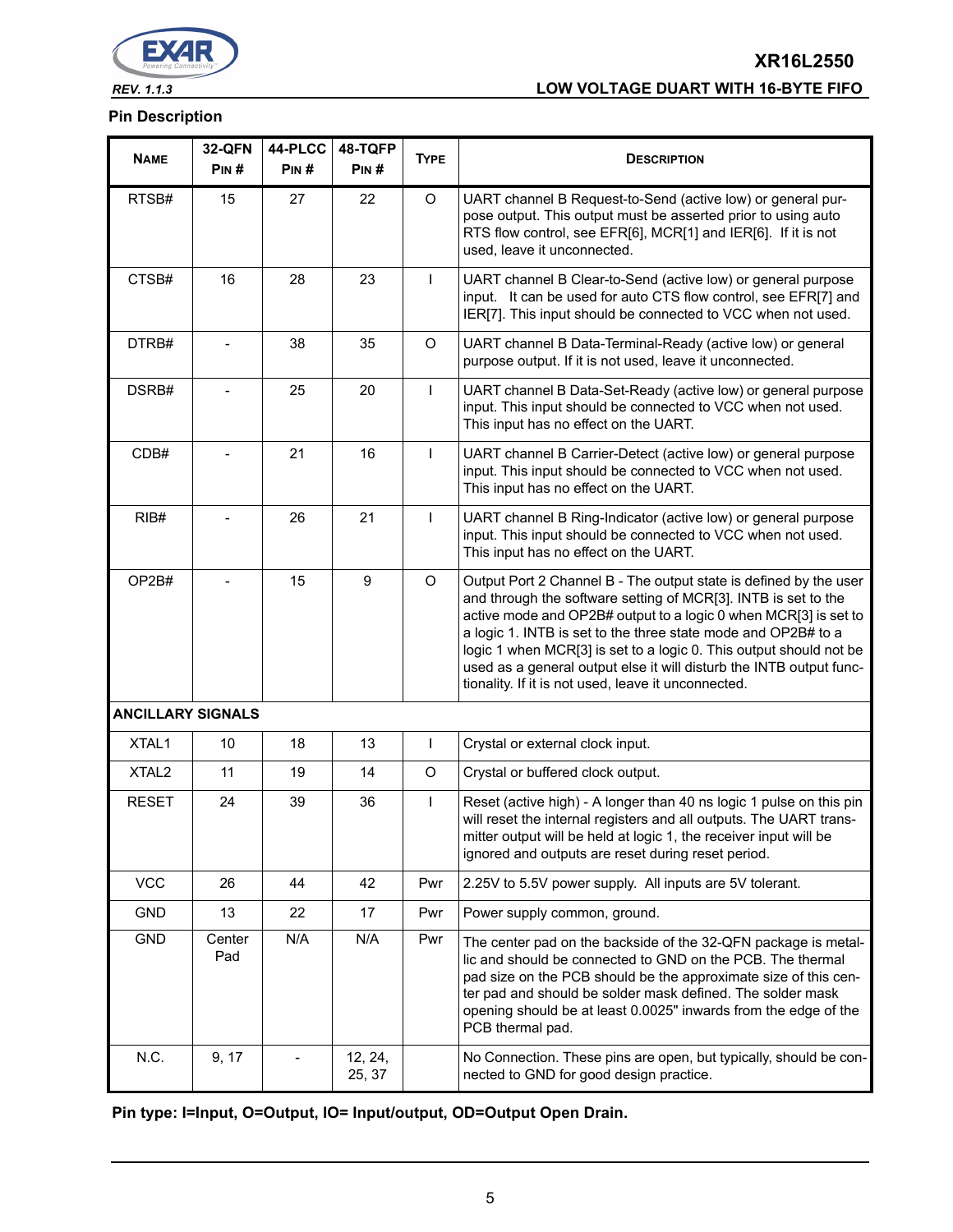#### **LOW VOLTAGE DUART WITH 16-BYTE FIFO** *REV. 1.1.3*



#### **1.0 PRODUCT DESCRIPTION**

The XR16L2550 (L2550) provides serial asynchronous receive data synchronization, parallel-to-serial and serial-to-parallel data conversions for both the transmitter and receiver sections. These functions are necessary for converting the serial data stream into parallel data that is required with digital data systems. Synchronization for the serial data stream is accomplished by adding start and stop bits to the transmit data to form a data character (character orientated protocol). Data integrity is ensured by attaching a parity bit to the data character. The parity bit is checked by the receiver for any transmission bit errors. The electronic circuitry to provide all these functions is fairly complex especially when manufactured on a single integrated silicon chip. The L2550 represents such an integration with greatly enhanced features. The L2550 is fabricated with an advanced CMOS process.

#### **Transmit and Receive FIFOs (16 Bytes each)**

The L2550 is an upward solution that provides a dual UART capability with 16 bytes of transmit and receive FIFO memory, instead of none in the 16C2450. The L2550 is designed to work with high speed modems and shared network environments, that require fast data processing time. Increased performance is realized in the L2550 by the transmit and receive FIFO's. This allows the external processor to handle more networking tasks within a given time. For example, the ST16C2450 without a receive FIFO, will require unloading of the RHR in 93 microseconds (This example uses a character length of 11 bits, including start/stop bits at 115.2 Kbps). This means the external CPU will have to service the receive FIFO less than every 100 microseconds. However with the 16 byte FIFO in the L2550, the data buffer will not require unloading/loading for 1.53 ms. This increases the service interval giving the external CPU additional time for other applications and reducing the overall UART interrupt servicing time. In addition, the 4 selectable receive FIFO trigger interrupt levels is uniquely provided for maximum data throughput performance especially when operating in a multi-channel environment. The FIFO memory greatly reduces the bandwidth requirement of the external controlling CPU, increases performance, and reduces power consumption.

#### **Data Rate**

The L2550 is capable of operation up to 3.125 Mbps with a 50 MHz clock. With a crystal or external clock input of 14.7456 MHz the user can select data rates up to 921.6 Kbps.

#### **Enhanced Features**

The XR16L2550 integrates the functions of 2 enhanced 16C550 Universal Asynchronous Receiver and Transmitter (UART). Each UART is independently controlled having its own set of device configuration registers. The configuration registers set is 16550 UART compatible for control, status and data transfer. Additionally, each UART channel has automatic RTS/CTS hardware flow control, automatic Xon/Xoff and special character software flow control, infrared encoder and decoder (IrDA ver 1.0), programmable baud rate generator with a prescaler of divide by 1 or 4, and data rate up to 4 Mbps at 5V.

The rich feature set of the L2550 is available through internal registers. Selectable receive FIFO trigger levels, selectable TX and RX baud rates, and modem interface controls are all standard features. Following a power on reset or an external reset, the L2550 is functionally and software compatible with the previous generation ST16C2450 and ST16C2550.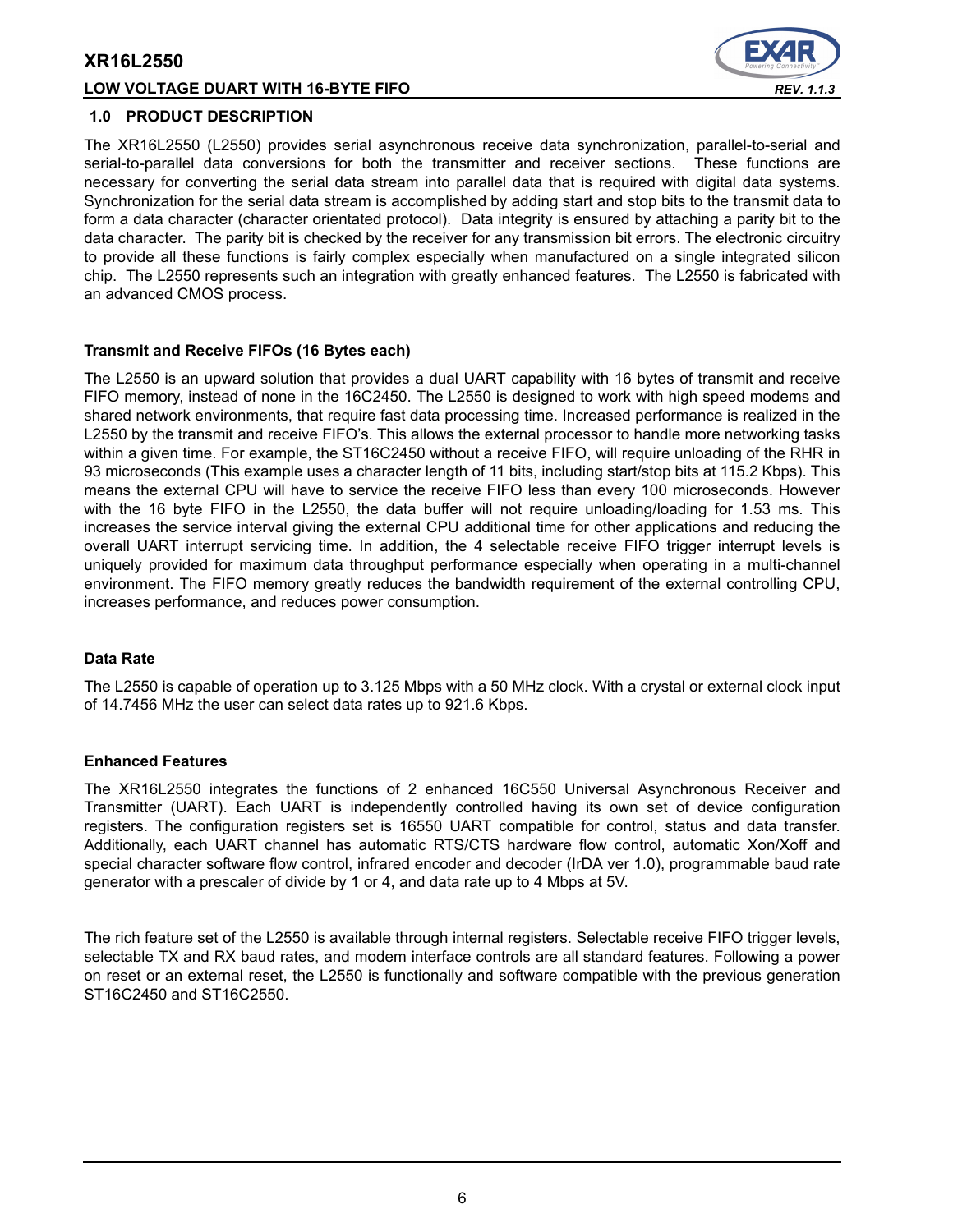

# **2.0 FUNCTIONAL DESCRIPTIONS**

## *2.1 CPU Interface*

The CPU interface is 8 data bits wide with 3 address lines and control signals to execute data bus read and write transactions. The L2550 data interface supports the Intel compatible types of CPUs and it is compatible to the industry standard 16C550 UART. No clock (oscillator nor external clock) is required to operate a data bus transaction. Each bus cycle is asynchronous using CS#, IOR# and IOW# signals. Both UART channels share the same data bus for host operations. The data bus interconnections are shown in **[Figure](#page-6-0) 3**.



<span id="page-6-0"></span>**FIGURE 3. XR16L2550 DATA BUS INTERCONNECTIONS**

#### *2.2 5-Volt Tolerant Inputs*

The L2550 can accept up to 5V inputs even when operating at 3.3V or 2.5V. But note that if the L2550 is operating at 2.5V, its V<sub>OH</sub> may not be high enough to meet the requirements of the V<sub>IH</sub> of a CPU or a serial transceiver that is operating at 5V.

#### *2.3 Device Reset*

The RESET input resets the internal registers and the serial interface outputs in both channels to their default state (see [Table](#page-32-0) 13). An active high pulse of at least 40 ns duration will be required to activate the reset function in the device.

#### *2.4 Device Identification and Revision*

The L2550 provides a Device Identification code and a Device Revision code to distinguish the part from other devices and revisions. To read the identification code from the part, it is required to set the baud rate generator registers DLL and DLM both to 0x00. Now reading the content of the DLM will provide 0x02 to indicate L2550 and reading the content of DLL will provide the revision of the part; for example, a reading of 0x01 means revision A.

#### *2.5 Channel A and B Selection*

The UART provides the user with the capability to bi-directionally transfer information between an external CPU and an external serial communication device. A logic 0 on chip select pins, CSA# or CSB#, allows the user to select UART channel A or B to configure, send transmit data and/or unload receive data to/from the UART. Selecting both UARTs can be useful during power up initialization to write to the same internal registers,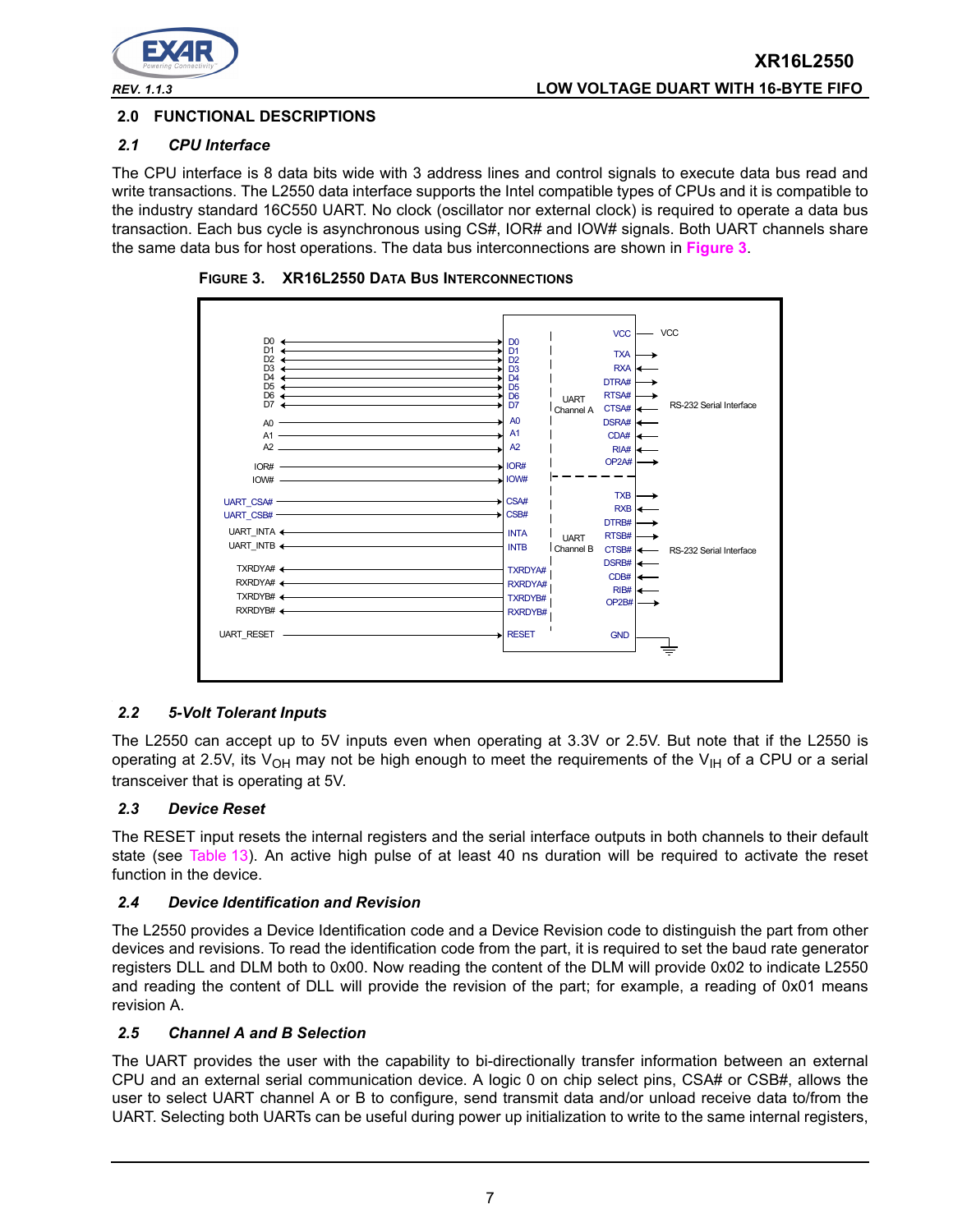# **LOW VOLTAGE DUART WITH 16-BYTE FIFO** *REV. 1.1.3*

<span id="page-7-0"></span>but do not attempt to read from both uarts simultaneously. Individual channel select functions are shown in **[Table](#page-7-0) 1**.

| CSA# | CSB# | <b>FUNCTION</b>          |
|------|------|--------------------------|
|      |      | UART de-selected         |
|      |      | Channel A selected       |
|      |      | Channel B selected       |
|      |      | Channel A and B selected |

**TABLE 1: CHANNEL A AND B SELECT**

# *2.6 Channel A and B Internal Registers*

Each UART channel in the L2550 has a standard register set for controlling, monitoring and data loading and unloading. The configuration register set is compatible to those already available in the standard single 16C550. These registers function as data holding registers (THR/RHR), interrupt status and control registers (ISR/IER), a FIFO control register (FCR), receive line status and control registers (LSR/LCR), modem status and control registers (MSR/MCR), programmable data rate (clock) divisor registers (DLL/DLM), and a user accessible scratch pad register (SPR).

#### *2.7 DMA Mode*

The device does not support direct memory access. The DMA Mode (a legacy term) in this document doesn't mean "direct memory access" but refers to data block transfer operation. The DMA mode affects the state of the RXRDY# A/B and TXRDY# A/B output pins. The transmit and receive FIFO trigger levels provide additional flexibility to the user for block mode operation. The LSR bits 5-6 provide an indication when the transmitter is empty or has an empty location(s) for more data. The user can optionally operate the transmit and receive FIFO in the DMA mode (FCR bit-3=1). When the transmit and receive FIFO are enabled and the DMA mode is disabled (FCR bit-3 = 0), the L2550 is placed in single-character mode for data transmit or receive operation. When DMA mode is enabled (FCR bit-3 = 1), the user takes advantage of block mode operation by loading or unloading the FIFO in a block sequence determined by the programmed trigger level. The following table show their behavior. Also see **[Figure](#page-37-0) 18** through **[Figure](#page-39-0) 23**.

| <b>PINS</b> | FCR $BIT-0=0$<br>(FIFO DISABLED)     | FCR BIT-0=1 (FIFO ENABLED)                            |                                                                                                                       |  |  |
|-------------|--------------------------------------|-------------------------------------------------------|-----------------------------------------------------------------------------------------------------------------------|--|--|
|             |                                      | FCR Bit- $3 = 0$<br>(DMA Mode Disabled)               | FCR Bit- $3 = 1$<br>(DMA Mode Enabled)                                                                                |  |  |
| RXRDY# A/B  | $0 = 1$ byte.<br>$1 = no data.$      | $0 = at least 1 byte in FIFO$<br>$1 =$ FIFO empty.    | 1 to 0 transition when FIFO reaches the trigger<br>level, or time-out occurs.<br>0 to 1 transition when FIFO empties. |  |  |
| TXRDY# A/B  | $0 =$ THR empty.<br>$=$ byte in THR. | $ 0 =$ FIFO empty.<br>1 = at least 1 byte in $FIFO$ . | $0 =$ FIFO has at least 1 empty location.<br>$1 =$ FIFO is full.                                                      |  |  |

**TABLE 2: TXRDY# AND RXRDY# OUTPUTS IN FIFO AND DMA MODE**

#### *2.8 INTA and INTB Outputs*

The INTA and INTB interrupt output changes according to the operating mode and enhanced features setup. **[Table](#page-8-0) 3** and **[Table](#page-8-1) 4** summarize the operating behavior for the transmitter and receiver. Also see **[Figure](#page-37-0) 18** through **[Figure](#page-39-0) 23**.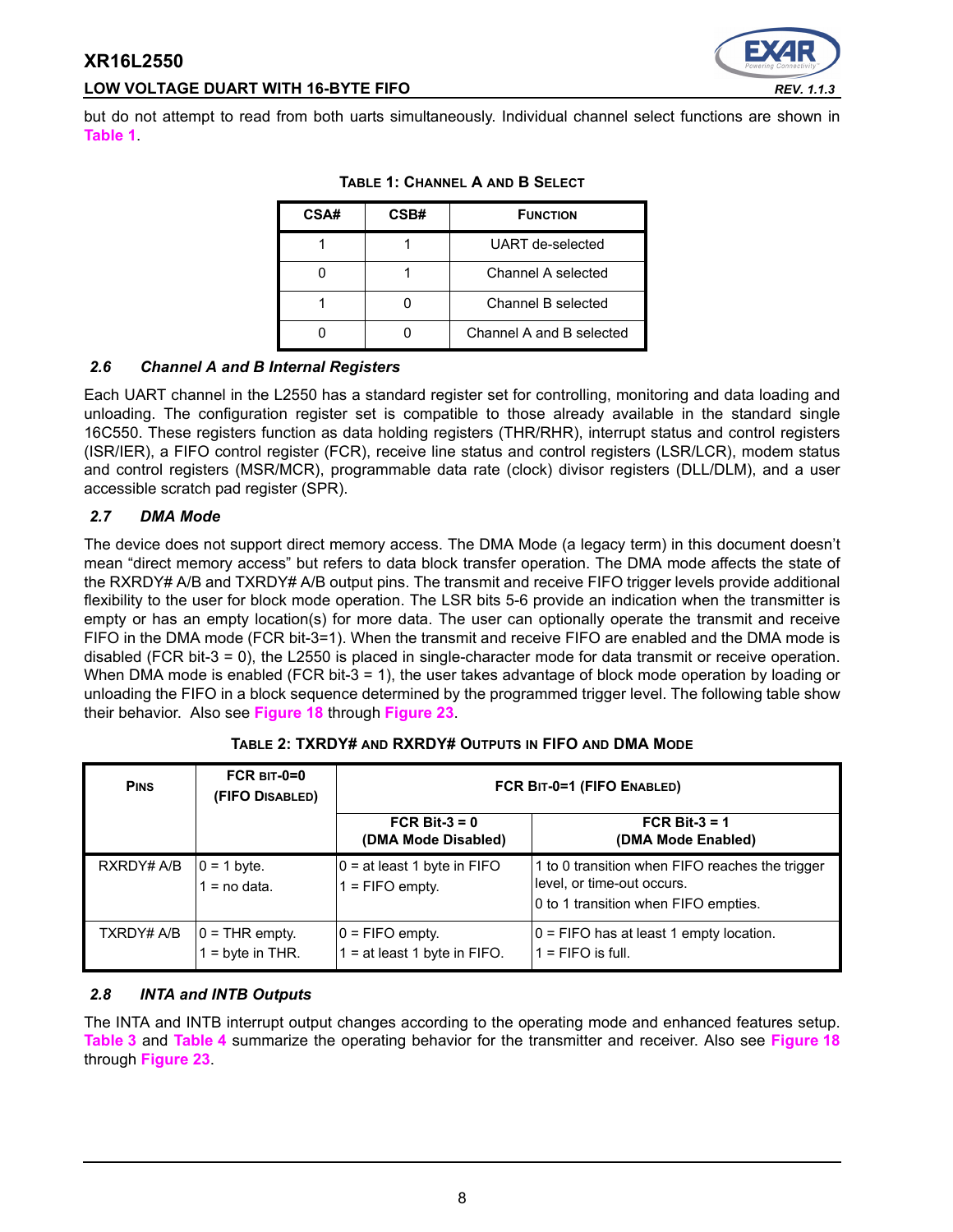

#### **TABLE 3: INTA AND INTB PINS OPERATION FOR TRANSMITTER**

<span id="page-8-0"></span>

|            | FCR BIT- $0 = 0$<br>(FIFO DISABLED)     | FCR BIT-0 = 1<br>(FIFO ENABLED)                    |
|------------|-----------------------------------------|----------------------------------------------------|
| INTA/B Pin | $ 0 = a$ byte in THR<br>$1 =$ THR empty | $ 0 =$ at least 1 byte in FIFO<br>$1 =$ FIFO empty |

#### **TABLE 4: INTA AND INTB PIN OPERATION FOR RECEIVER**

<span id="page-8-1"></span>

|            | FCR BIT- $0 = 0$<br>(FIFO DISABLED) | FCR BIT-0 = 1<br>(FIFO ENABLED)                                 |
|------------|-------------------------------------|-----------------------------------------------------------------|
| INTA/B Pin | $0 = no$ data<br>$1 = 1$ byte       | $ 0 =$ FIFO below trigger level<br>1 = FIFO above trigger level |

## *2.9 Crystal Oscillator or External Clock Input*

The L2550 includes an on-chip oscillator (XTAL1 and XTAL2) to produce a clock for both UART sections in the device. The CPU data bus does not require this clock for bus operation. The crystal oscillator provides a system clock to the Baud Rate Generators (BRG) section found in each of the UART. XTAL1 is the input to the oscillator or external clock buffer input with XTAL2 pin being the output. For programming details, see "Programmable Baud Rate Generator."



<span id="page-8-2"></span>

The on-chip oscillator is designed to use an industry standard microprocessor crystal (parallel resonant, fundamental frequency with 10-22 pF capacitance load, ESR of 20-120 ohms and 100 ppm frequency tolerance) connected externally between the XTAL1 and XTAL2 pins (see **[Figure](#page-8-2) 4**), with an external 500 kΩ to 1 MΩ resistor across it. Alternatively, an external clock can be connected to the XTAL1 pin to clock the internal baud rate generator for standard or custom rates. Typical oscillator connections are shown in **[Figure](#page-8-2) 4**. For further reading on oscillator circuit please see application note DAN108 on EXAR's web site.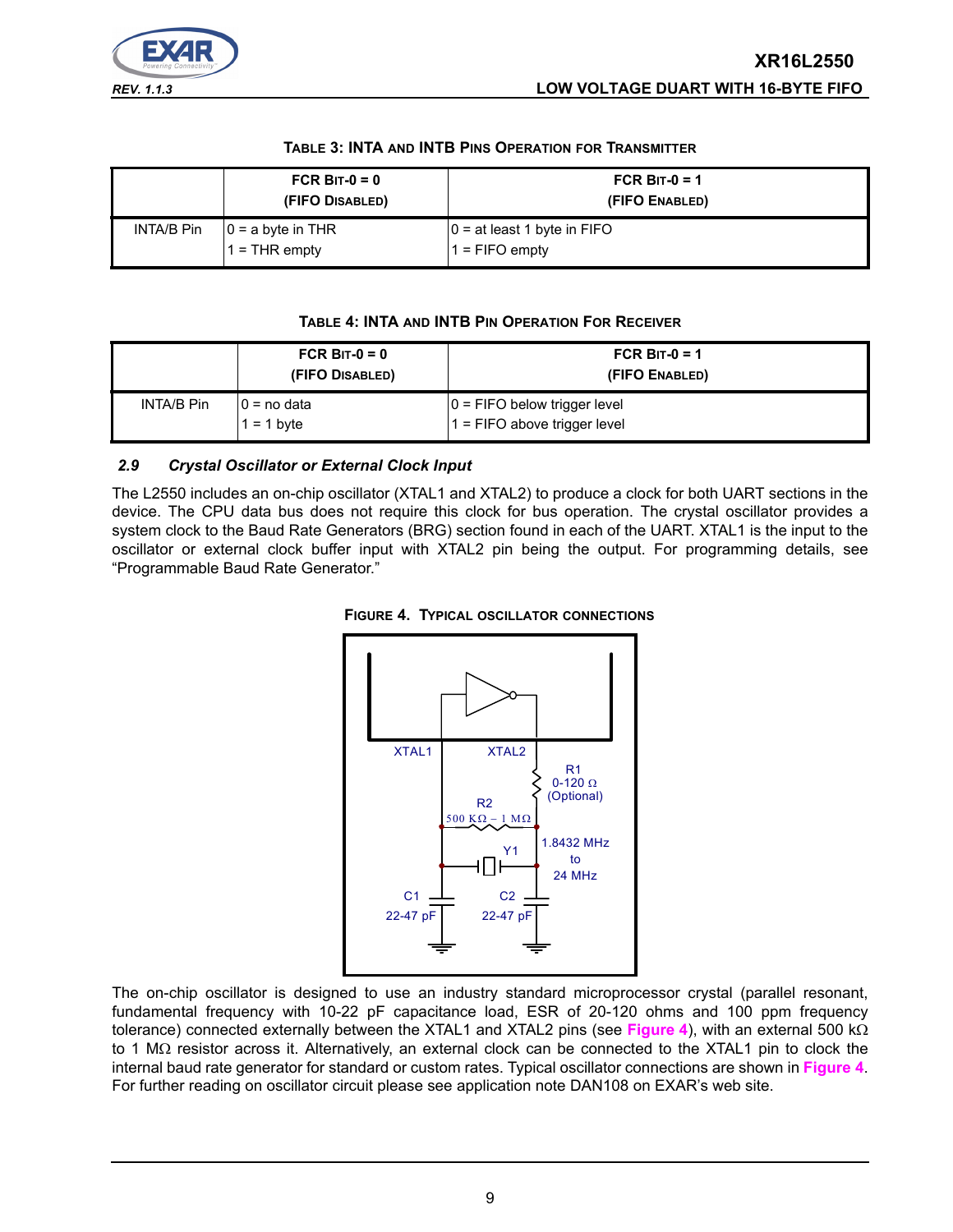## **LOW VOLTAGE DUART WITH 16-BYTE FIFO** *REV. 1.1.3*



#### <span id="page-9-2"></span>*2.10 Programmable Baud Rate Generator*

A single baud rate generator is provided for the transmitter and receiver, allowing independent TX/RX channel control. The programmable Baud Rate Generator is capable of operating with a crystal frequency of up to 24 MHz. However, with an external clock input on XTAL1 pin and a 2K ohms pull-up resistor on XTAL2 pin (as shown in **[Figure](#page-9-0) 5**) it can extend its operation up to 64 MHz (4Mbps serial data rate) at room temperature and 5.0V.

<span id="page-9-0"></span>**FIGURE 5. EXTERNAL CLOCK CONNECTION FOR EXTENDED DATA RATE**



To obtain maximum data rate, it is necessary to use full rail swing on the clock input. See external clock operating frequency over power supply voltage chart in **[Figure](#page-9-1) 6**.

<span id="page-9-1"></span>

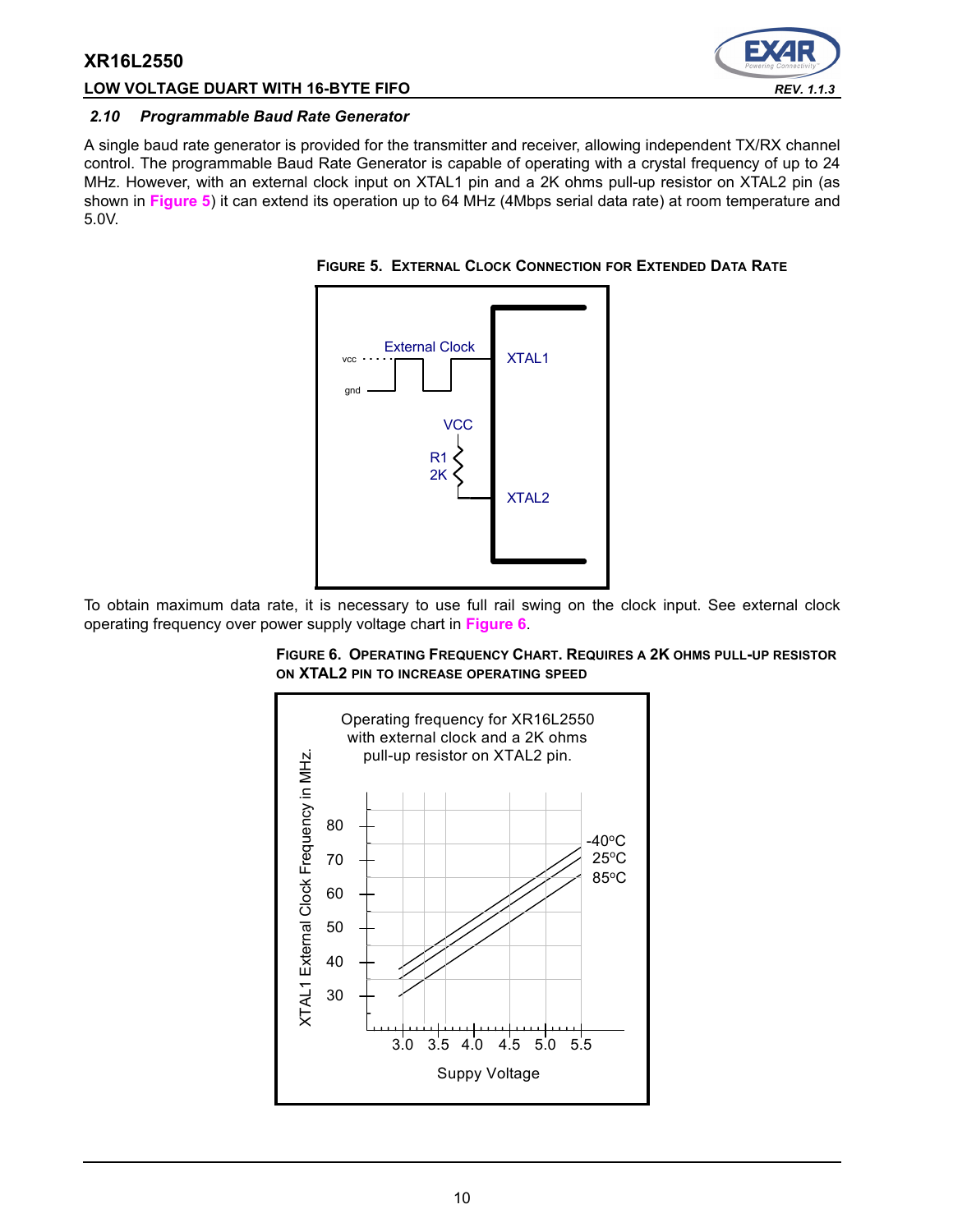

# **XR16L2550** *REV. 1.1.3* **LOW VOLTAGE DUART WITH 16-BYTE FIFO**

The L2550 divides the basic external clock by 16. The basic 16X clock provides table rates to support standard and custom applications using the same system design. The Baud Rate Generator divides the input 16X clock by any divisor from 1 to  $2^{16}$  -1. The rate table is configured via the DLL and DLM internal register functions. Customized Baud Rates can be achieved by selecting the proper divisor values for the MSB and LSB sections of baud rate generator.

**[Table](#page-10-0) 5** shows the standard data rates available with a 14.7456 MHz crystal or external clock at 16X sampling rate. When using a non-standard frequency crystal or external clock, the divisor value can be calculated for DLL/DLM with the following equation.

| divisor (decimal) = $(XTAL1$ clock frequency) / (serial data rate $x 16$ ) |  |
|----------------------------------------------------------------------------|--|
|----------------------------------------------------------------------------|--|

<span id="page-10-0"></span>

| <b>OUTPUT Data Rate</b><br>$MCR$ Bit-7=0 | <b>DIVISOR FOR 16X</b><br><b>Clock (Decimal)</b> | <b>DIVISOR FOR 16X</b><br>Clock (HEX) | <b>DLM PROGRAM</b><br>VALUE (HEX) | <b>DLL PROGRAM</b><br>VALUE (HEX) | <b>DATA RATE</b><br>ERROR (%) |
|------------------------------------------|--------------------------------------------------|---------------------------------------|-----------------------------------|-----------------------------------|-------------------------------|
| 400                                      | 2304                                             | 900                                   | 09                                | 00                                | $\mathbf{0}$                  |
| 2400                                     | 384                                              | 180                                   | 01                                | 80                                | $\mathbf 0$                   |
| 4800                                     | 192                                              | CO                                    | 00                                | CO                                | $\mathbf{0}$                  |
| 9600                                     | 96                                               | 60                                    | 00                                | 60                                | $\Omega$                      |
| 19.2k                                    | 48                                               | 30                                    | 00                                | 30                                | 0                             |
| 38.4k                                    | 24                                               | 18                                    | 00                                | 18                                | $\Omega$                      |
| 76.8k                                    | 12                                               | 0C                                    | 00                                | 0C                                | $\Omega$                      |
| 153.6k                                   | 6                                                | 06                                    | 00                                | 06                                | 0                             |
| 230.4k                                   | 4                                                | 04                                    | 00                                | 04                                | 0                             |
| 460.8k                                   | $\overline{2}$                                   | 02                                    | 00                                | 02                                | 0                             |
| 921.6k                                   | 1                                                | 01                                    | 00                                | 01                                | 0                             |

#### **TABLE 5: TYPICAL DATA RATES WITH A 14.7456 MHZ CRYSTAL OR EXTERNAL CLOCK**

# <span id="page-10-1"></span>*2.11 Transmitter*

The transmitter section comprises of an 8-bit Transmit Shift Register (TSR) and 16 bytes of FIFO which includes a byte-wide Transmit Holding Register (THR). TSR shifts out every data bit with the 16X internal clock. A bit time is 16 clock periods. The transmitter sends the start-bit followed by the number of data bits, inserts the proper parity-bit if enabled, and adds the stop-bit(s). The status of the FIFO and TSR are reported in the Line Status Register (LSR bit-5 and bit-6).

# **2.11.1 Transmit Holding Register (THR) - Write Only**

The transmit holding register is an 8-bit register providing a data interface to the host processor. The host writes transmit data byte to the THR to be converted into a serial data stream including start-bit, data bits, parity-bit and stop-bit(s). The least-significant-bit (Bit-0) becomes first data bit to go out. The THR is the input register to the transmit FIFO of 16 bytes when FIFO operation is enabled by FCR bit-0. Every time a write operation is made to the THR, the FIFO data pointer is automatically bumped to the next sequential data location.

#### **2.11.2 Transmitter Operation in non-FIFO Mode**

The host loads transmit data to THR one character at a time. The THR empty flag (LSR bit-5) is set when the data byte is transferred to TSR. THR flag can generate a transmit empty interrupt (ISR bit-1) when it is enabled by IER bit-1. The TSR flag (LSR bit-6) is set when TSR becomes completely empty.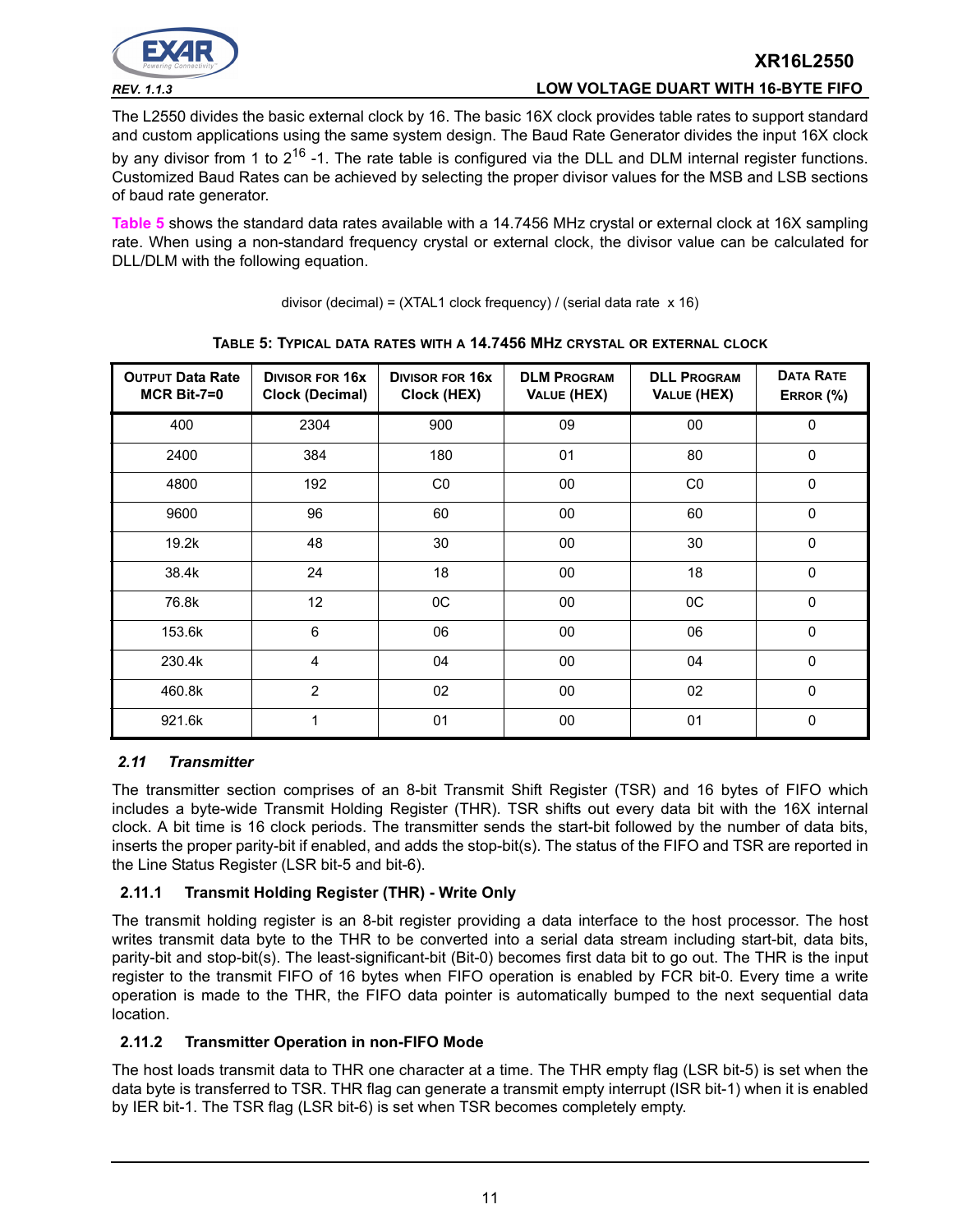





## **2.11.3 Transmitter Operation in FIFO Mode**

The host may fill the transmit FIFO with up to 16 bytes of transmit data. The THR empty flag (LSR bit-5) is set whenever the FIFO is empty. The THR empty flag can generate a transmit empty interrupt (ISR bit-1) when the transmit empty interrupt is enabled by IER bit-1. The TSR flag (LSR bit-6) is set when the FIFO and the TSR become empty.





# <span id="page-11-0"></span>*2.12 Receiver*

The receiver section contains an 8-bit Receive Shift Register (RSR) and 16 bytes of FIFO which includes a byte-wide Receive Holding Register (RHR). The RSR uses the 16X for timing. It verifies and validates every bit on the incoming character in the middle of each data bit. On the falling edge of a start or false start bit, an internal receiver counter starts counting at the 16X. After 8 clocks the start bit period should be at the center of the start bit. At this time the start bit is sampled and if it is still a logic 0 it is validated. Evaluating the start bit in this manner prevents the receiver from assembling a false character. The rest of the data bits and stop bits are sampled and validated in this same manner to prevent false framing. If there were any error(s), they are reported in the LSR register bits 2-4. Upon unloading the receive data byte from RHR, the receive FIFO pointer is bumped and the error tags are immediately updated to reflect the status of the data byte in RHR register. RHR can generate a receive data ready interrupt upon receiving a character or delay until it reaches the FIFO trigger level. Furthermore, data delivery to the host is guaranteed by a receive data ready time-out interrupt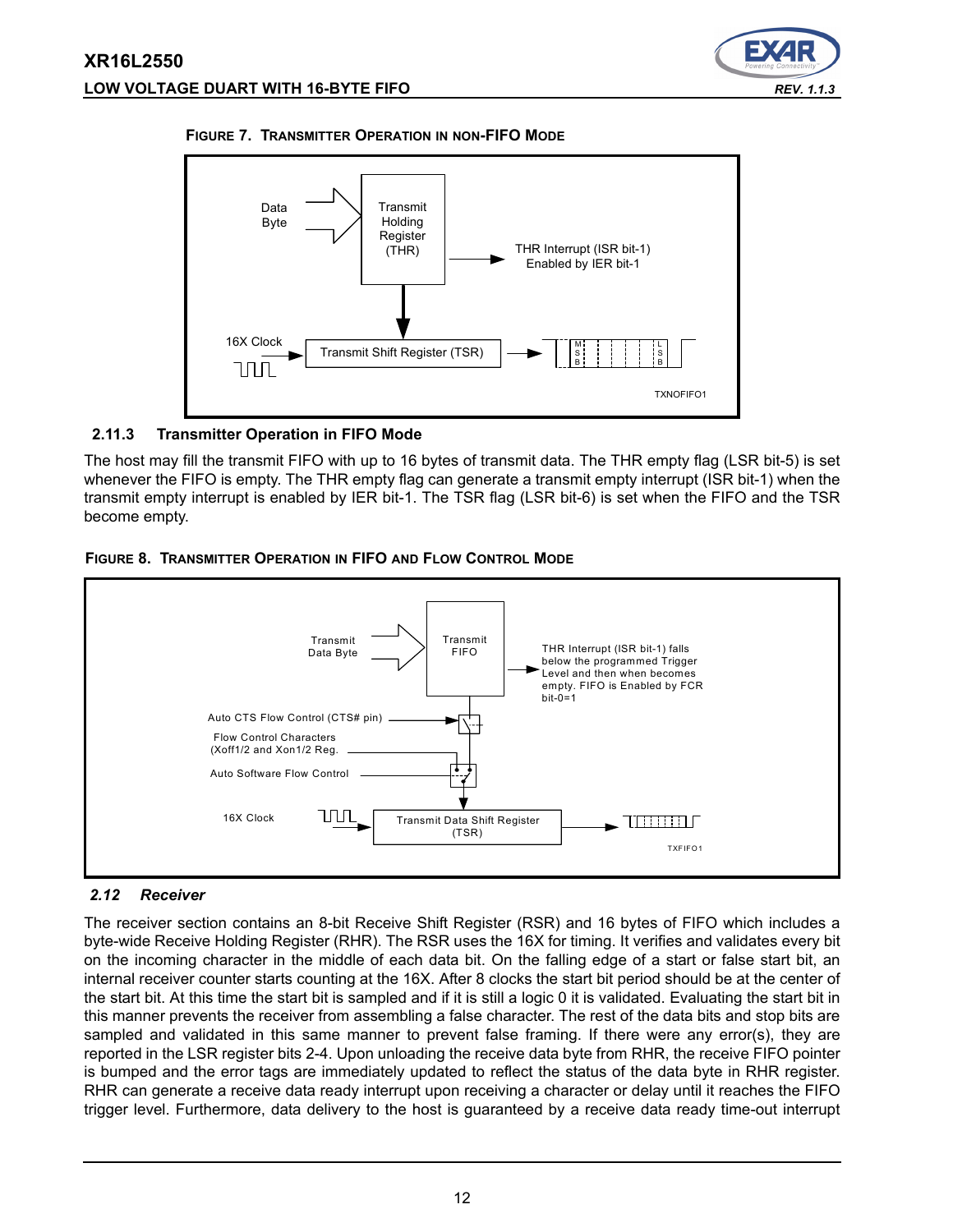

when data is not received for 4 word lengths as defined by LCR[1:0] plus 12 bits time. This is equivalent to 3.7-4.6 character times. The RHR interrupt is enabled by IER bit-0.

# **2.12.1 Receive Holding Register (RHR) - Read-Only**

The Receive Holding Register is an 8-bit register that holds a receive data byte from the Receive Shift Register. It provides the receive data interface to the host processor. The RHR register is part of the receive FIFO of 16 bytes by 11-bits wide, the 3 extra bits are for the 3 error tags to be reported in LSR register. When the FIFO is enabled by FCR bit-0, the RHR contains the first data character received by the FIFO. After the RHR is read, the next character byte is loaded into the RHR and the errors associated with the current data byte are immediately updated in the LSR bits 2-4.



#### **FIGURE 9. RECEIVER OPERATION IN NON-FIFO MODE**

**FIGURE 10. RECEIVER OPERATION IN FIFO AND AUTO RTS FLOW CONTROL MODE**

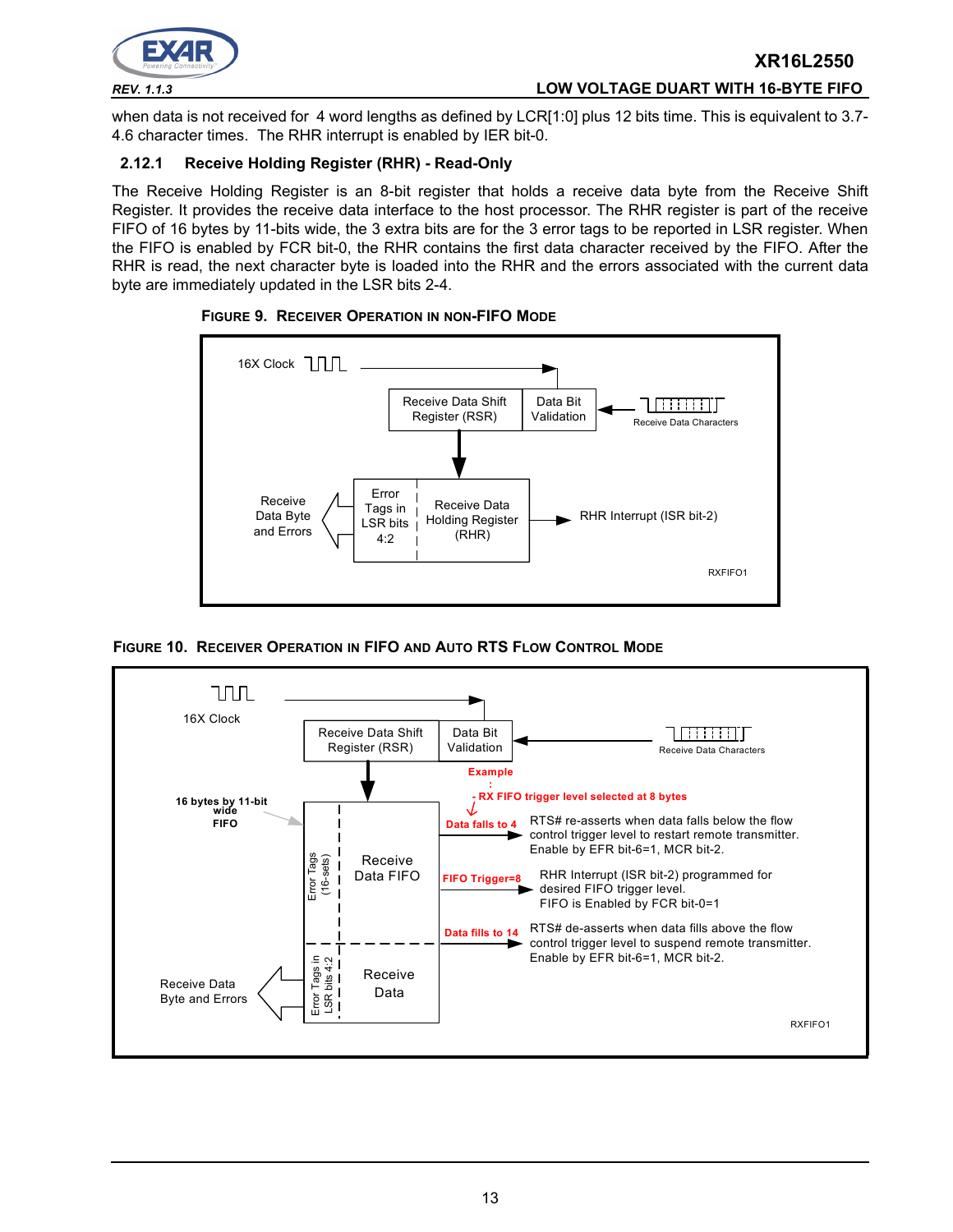## **LOW VOLTAGE DUART WITH 16-BYTE FIFO** *REV. 1.1.3*



#### *2.13 Auto RTS (Hardware) Flow Control*

Automatic RTS hardware flow control is used to prevent data overrun to the local receiver FIFO. The RTS# output is used to request remote unit to suspend/resume data transmission. The auto RTS flow control features is enabled to fit specific application requirement (see **[Figure](#page-14-0) 11**):

- Enable auto RTS flow control using EFR bit-6.
- The auto RTS function must be started by asserting RTS# output pin (MCR bit-1 to logic 1 after it is enabled).

If using the Auto RTS interrupt:

• Enable RTS interrupt through IER bit-6 (after setting EFR bit-4). The UART issues an interrupt when the RTS# pin makes a transition from low to high: ISR bit-5 will be set to logic 1.

#### *2.14 Auto CTS Flow Control*

Automatic CTS flow control is used to prevent data overrun to the remote receiver FIFO. The CTS# input is monitored to suspend/restart the local transmitter. The auto CTS flow control feature is selected to fit specific application requirement (see **[Figure](#page-14-0) 11**):

• Enable auto CTS flow control using EFR bit-7.

If using the Auto CTS interrupt:

• Enable CTS interrupt through IER bit-7 (after setting EFR bit-4). The UART issues an interrupt when the CTS# pin is de-asserted (HIGH): ISR bit-5 will be set to 1, and UART will suspend transmission as soon as the stop bit of the character in process is shifted out. Transmission is resumed after the CTS# input is reasserted (LOW), indicating more data may be sent.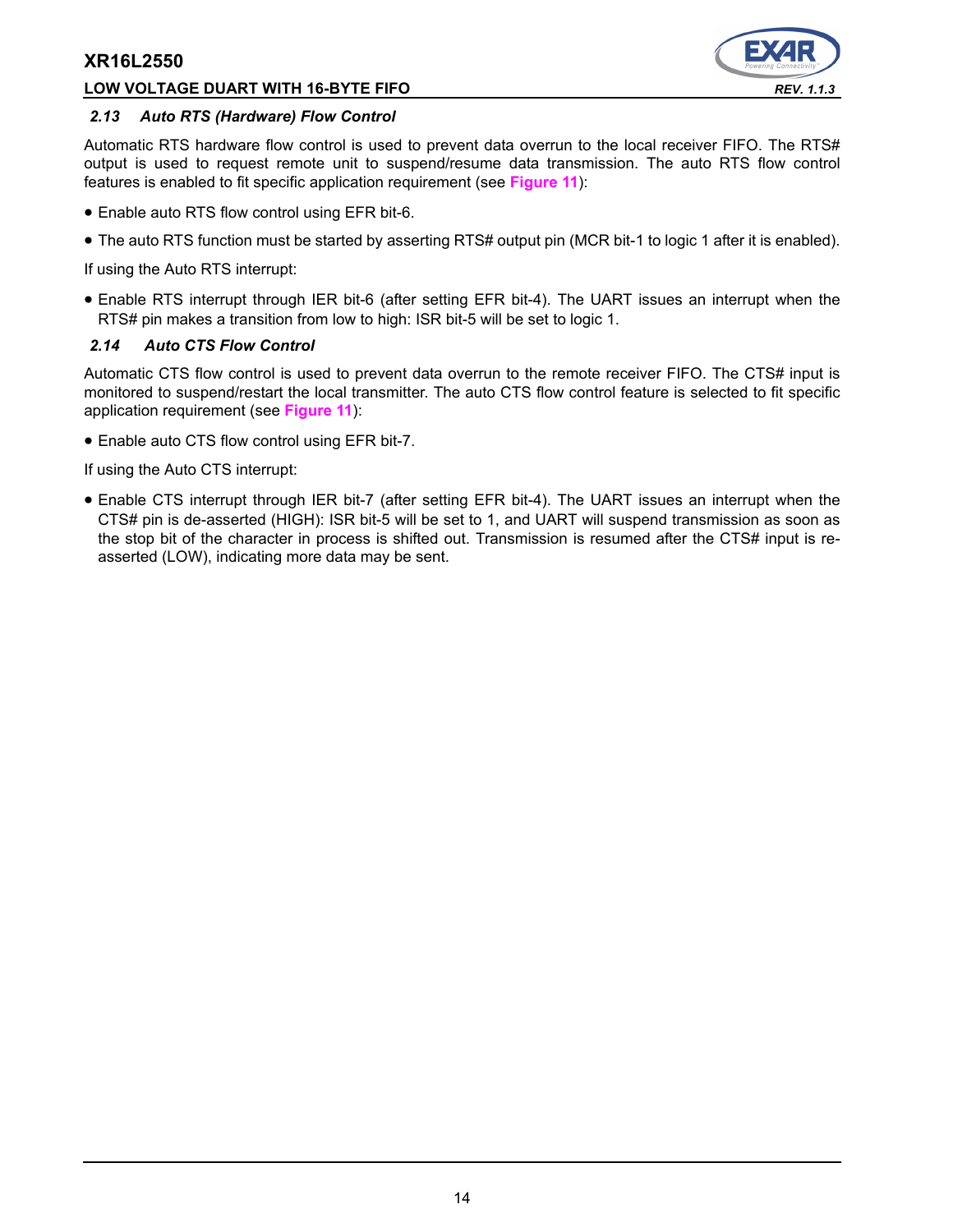

<span id="page-14-0"></span>



*UARTA re-asserts RTSA# (10), CTSB# recognizes the change (11) and restarts its transmitter and data flow again until* 

*next receive FIFO trigger (12). This same event applies to the reverse direction when UARTA sends data to UARTB with RTSB# and CTSA# controlling the data flow.*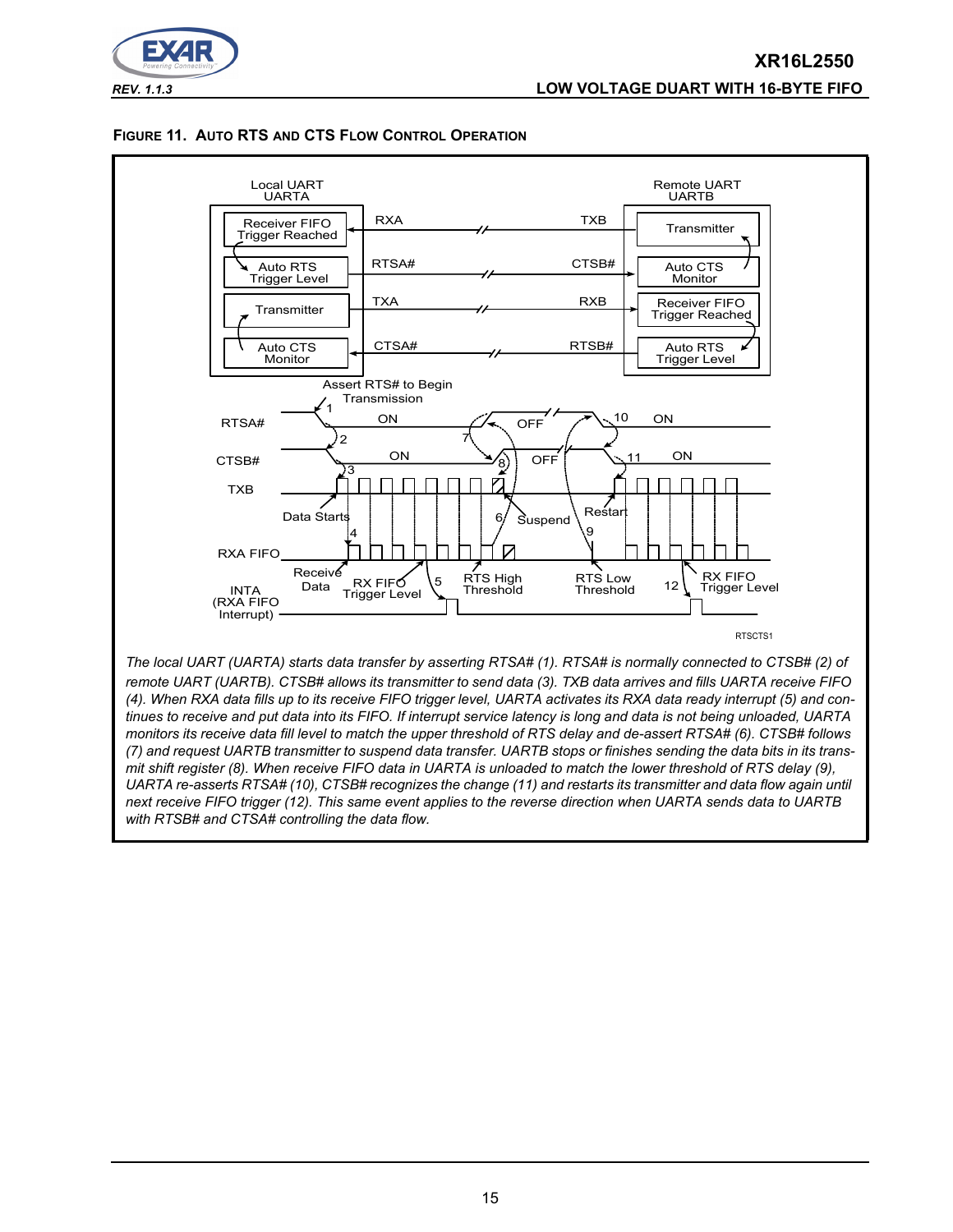#### **LOW VOLTAGE DUART WITH 16-BYTE FIFO** *REV. 1.1.3*



#### *2.15 Auto Xon/Xoff (Software) Flow Control*

When software flow control is enabled (**[See Table](#page-30-0) 12**), the L2550 compares one or two sequential receive data characters with the programmed Xon or Xoff-1,2 character value(s). If receive character(s) (RX) match the programmed values, the L2550 will halt transmission (TX) as soon as the current character has completed transmission. When a match occurs, the Xoff (if enabled via IER bit-5) flag will be set and the interrupt output pin will be activated. Following a suspension due to a match of the Xoff character, the L2550 will monitor the receive data stream for a match to the Xon-1,2 character. If a match is found, the L2550 will resume operation and clear the flags (ISR bit-4).

Reset initially sets the contents of the Xon/Xoff 8-bit flow control registers to a logic 0. Following reset the user can write any Xon/Xoff value desired for software flow control. Different conditions can be set to detect Xon/ Xoff characters (**[See Table](#page-30-0) 12**) and suspend/resume transmissions. When double 8-bit Xon/Xoff characters are selected, the L2550 compares two consecutive receive characters with two software flow control 8-bit values (Xon1, Xon2, Xoff1, Xoff2) and controls TX transmissions accordingly. Under the above described flow control mechanisms, flow control characters are not placed (stacked) in the user accessible RX data buffer or FIFO.

In the event that the receive buffer is overfilling and flow control needs to be executed, the L2550 automatically sends an Xoff message (when enabled) via the serial TX output to the remote modem. The L2550 sends the Xoff-1,2 characters two-character-times (= time taken to send two characters at the programmed baud rate) after the receive FIFO crosses the programmed trigger level. To clear this condition, the L2550 will transmit the programmed Xon-1,2 characters as soon as receive FIFO is less than one trigger level below the programmed trigger level. See **[Table](#page-15-0) 6** below.

<span id="page-15-0"></span>

| <b>RX TRIGGER LEVEL</b> | <b>INT PIN ACTIVATION</b> | <b>XOFF CHARACTER(S) SENT</b><br>(CHARACTERS IN RX FIFO) | <b>XON CHARACTER(S) SENT</b><br>(CHARACTERS IN RX FIFO) |
|-------------------------|---------------------------|----------------------------------------------------------|---------------------------------------------------------|
|                         |                           | $4*$                                                     |                                                         |
|                         |                           |                                                          |                                                         |
|                         |                           | n×                                                       |                                                         |
|                         |                           | $14*$                                                    |                                                         |

#### **TABLE 6: AUTO XON/XOFF (SOFTWARE) FLOW CONTROL**

\* *After the trigger level is reached, an xoff character is sent after a short span of time (= time required to send 2 characters); for example, after 2.083ms has elapsed for 9600 baud and 8-bit word length, no parity and 1 stop bit setting.*

## *2.16 Special Character Detect*

A special character detect feature is provided to detect an 8-bit character when bit-5 is set in the Enhanced Feature Register (EFR). When this character (Xoff2) is detected, it will be placed in the FIFO along with normal incoming RX data.

The L2550 compares each incoming receive character with Xoff-2 data. If a match exists, the received data will be transferred to FIFO and ISR bit-4 will be set to indicate detection of special character. Although the Internal Register Table shows Xon, Xoff Registers with eight bits of character information, the actual number of bits is dependent on the programmed word length. Line Control Register (LCR) bits 0-1 defines the number of character bits, i.e., either 5 bits, 6 bits, 7 bits, or 8 bits. The word length selected by LCR bits 0-1 also determines the number of bits that will be used for the special character comparison. Bit-0 in the Xon, Xoff Registers corresponds with the LSB bit for the receive character.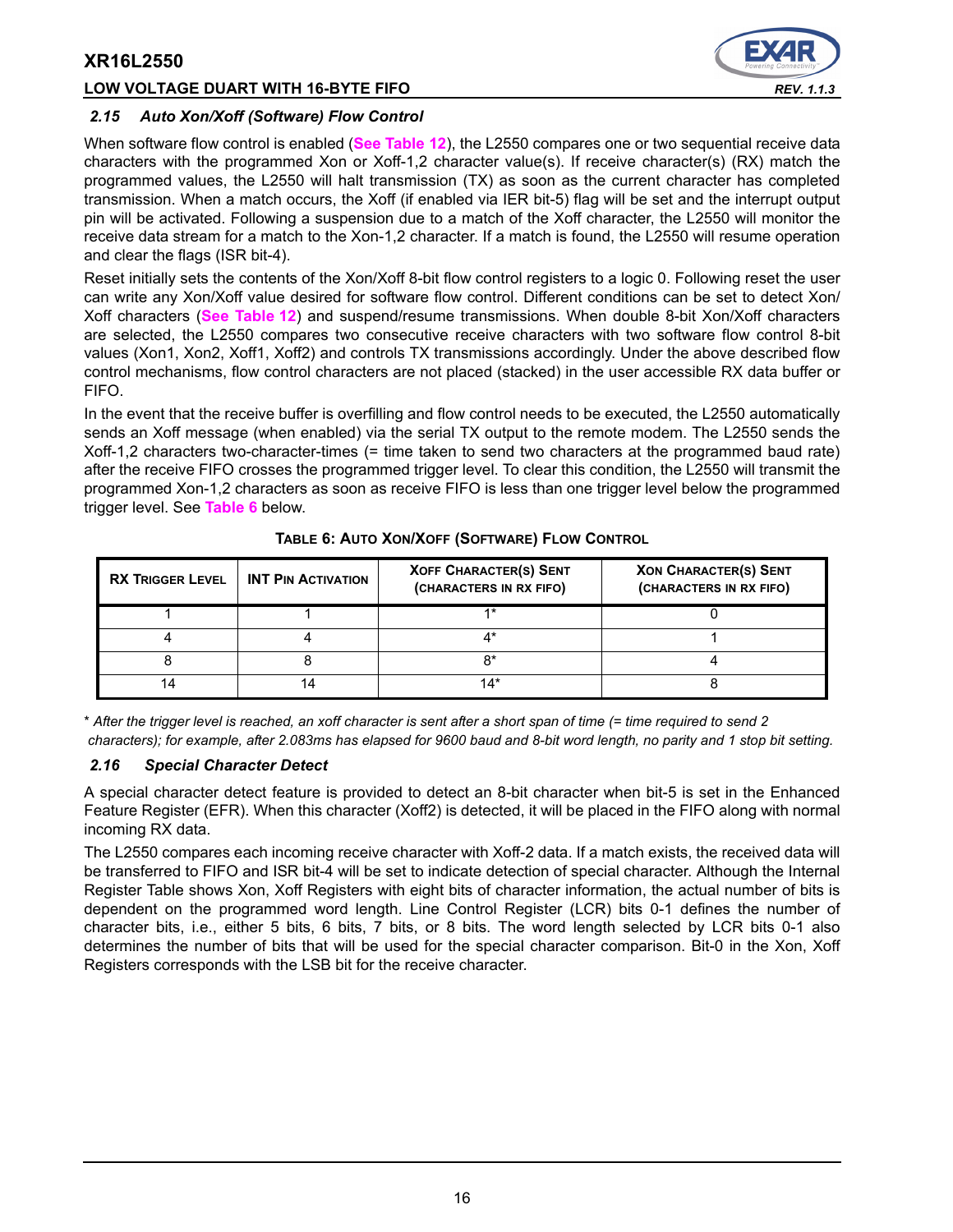

#### *2.17 Infrared Mode*

The L2550 UART includes the infrared encoder and decoder compatible to the IrDA (Infrared Data Association) version 1.0. The IrDA 1.0 standard that stipulates the infrared encoder sends out a 3/16 of a bit wide HIGH-pulse for each "0" bit in the transmit data stream. This signal encoding reduces the on-time of the infrared LED, hence reduces the power consumption. See **[Figure](#page-16-0) 12** below.

The infrared encoder and decoder are enabled by setting MCR register bit-6 to a '1'. When the infrared feature is enabled, the transmit data output, TX, idles at logic zero level. Likewise, the RX input assumes an idle level of logic zero from a reset and power up, see **[Figure](#page-16-0) 12**.

Typically, the wireless infrared decoder receives the input pulse from the infrared sensing diode on the RX pin. Each time it senses a light pulse, it returns a logic 1 to the data bit stream.



<span id="page-16-0"></span>**FIGURE 12. INFRARED TRANSMIT DATA ENCODING AND RECEIVE DATA DECODING**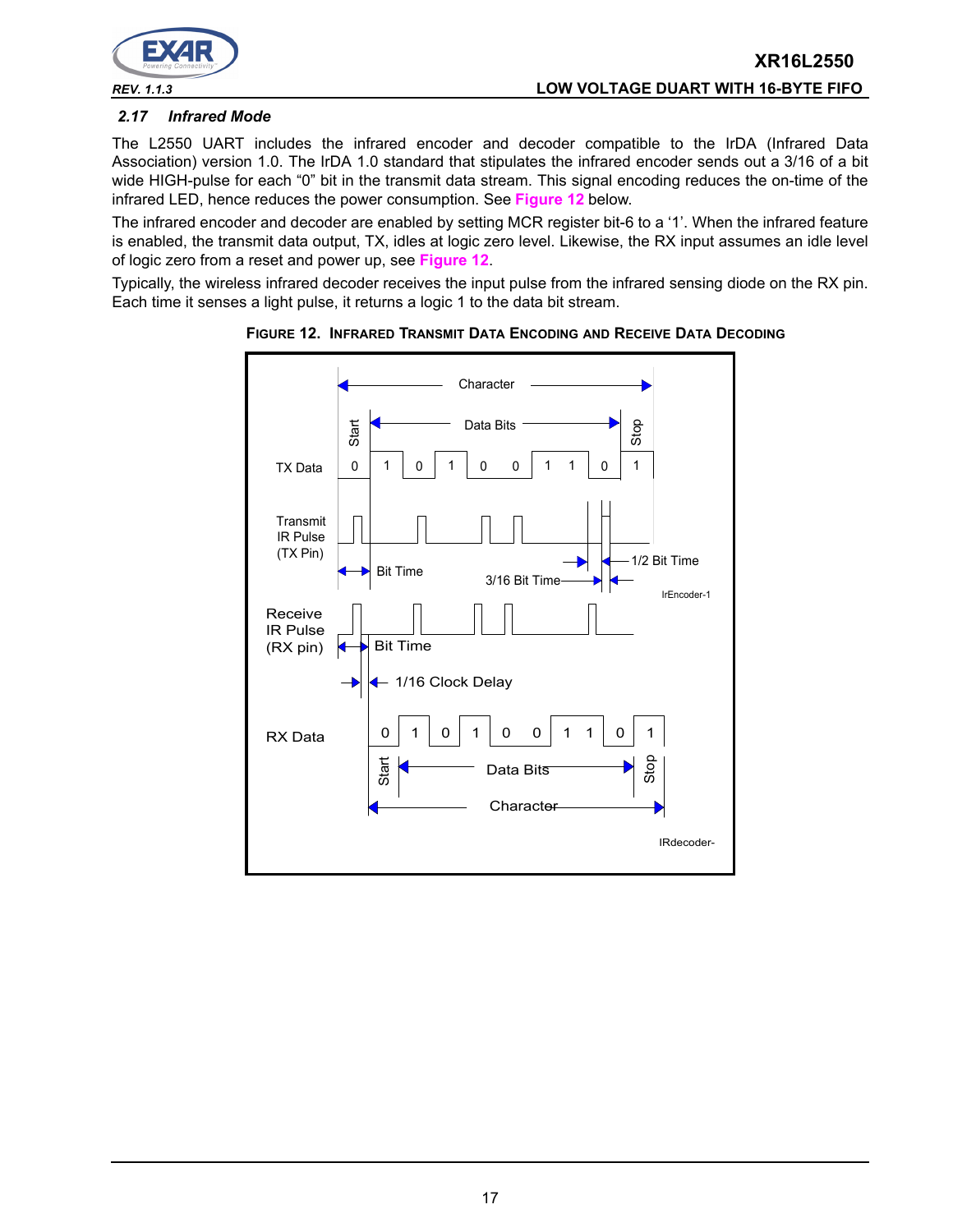#### **LOW VOLTAGE DUART WITH 16-BYTE FIFO** *REV. 1.1.3*



#### *2.18 Sleep Mode with Auto Wake-Up*

The L2550 supports low voltage system designs, hence, a sleep mode is included to reduce its power consumption when the chip is not actively used.

All of these conditions must be satisfied for the L2550 to enter sleep mode:

- $\blacksquare$  no interrupts pending for both channels of the L2550 (ISR bit-0 = 1)
- $\blacksquare$  divisor is a non-zero value (ie. DLL = 0x1)
- sleep mode of both channels are enabled (IER bit-4 = 1)
- $\blacksquare$  modem inputs are not toggling (MSR bits 0-3 = 0)
- RX input pins are idling at a logic 1

The L2550 stops its crystal oscillator to conserve power in the sleep mode. User can check the XTAL2 pin for no clock output as an indication that the device has entered the sleep mode.

The L2550 resumes normal operation by any of the following:

- a receive data start bit transition (logic 1 to 0)
- a data byte is loaded to the transmitter, THR or FIFO
- a change of logic state on any of the modem or general purpose serial inputs: CTS#, DSR#, CD#, RI#

If the L2550 is awakened by any one of the above conditions, it will return to the sleep mode automatically after all interrupting conditions have been serviced and cleared. If the 2750 is awakened by the modem inputs, a read to the MSR is required to reset the modem inputs. In any case, the sleep mode will not be entered while an interrupt is pending from channel A or B. The L2550 will stay in the sleep mode of operation until it is disabled by setting IER bit-4 to a logic 0.

If the address lines, data bus lines, IOW#, IOR#, CSA#, CSB#, and modem input lines remain steady when the L2550 is in sleep mode, the maximum current will be in the microamp range as specified in the DC Electrical Characteristics on [page](#page-33-0) 34. If the input lines are floating or are toggling while the L2550 is in sleep mode, the current can be up to 100 times more. If any of those signals are toggling or floating, then an external buffer would be required to keep the address, data and control lines steady to achieve the low current. As an alternative, please refer to the XR16L2551 which is pin-to-pin and software compatible with the L2550 but with (some additional pins and) the PowerSave feature that eliminates any unnecessary external buffer.

Important: owing to the starting up delay of the crystal oscillator after waking up from sleep mode, the first few receive characters may be lost. The number of characters lost during the restart also depends on your operating data rate. More characters are lost when operating at higher data rate. Also, it is important to keep RX A/B inputs idling at logic 1 or "marking" condition during sleep mode to avoid receiving a "break" condition upon the restart. This may occur when the external interface transceivers (RS-232, RS-485 or another type) are also put to sleep mode and cannot maintain the "marking" condition. To avoid this, the designer can use a 47k-100k ohm pull-up resistor on the RXA and RXB pins.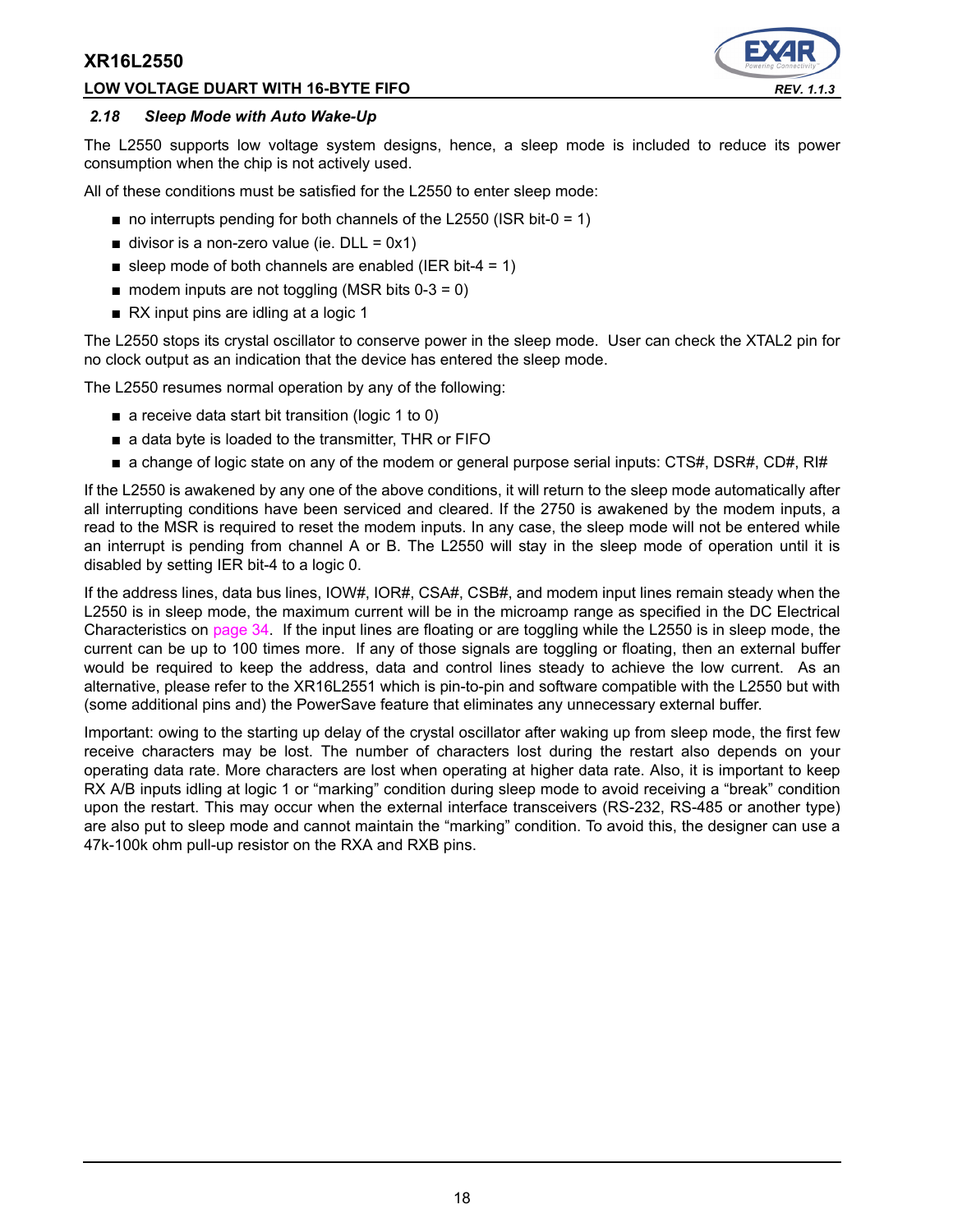

#### *2.19 Internal Loopback*

The L2550 UART provides an internal loopback capability for system diagnostic purposes. The internal loopback mode is enabled by setting MCR register bit-4 to logic 1. All regular UART functions operate normally. **[Figure](#page-18-0) 13** shows how the modem port signals are re-configured. Transmit data from the transmit shift register output is internally routed to the receive shift register input allowing the system to receive the same data that it was sending. The TX pin is held at logic 1 or mark condition while RTS# and DTR# are de-asserted, and CTS#, DSR# CD# and RI# inputs are ignored. Caution: the RX input pins must be held to a logic 1 during loopback test else upon exiting the loopback test the UART may detect and report a false "break" signal. Also, Auto RTS/CTS is not supported during internal loopback.



<span id="page-18-0"></span>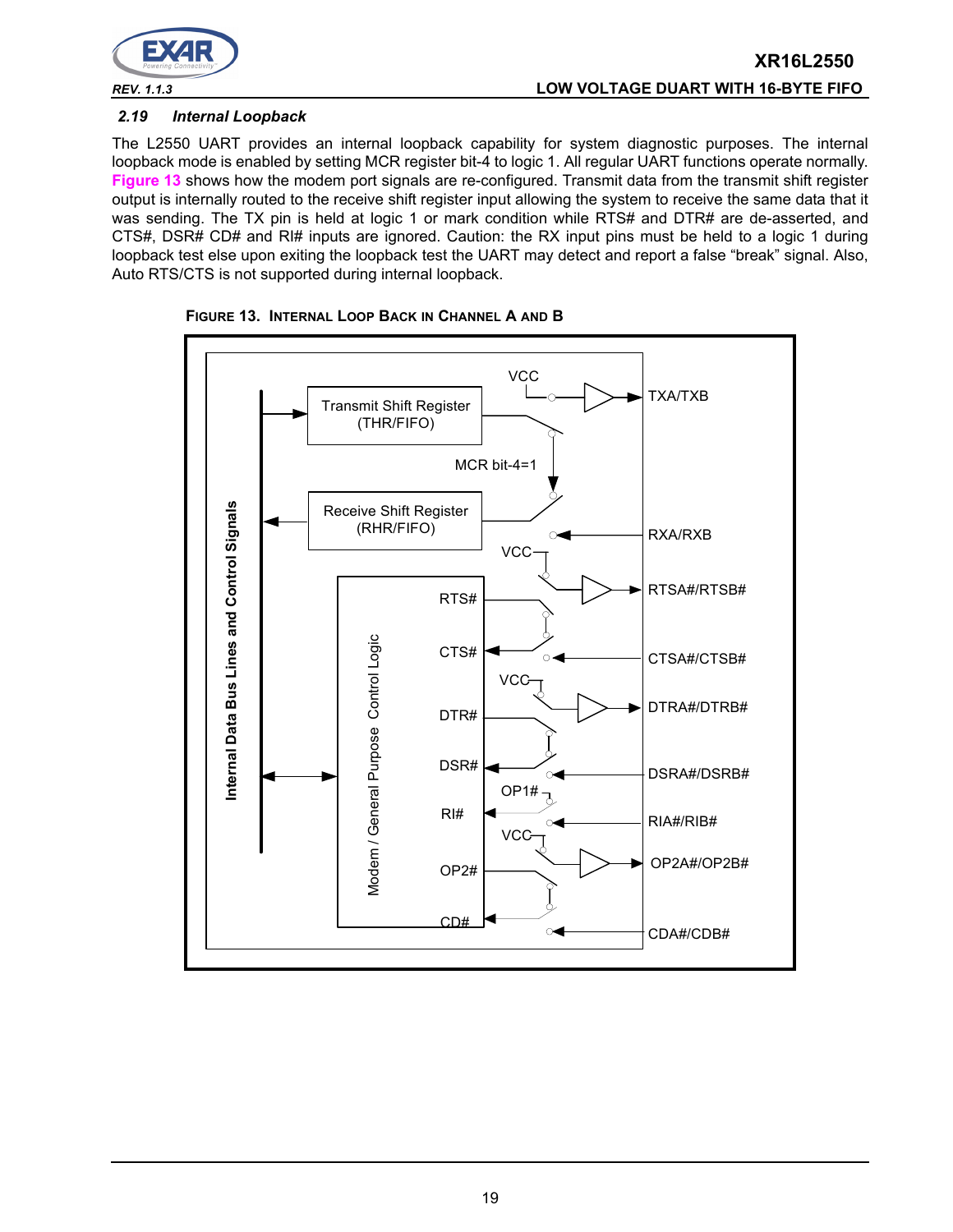## **LOW VOLTAGE DUART WITH 16-BYTE FIFO** *REV. 1.1.3*



#### **3.0 UART INTERNAL REGISTERS**

Each of the UART channel in the L2550 has its own set of configuration registers selected by address lines A0, A1 and A2 with CSA# or CSB# selecting the channel. The registers are 16C550 compatible. The complete register set is shown on **[Table](#page-19-0) 7** and **[Table](#page-20-0) 8**.

|  | TABLE 7: UART CHANNEL A AND B UART INTERNAL REGISTERS |  |
|--|-------------------------------------------------------|--|
|  |                                                       |  |

<span id="page-19-0"></span>

| A2, A1, A0 ADDRESSES           | <b>READ/WRITE</b><br><b>REGISTER</b>                                                         |                         | <b>COMMENTS</b>              |
|--------------------------------|----------------------------------------------------------------------------------------------|-------------------------|------------------------------|
|                                | <b>16C550 COMPATIBLE REGISTERS</b>                                                           |                         |                              |
| 0 <sub>0</sub><br>$\Omega$     | RHR - Receive Holding Register<br>Read-only<br>THR - Transmit Holding Register<br>Write-only |                         | $LCR[7] = 0$                 |
| 0 <sub>0</sub><br>$\Omega$     | DLL - Div Latch Low Byte                                                                     | Read/Write              | LCR[7] = 1, LCR $\neq$ 0xBF  |
| 0 <sub>1</sub><br>$\Omega$     | DLM - Div Latch High Byte                                                                    | Read/Write              |                              |
| 0 <sub>0</sub><br>$\Omega$     | <b>DREV - Device Revision</b>                                                                | Read/Write              | LCR[7] = 1, LCR $\neq$ 0xBF, |
| 0<br>0 <sub>1</sub>            | DVID - Device ID                                                                             | Read/Write              | $DLL = 0x00$ , $DLM = 0x00$  |
| 0 <sub>1</sub><br>$\Omega$     | IER - Interrupt Enable Register                                                              | Read/Write              | $LCR[7] = 0$                 |
| 0<br>$1\quad0$                 | ISR - Interrupt Status Register<br>FCR - FIFO Control Register                               | Read-only<br>Write-only | $LCR \neq 0xBF$              |
| 1 <sub>1</sub><br>0            | LCR - Line Control Register                                                                  | Read/Write              |                              |
| $\mathbf{1}$<br>0 <sub>0</sub> | MCR - Modem Control Register                                                                 | Read/Write              |                              |
| 0 <sub>1</sub><br>$\mathbf{1}$ | <b>LSR - Line Status Register</b><br>Reserved                                                | Read-only<br>Write-only | $LCR \neq 0xBF$              |
| $1\quad$ 0<br>$\mathbf{1}$     | MSR - Modem Status Register<br>Reserved                                                      | Read-only<br>Write-only |                              |
| 1 <sub>1</sub><br>1            | SPR - Scratch Pad Register                                                                   | Read/Write              |                              |
|                                | <b>ENHANCED REGISTERS</b>                                                                    |                         |                              |
| $1\quad$ 0<br>$\Omega$         | EFR - Enhanced Function Register                                                             | Read/Write              |                              |
| 0 <sub>0</sub><br>$\mathbf{1}$ | Xon-1 - Xon Character 1                                                                      | Read/Write              |                              |
| 0 <sub>1</sub><br>$\mathbf{1}$ | Xon-2 - Xon Character 2                                                                      | Read/Write              | $LCR = 0xBF$                 |
| $1\quad0$<br>$\mathbf{1}$      | Xoff-1 - Xoff Character 1                                                                    | Read/Write              |                              |
| 1<br>1<br>1                    | Xoff-2 - Xoff Character 2                                                                    | Read/Write              |                              |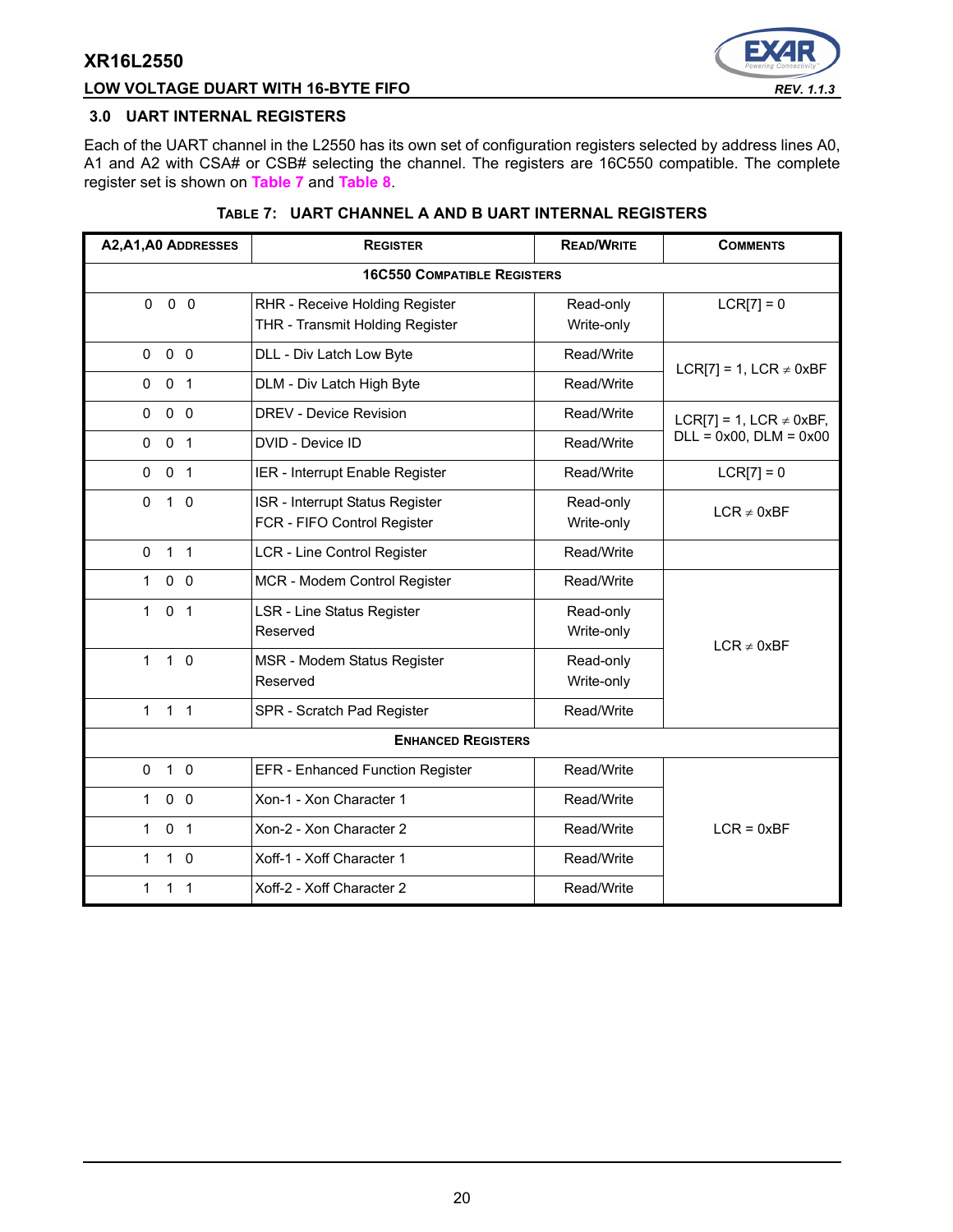

*REV. 1.1.3* **LOW VOLTAGE DUART WITH 16-BYTE FIFO**

#### **TABLE 8: INTERNAL REGISTERS DESCRIPTION. SHADED BITS ARE ENABLED WHEN EFR BIT-4=1**

<span id="page-20-0"></span>

| <b>ADDRESS</b><br>A2-A0            | <b>REG</b><br><b>NAME</b> | READ/<br><b>WRITE</b> | <b>BIT-7</b>                         | <b>BIT-6</b>                 | <b>BIT-5</b>                          | <b>BIT-4</b>                        | <b>BIT-3</b>                            | <b>BIT-2</b>                             | <b>BIT-1</b>                        | <b>BIT-0</b>                        | <b>COMMENT</b>             |
|------------------------------------|---------------------------|-----------------------|--------------------------------------|------------------------------|---------------------------------------|-------------------------------------|-----------------------------------------|------------------------------------------|-------------------------------------|-------------------------------------|----------------------------|
| <b>16C550 Compatible Registers</b> |                           |                       |                                      |                              |                                       |                                     |                                         |                                          |                                     |                                     |                            |
| 000                                | <b>RHR</b>                | <b>RD</b>             | Bit-7                                | Bit-6                        | Bit-5                                 | Bit-4                               | Bit-3                                   | Bit-2                                    | Bit-1                               | Bit-0                               |                            |
| 000                                | <b>THR</b>                | <b>WR</b>             | Bit-7                                | Bit-6                        | Bit-5                                 | Bit-4                               | Bit-3                                   | Bit-2                                    | Bit-1                               | Bit-0                               |                            |
| 001                                | <b>IER</b>                | RD/WR                 | $0/$<br>CTS Int.<br>Enable           | $0/$<br>RTS Int.<br>Enable   | $0/$<br>Xoff Int.<br>Enable           | 0/<br>Sleep<br>Mode<br>Enable       | Modem<br>Stat.<br>Int.<br>Enable        | <b>RXLine</b><br>Stat.<br>Int.<br>Enable | <b>TX</b><br>Empty<br>Int<br>Enable | <b>RX</b><br>Data<br>Int.<br>Enable | $LCR[7] = 0$               |
| 010                                | <b>ISR</b>                | <b>RD</b>             | <b>FIFOs</b><br>Enabled              | <b>FIFOs</b><br>Enabled      | $0/$<br><b>INT</b><br>Source<br>Bit-5 | 0/<br><b>INT</b><br>Source<br>Bit-4 | <b>INT</b><br>Source<br>Bit-3           | <b>INT</b><br>Source<br>Bit-2            | <b>INT</b><br>Source<br>Bit-1       | <b>INT</b><br>Source<br>Bit-0       | $LCR \neq 0xBF$            |
| 010                                | <b>FCR</b>                | <b>WR</b>             | <b>RXFIFO</b><br>Trigger             | <b>RXFIFO</b><br>Trigger     | $\mathbf 0$                           | $\pmb{0}$                           | <b>DMA</b><br>Mode<br>Enable            | TX<br><b>FIFO</b><br>Reset               | <b>RX</b><br><b>FIFO</b><br>Reset   | <b>FIFOs</b><br>Enable              |                            |
| 011                                | <b>LCR</b>                | RD/WR                 | Divisor<br>Enable                    | Set TX<br><b>Break</b>       | Set Par-<br>ity                       | Even<br>Parity                      | Parity<br>Enable                        | Stop<br><b>Bits</b>                      | Word<br>Length<br>Bit-1             | Word<br>Length<br>Bit-0             |                            |
| 100                                | <b>MCR</b>                | RD/WR                 | $0/$<br><b>BRG</b><br>Pres-<br>caler | $0/$<br>IR Mode<br>ENable    | $0/$<br><b>XonAny</b>                 | Internal<br>Lopback<br>Enable       | OP2#/<br><b>INT</b><br>Output<br>Enable | Rsvd<br>(OP1#)                           | RTS#<br>Output<br>Control           | DTR#<br>Output<br>Control           |                            |
| 101                                | <b>LSR</b>                | <b>RD</b>             | <b>RXFIFO</b><br>Global<br>Error     | THR &<br><b>TSR</b><br>Empty | <b>THR</b><br>Empty                   | RX<br><b>Break</b>                  | RX<br>Fram-<br>ing<br>Error             | <b>RX</b><br>Parity<br>Error             | <b>RX</b><br>Over-<br>run<br>Error  | RX<br>Data<br>Ready                 | $LCR \neq 0xBF$            |
| $110$                              | <b>MSR</b>                | <b>RD</b>             | CD#<br>Input                         | RI#<br>Input                 | DSR#<br>Input                         | CTS#<br>Input                       | Delta<br>CD#                            | Delta<br>RI#                             | Delta<br>DSR#                       | Delta<br>CTS#                       |                            |
| $111$                              | <b>SPR</b>                | RD/WR                 | Bit-7                                | Bit-6                        | Bit-5                                 | Bit-4                               | Bit-3                                   | Bit-2                                    | Bit-1                               | Bit-0                               |                            |
|                                    |                           |                       |                                      |                              |                                       | <b>Baud Rate Generator Divisor</b>  |                                         |                                          |                                     |                                     |                            |
| 000                                | <b>DLL</b>                | RD/WR                 | Bit-7                                | Bit-6                        | Bit-5                                 | Bit-4                               | Bit-3                                   | Bit-2                                    | Bit-1                               | Bit-0                               | $LCR[7]=1$                 |
| 001                                | <b>DLM</b>                | RD/WR                 | Bit-7                                | Bit-6                        | Bit-5                                 | Bit-4                               | Bit-3                                   | Bit-2                                    | Bit-1                               | Bit-0                               |                            |
| 000                                | <b>DREV</b>               | <b>RD</b>             | Bit-7                                | Bit-6                        | Bit-5                                 | Bit-4                               | Bit-3                                   | Bit-2                                    | Bit-1                               | Bit-0                               | $LCR[7]=1$<br>$DLL = 0x00$ |
| 001                                | <b>DVID</b>               | <b>RD</b>             | 0                                    | $\pmb{0}$                    | $\pmb{0}$                             | $\pmb{0}$                           | $\pmb{0}$                               | 0                                        | 1                                   | 0                                   | $DLM=0x00$                 |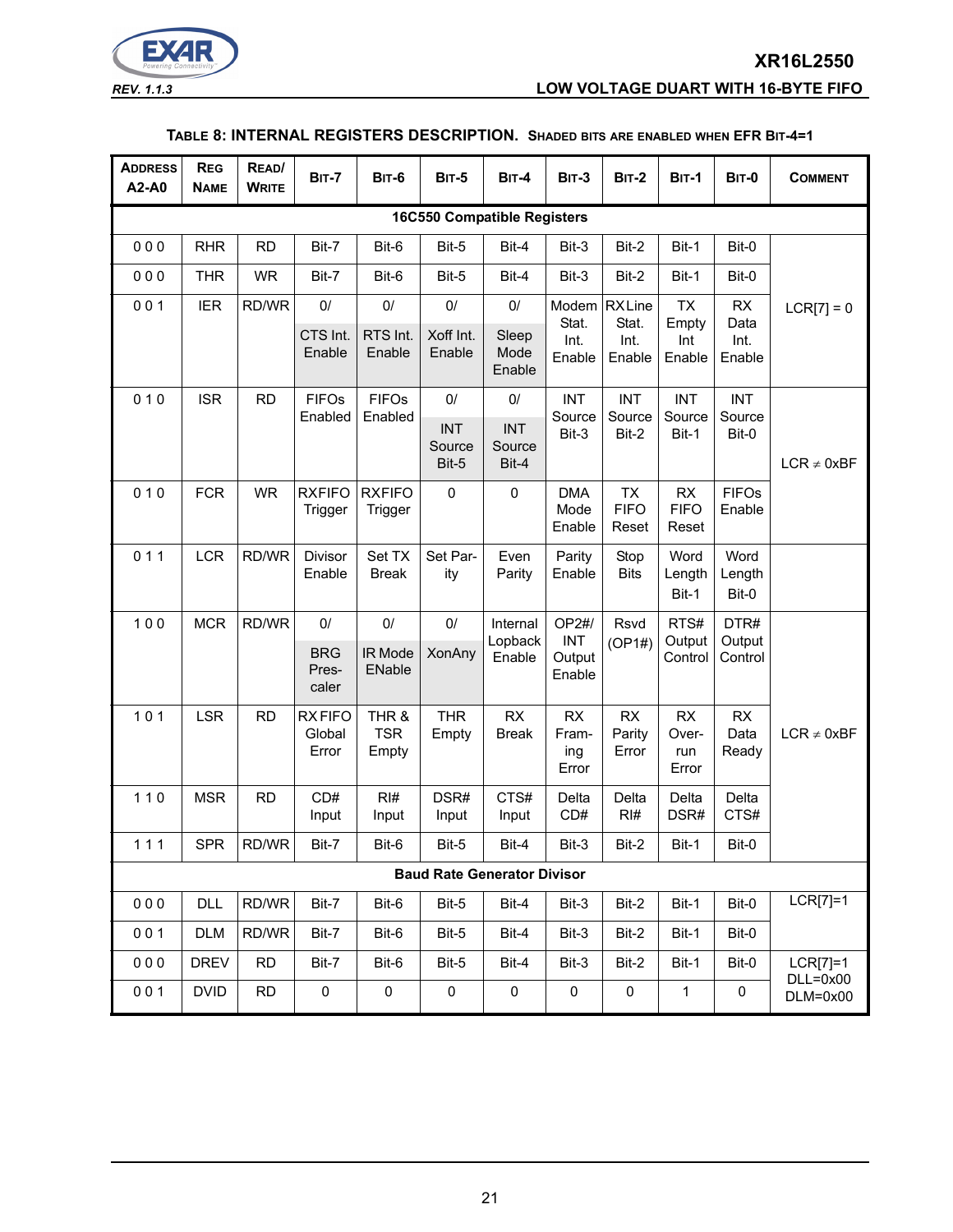

#### **TABLE 8: INTERNAL REGISTERS DESCRIPTION. SHADED BITS ARE ENABLED WHEN EFR BIT-4=1**

| <b>ADDRESS</b><br>$A2-A0$ | <b>REG</b><br><b>NAME</b> | READ/<br><b>WRITE</b> | <b>BIT-7</b>                 | <b>BIT-6</b>                 | <b>BIT-5</b>              | <b>BIT-4</b>                                                | <b>BIT-3</b>                                  | $BIT-2$                                       | <b>BIT-1</b>                                  | <b>BIT-0</b>                                  | <b>COMMENT</b> |
|---------------------------|---------------------------|-----------------------|------------------------------|------------------------------|---------------------------|-------------------------------------------------------------|-----------------------------------------------|-----------------------------------------------|-----------------------------------------------|-----------------------------------------------|----------------|
| <b>Enhanced Registers</b> |                           |                       |                              |                              |                           |                                                             |                                               |                                               |                                               |                                               |                |
| 010                       | <b>EFR</b>                | RD/WR                 | Auto<br><b>CTS</b><br>Enable | Auto<br><b>RTS</b><br>Enable | Special<br>Char<br>Select | Enable<br>IER [7:4],<br>ISR [5:4],<br>FCR[5:4],<br>MCR[7:5] | Soft-<br>ware<br><b>Flow</b><br>Cntl<br>Bit-3 | Soft-<br>ware<br><b>Flow</b><br>Cntl<br>Bit-2 | Soft-<br>ware<br><b>Flow</b><br>Cntl<br>Bit-1 | Soft-<br>ware<br><b>Flow</b><br>Cntl<br>Bit-0 |                |
| 100                       | XON <sub>1</sub>          | RD/WR                 | Bit-7                        | Bit-6                        | Bit-5                     | Bit-4                                                       | Bit-3                                         | Bit-2                                         | Bit-1                                         | Bit-0                                         | LCR=0xBF       |
| 101                       | XON <sub>2</sub>          | RD/WR                 | Bit-7                        | Bit-6                        | Bit-5                     | Bit-4                                                       | Bit-3                                         | Bit-2                                         | Bit-1                                         | Bit-0                                         |                |
| 110                       | XOFF1                     | RD/WR                 | Bit-7                        | Bit-6                        | Bit-5                     | Bit-4                                                       | Bit-3                                         | Bit-2                                         | Bit-1                                         | Bit-0                                         |                |
| 111                       | XOFF <sub>2</sub>         | RD/WR                 | Bit-7                        | Bit-6                        | Bit-5                     | Bit-4                                                       | Bit-3                                         | Bit-2                                         | Bit-1                                         | Bit-0                                         |                |

#### **4.0 INTERNAL REGISTER DESCRIPTIONS**

#### *4.1 Receive Holding Register (RHR) - Read- Only*

#### **[SEE"RECEIVER" ON PAGE](#page-11-0) 12.**

#### *4.2 Transmit Holding Register (THR) - Write-Only*

#### **[SEE"TRANSMITTER" ON PAGE](#page-10-1) 11.**

#### *4.3 Interrupt Enable Register (IER) - Read/Write*

The Interrupt Enable Register (IER) masks the interrupts from receive data ready, transmit empty, line status and modem status registers. These interrupts are reported in the Interrupt Status Register (ISR).

#### **4.3.1 IER versus Receive FIFO Interrupt Mode Operation**

When the receive FIFO (FCR BIT-0 = 1) and receive interrupts (IER BIT-0 = 1) are enabled, the RHR interrupts (see ISR bits 2 and 3) status will reflect the following:

- **A.** The receive data available interrupts are issued to the host when the FIFO has reached the programmed trigger level. It will be cleared when the FIFO drops below the programmed trigger level.
- **B.** FIFO level will be reflected in the ISR register when the FIFO trigger level is reached. Both the ISR register status bit and the interrupt will be cleared when the FIFO drops below the trigger level.
- **C.** The receive data ready bit (LSR BIT-0) is set as soon as a character is transferred from the shift register to the receive FIFO. It is reset when the FIFO is empty.

#### **4.3.2 IER versus Receive/Transmit FIFO Polled Mode Operation**

When FCR BIT-0 equals a logic 1 for FIFO enable; resetting IER bits 0-3 enables the XR16L2550 in the FIFO polled mode of operation. Since the receiver and transmitter have separate bits in the LSR either or both can be used in the polled mode by selecting respective transmit or receive control bit(s).

- **A.** LSR BIT-0 indicates there is data in RHR or RX FIFO.
- **B.** LSR BIT-1 indicates an overrun error has occurred and that data in the FIFO may not be valid.
- **C.** LSR BIT 2-4 provides the type of receive data errors encountered for the data byte in RHR, if any.
- **D.** LSR BIT-5 indicates Transmit FIFO is empty.
- **E.** LSR BIT-6 indicates when both the transmit FIFO and TSR are empty.
- **F.** LSR BIT-7 indicates a data error in at least one character in the RX FIFO.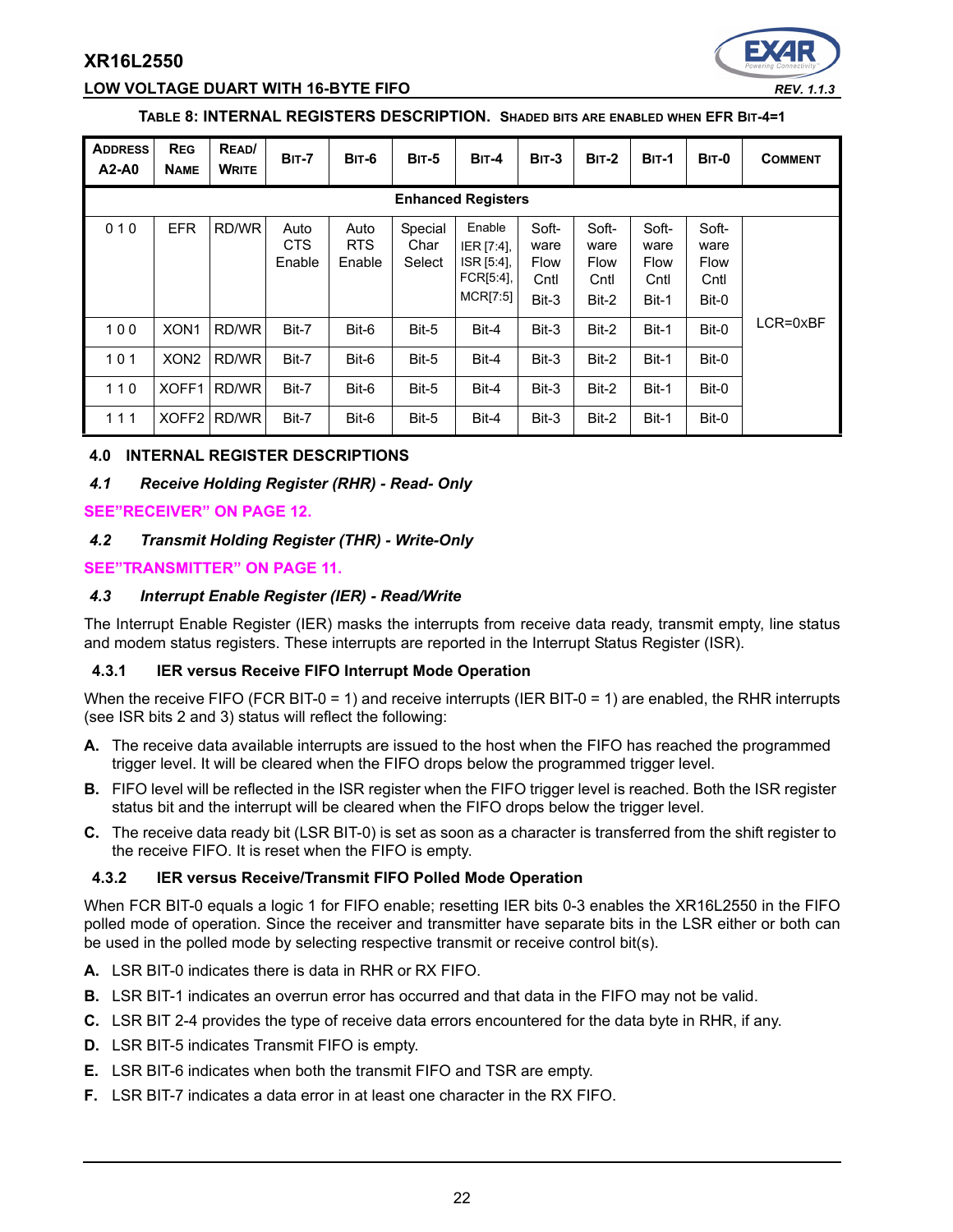

#### **IER[0]: RHR Interrupt Enable**

The receive data ready interrupt will be issued when RHR has a data character in the non-FIFO mode or when the receive FIFO has reached the programmed trigger level in the FIFO mode.

- Logic 0 = Disable the receive data ready interrupt (default).
- Logic 1 = Enable the receiver data ready interrupt.

#### **IER[1]: THR Interrupt Enable**

This bit enables the Transmit Ready interrupt which is issued whenever the Transmit FIFO becomes empty. If the Transmit FIFO is empty when this bit is enabled, an interrupt will be generated.

- Logic 0 = Disable Transmit Ready interrupt (default).
- Logic 1 = Enable Transmit Ready interrupt.

#### **IER[2]: Receive Line Status Interrupt Enable**

If any of the LSR register bits 1, 2, 3 or 4 is a logic 1, it will generate an interrupt to inform the host controller about the error status of the current data byte in FIFO. LSR bit-1 generates an interrupt immediately when the character has been received. LSR bits 2-4 generate an interrupt when the character with errors is read out of the FIFO.

- Logic 0 = Disable the receiver line status interrupt (default).
- Logic 1 = Enable the receiver line status interrupt.

#### **IER[3]: Modem Status Interrupt Enable**

- Logic 0 = Disable the modem status register interrupt (default).
- Logic 1 = Enable the modem status register interrupt.

#### **IER[4]: Sleep Mode Enable (requires EFR bit-4 = 1)**

- Logic 0 = Disable Sleep Mode (default).
- Logic 1 = Enable Sleep Mode. See Sleep Mode section for further details.

#### **IER[5]: Xoff Interrupt Enable (requires EFR bit-4=1)**

- Logic 0 = Disable the software flow control, receive Xoff interrupt. (default)
- Logic 1 = Enable the software flow control, receive Xoff interrupt. See Software Flow Control section for details.

#### **IER[6]: RTS# Output Interrupt Enable (requires EFR bit-4=1)**

- Logic 0 = Disable the RTS# interrupt (default).
- Logic 1 = Enable the RTS# interrupt. The UART issues an interrupt when the RTS# pin makes a transition from low to high.

#### **IER[7]: CTS# Input Interrupt Enable (requires EFR bit-4=1)**

- Logic 0 = Disable the CTS# interrupt (default).
- Logic 1 = Enable the CTS# interrupt. The UART issues an interrupt when CTS# pin makes a transition from low to high.

#### *4.4 Interrupt Status Register (ISR) - Read-Only*

The UART provides multiple levels of prioritized interrupts to minimize external software interaction. The Interrupt Status Register (ISR) provides the user with six interrupt status bits. Performing a read cycle on the ISR will give the user the current highest pending interrupt level to be serviced, others are queued up to be serviced next. No other interrupts are acknowledged until the pending interrupt is serviced. The Interrupt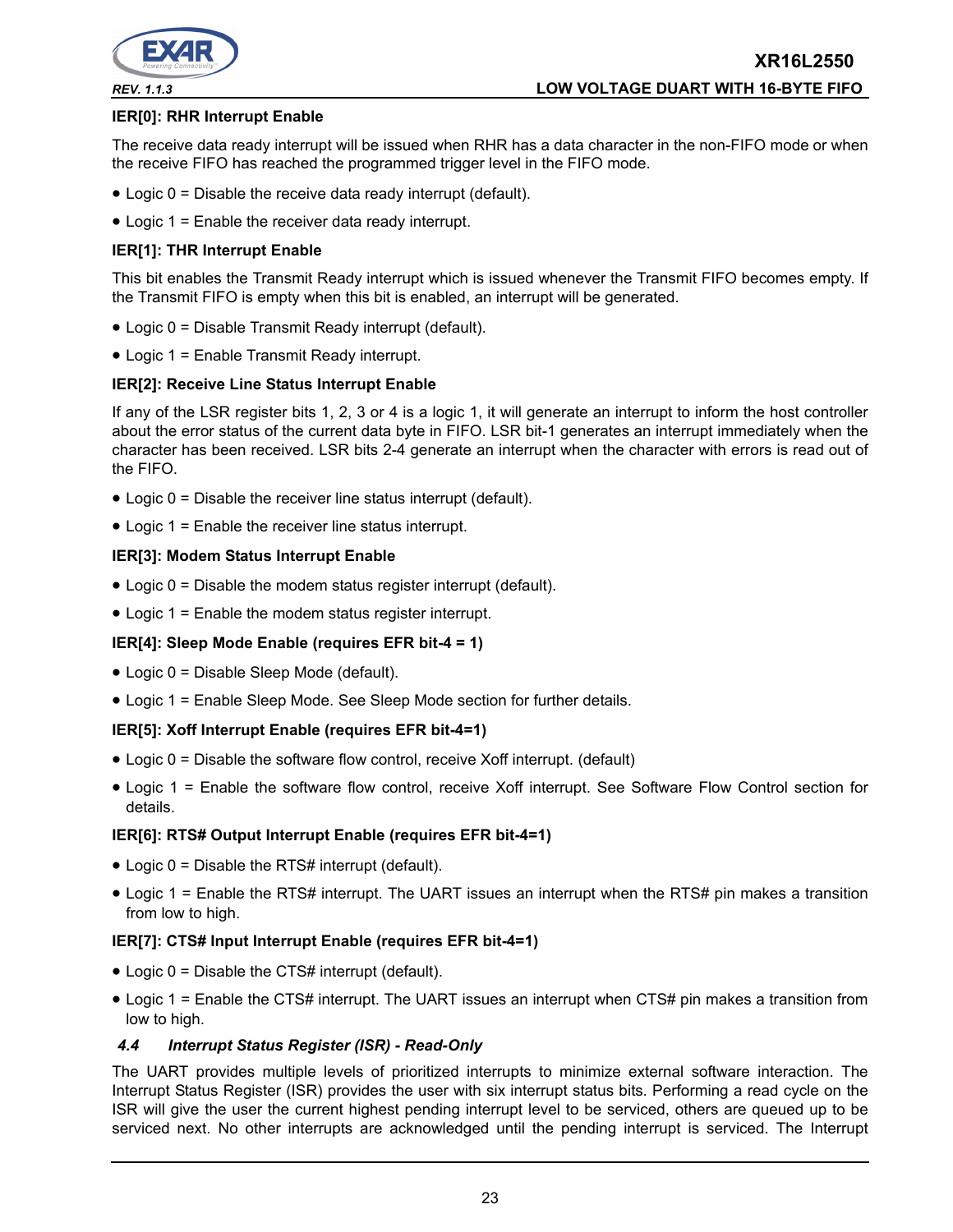## **LOW VOLTAGE DUART WITH 16-BYTE FIFO** *REV. 1.1.3*



Source Table, **[Table](#page-23-0) 9**, shows the data values (bit 0-5) for the interrupt priority levels and the interrupt sources associated with each of these interrupt levels.

#### **4.4.1 Interrupt Generation:**

- LSR is by any of the LSR bits 1, 2, 3 and 4.
- RXRDY is by RX trigger level.
- RXRDY Time-out is by a 4-char plus 12 bits delay timer.
- TXRDY is by TX FIFO empty.
- MSR is by any of the MSR bits 0, 1, 2 and 3.
- Receive Xoff/Special character is by detection of a Xoff or Special character.
- CTS# is when its transmitter toggles the input pin (from low to high) during auto CTS flow control enabled by EFR bit-7.
- RTS# is when its receiver toggles the output pin (from low to high) during auto RTS flow control enabled by EFR bit-6.

## **4.4.2 Interrupt Clearing:**

- LSR interrupt is cleared by a read to the LSR register (but flags and tags not cleared until character(s) that generated the interrupt(s) has been emptied or cleared from FIFO).
- RXRDY interrupt is cleared by reading data until FIFO falls below the trigger level.
- RXRDY Time-out interrupt is cleared by reading RHR.
- TXRDY interrupt is cleared by a read to the ISR register or writing to THR.
- MSR interrupt is cleared by a read to the MSR register.
- Xoff interrupt is cleared by a read to ISR or when Xon character(s) is received.
- Special character interrupt is cleared by a read to ISR or after the next character is received.
- RTS# and CTS# flow control interrupts are cleared by a read to the MSR register.

<span id="page-23-0"></span>

| <b>PRIORITY</b> | <b>ISR REGISTER STATUS BITS</b> |              |              |          |              | <b>SOURCE OF INTERRUPT</b> |                                            |
|-----------------|---------------------------------|--------------|--------------|----------|--------------|----------------------------|--------------------------------------------|
| LEVEL           | <b>BIT-5</b>                    | <b>BIT-4</b> | $BIT-3$      | $BIT-2$  | <b>BIT-1</b> | <b>BIT-0</b>               |                                            |
| 1               | $\mathbf{0}$                    | $\mathbf{0}$ | $\Omega$     |          | 1            | 0                          | LSR (Receiver Line Status Register)        |
| $\overline{2}$  | $\mathbf{0}$                    | 0            | 1            |          | 0            | 0                          | <b>RXRDY (Receive Data Time-out)</b>       |
| 3               | $\Omega$                        | $\Omega$     | $\mathbf{0}$ |          | $\Omega$     | 0                          | <b>RXRDY (Received Data Ready)</b>         |
| 4               | $\Omega$                        | $\Omega$     | $\Omega$     | $\Omega$ | 1            | $\mathbf{0}$               | <b>TXRDY</b> (Transmit Ready)              |
| 5               | $\Omega$                        | $\Omega$     | $\mathbf{0}$ | $\Omega$ | $\Omega$     | 0                          | MSR (Modem Status Register)                |
| 6               | $\mathbf{0}$                    | 1            | $\Omega$     | $\Omega$ | $\Omega$     | 0                          | RXRDY (Received Xoff or Special character) |
| 7               |                                 | $\Omega$     | $\Omega$     | $\Omega$ | $\Omega$     | 0                          | CTS#, RTS# change of state                 |
|                 | $\mathbf{0}$                    | 0            | $\Omega$     | $\Omega$ | 0            | 1                          | None (default)                             |

#### **TABLE 9: INTERRUPT SOURCE AND PRIORITY LEVEL**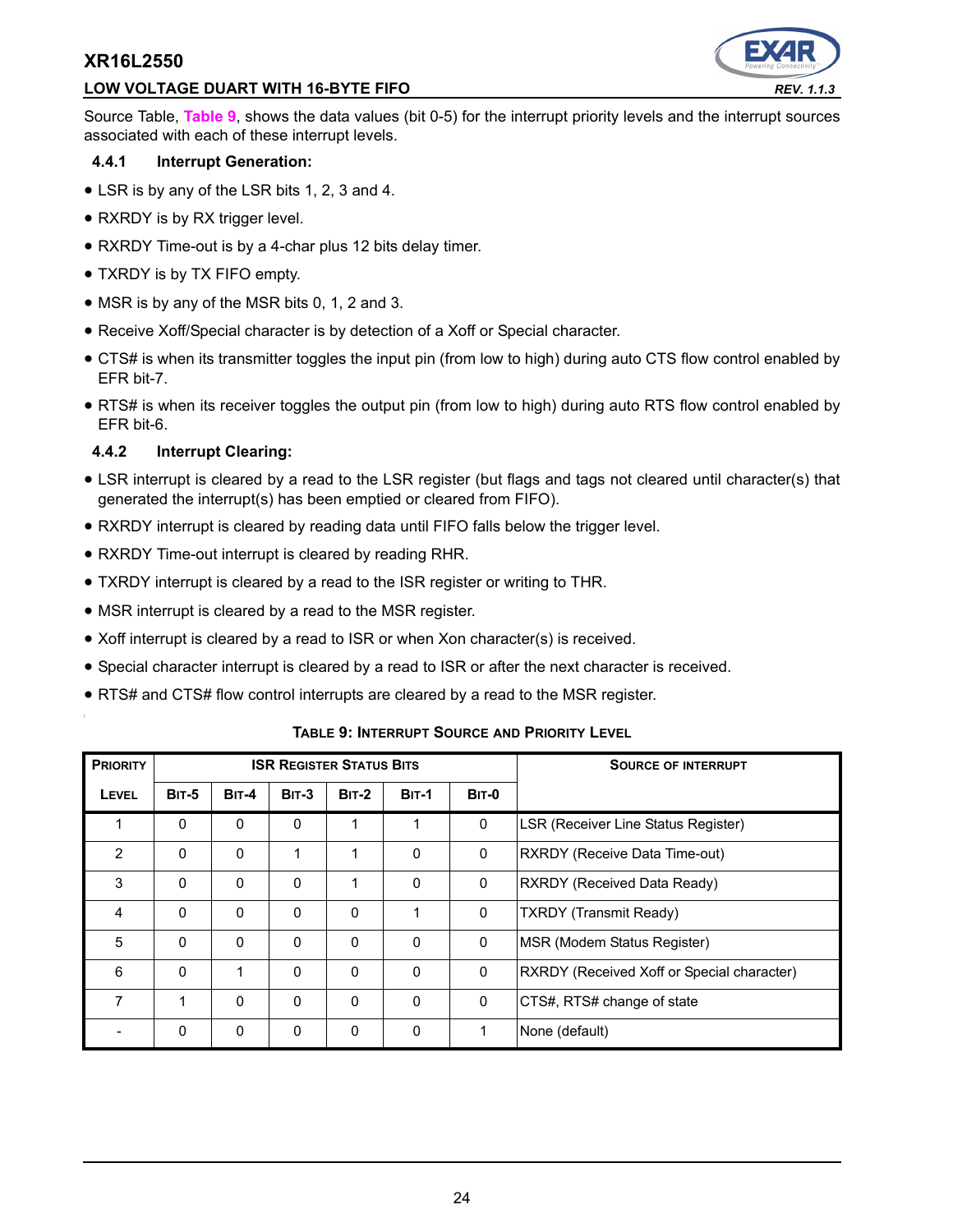

**XR16L2550** *REV. 1.1.3* **LOW VOLTAGE DUART WITH 16-BYTE FIFO**

#### **ISR[0]: Interrupt Status**

- Logic 0 = An interrupt is pending and the ISR contents may be used as a pointer to the appropriate interrupt service routine.
- Logic 1 = No interrupt pending (default condition).

#### **ISR[3:1]: Interrupt Status**

These bits indicate the source for a pending interrupt at interrupt priority levels (See Interrupt Source **[Table](#page-23-0) 9**).

#### **ISR[4]: Xoff or Special Character Interrupt Status**

This bit is enabled when EFR bit-4 is set to a logic 1. ISR bit-4 indicates that the receiver detected a data match of the Xoff character(s). If this is an Xoff interrupt, it can be cleared by a read to the ISR or when an Xon character is received. If it is a special character interrupt, it will automatically clear after the next character is received.

#### **ISR[5]: RTS#/CTS# Interrupt Status**

This bit is enabled when EFR bit-4 is set to a logic 1. ISR bit-5 indicates that the CTS# or RTS# has changed state from low to high.

#### **ISR[7:6]: FIFO Enable Status**

These bits are set to a logic 0 when the FIFOs are disabled. They are set to a logic 1 when the FIFOs are enabled.

#### *4.5 FIFO Control Register (FCR) - Write-Only*

This register is used to enable the FIFOs, clear the FIFOs, set the transmit/receive FIFO trigger levels, and select the DMA mode. The DMA, and FIFO modes are defined as follows:

#### **FCR[0]: TX and RX FIFO Enable**

- Logic 0 = Disable the transmit and receive FIFO (default).
- Logic 1 = Enable the transmit and receive FIFOs. This bit must be set to logic 1 when other FCR bits are written or they will not be programmed.

#### **FCR[1]: RX FIFO Reset**

This bit is only active when FCR bit-0 is a '1'.

- Logic 0 = No receive FIFO reset (default)
- Logic 1 = Reset the receive FIFO pointers and FIFO level counter logic (the receive shift register is not cleared or altered). This bit will return to a logic 0 after resetting the FIFO.

#### **FCR[2]: TX FIFO Reset**

This bit is only active when FCR bit-0 is a '1'.

- Logic 0 = No transmit FIFO reset (default).
- Logic 1 = Reset the transmit FIFO pointers and FIFO level counter logic (the transmit shift register is not cleared or altered). This bit will return to a logic 0 after resetting the FIFO.

#### **FCR[3]: DMA Mode Select**

Controls the behavior of theTXRDY# and RXRDY# pins. See DMA operation section for details.

- Logic 0 = Normal Operation (default).
- Logic 1 = DMA Mode.

#### **FCR[5:4]: Reserved**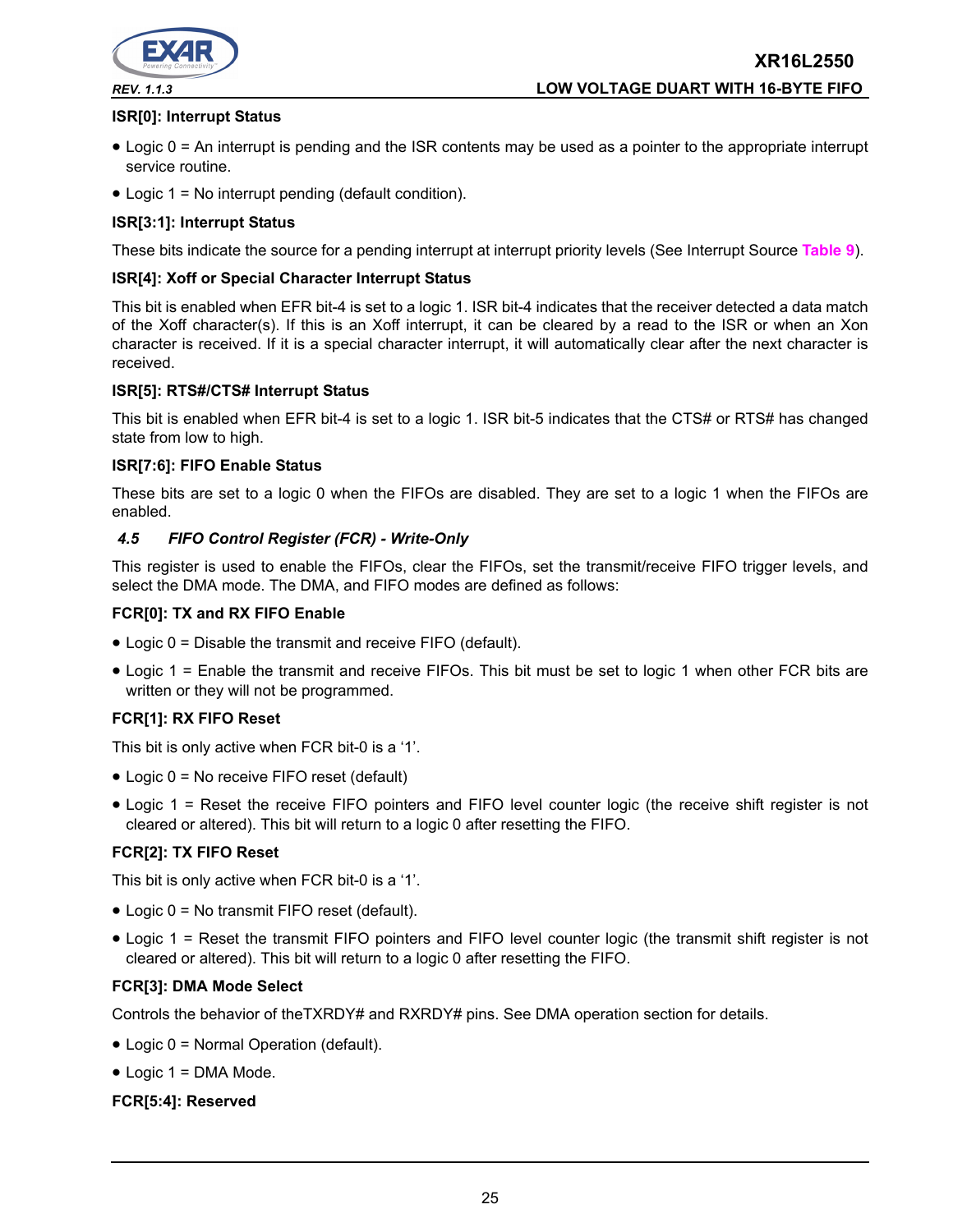#### **LOW VOLTAGE DUART WITH 16-BYTE FIFO** *REV. 1.1.3*



#### **FCR[7:6]: Receive FIFO Trigger Select**

(logic 0 = default, RX trigger level =1)

<span id="page-25-0"></span>These 2 bits are used to set the trigger level for the receive FIFO. The UART will issue a receive interrupt when the number of the characters in the FIFO crosses the trigger level. **[Table](#page-25-0) 10** shows the complete selections.

| <b>FCR BIT-7</b> | <b>FCR BIT-6</b> | <b>RECEIVE</b><br><b>TRIGGER</b><br>LEVEL | <b>COMPATIBILITY</b> |
|------------------|------------------|-------------------------------------------|----------------------|
|                  |                  | 1 (default)                               | 16C550, 16C2550,     |
|                  |                  |                                           | 16C2552, 16C554,     |
|                  |                  |                                           | 16C580 compatible.   |
|                  |                  |                                           |                      |

## **TABLE 10: RECEIVE FIFO TRIGGER LEVEL SELECTION**

#### *4.6 Line Control Register (LCR) - Read/Write*

The Line Control Register is used to specify the asynchronous data communication format. The word or character length, the number of stop bits, and the parity are selected by writing the appropriate bits in this register.

#### **LCR[1:0]: TX and RX Word Length Select**

These two bits specify the word length to be transmitted or received.

| <b>BIT-1</b> | <b>BIT-0</b> | <b>WORD LENGTH</b> |
|--------------|--------------|--------------------|
|              |              | 5 (default)        |
|              |              |                    |
|              |              |                    |
|              |              |                    |

#### **LCR[2]: TX and RX Stop-bit Length Select**

The length of stop bit is specified by this bit in conjunction with the programmed word length.

| <b>BIT-2</b> | <b>WORD LENGTH</b> | STOP BIT LENGTH (BIT TIME(S)) |  |  |  |  |
|--------------|--------------------|-------------------------------|--|--|--|--|
|              | 5,6,7,8            | 1 (default)                   |  |  |  |  |
|              |                    | $1 - 1/2$                     |  |  |  |  |
|              | 6,7,8              |                               |  |  |  |  |

#### **LCR[3]: TX and RX Parity Select**

Parity or no parity can be selected via this bit. The parity bit is a simple way used in communications for data integrity check. See **[Table](#page-26-0) 11** for parity selection summary below.

- $\bullet$  Logic  $0 = No$  parity.
- Logic 1 = A parity bit is generated during the transmission while the receiver checks for parity error of the data character received.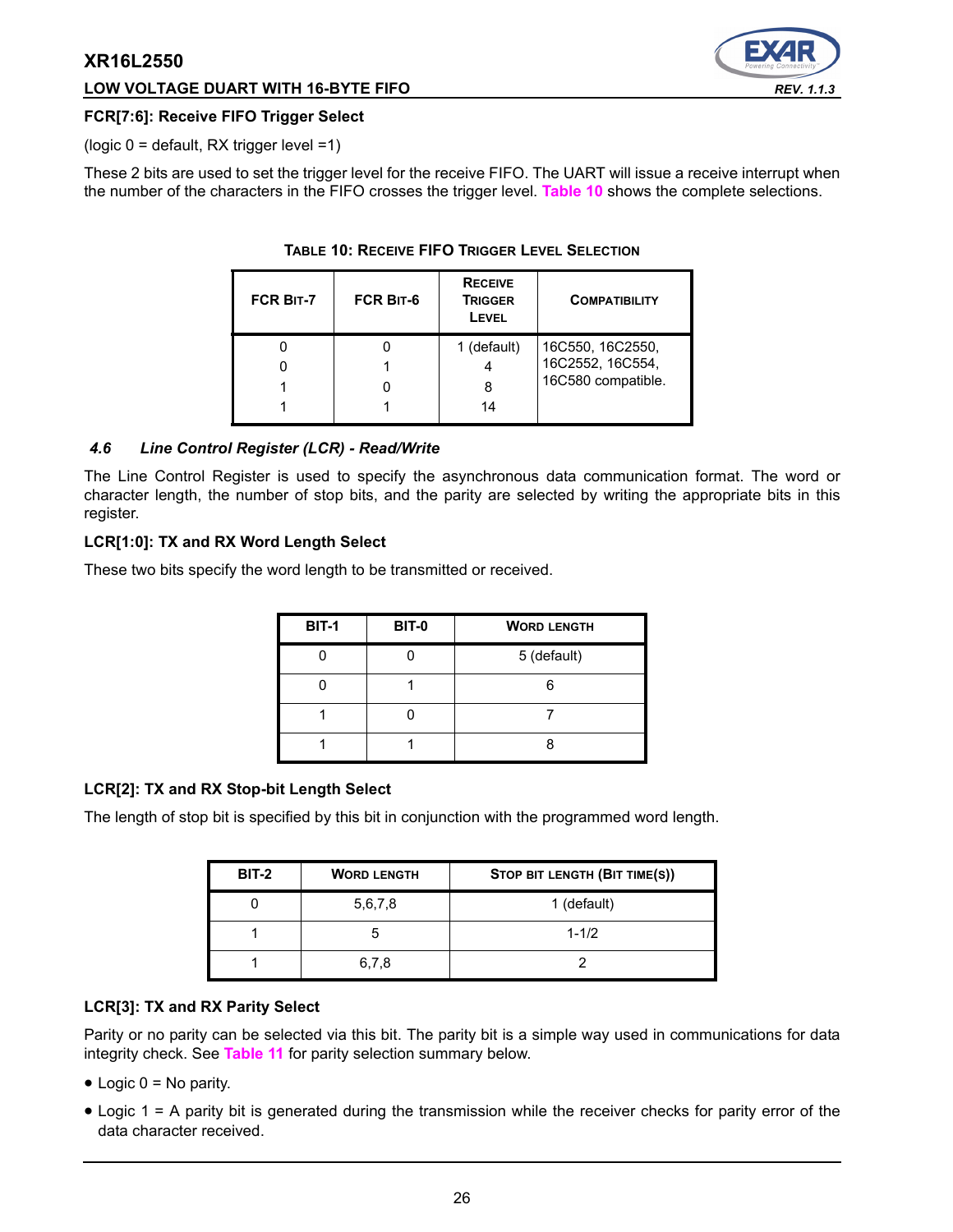

## **LCR[4]: TX and RX Parity Select**

If the parity bit is enabled with LCR bit-3 set to a logic 1, LCR BIT-4 selects the even or odd parity format.

- Logic 0 = ODD Parity is generated by forcing an odd number of logic 1's in the transmitted character. The receiver must be programmed to check the same format (default).
- Logic 1 = EVEN Parity is generated by forcing an even number of logic 1's in the transmitted character. The receiver must be programmed to check the same format.

#### **LCR[5]: TX and RX Parity Select**

If the parity bit is enabled, LCR BIT-5 selects the forced parity format.

- LCR[5] = logic 0, parity is not forced (default).
- LCR[5] = logic 1 and LCR[4] = logic 0, parity bit is forced to a logical 1 for the transmit and receive data.
- <span id="page-26-0"></span>• LCR[5] = logic 1 and LCR[4] = logic 1, parity bit is forced to a logical 0 for the transmit and receive data.

|   | LCR BIT-5 LCR BIT-4 LCR BIT-3 | <b>PARITY SELECTION</b>     |
|---|-------------------------------|-----------------------------|
| x |                               | No parity                   |
|   |                               | Odd parity                  |
|   |                               | Even parity                 |
|   |                               | Force parity to mark, "1"   |
|   |                               | Forced parity to space, "0" |

**TABLE 11: PARITY SELECTION**

#### **LCR[6]: Transmit Break Enable**

When enabled, the Break control bit causes a break condition to be transmitted (the TX output is forced to a "space', logic 0, state). This condition remains, until disabled by setting LCR bit-6 to a logic 0.

- Logic 0 = No TX break condition (default).
- Logic 1 = Forces the transmitter output (TX) to a "space", logic 0, for alerting the remote receiver of a line break condition.

#### **LCR[7]: Baud Rate Divisors (DLL/DLM) Enable**

- Logic 0 = Data registers are selected (default).
- Logic 1 = Divisor latch registers are selected.

#### *4.7 Modem Control Register (MCR) or General Purpose Outputs Control - Read/Write*

The MCR register is used for controlling the serial/modem interface signals or general purpose inputs/outputs.

#### **MCR[0]: DTR# Output**

The DTR# pin is a modem control output. If the modem interface is not used, this output may be used as a general purpose output.

- Logic 0 = Force DTR# output to a logic 1 (default).
- Logic 1 = Force DTR# output to a logic 0.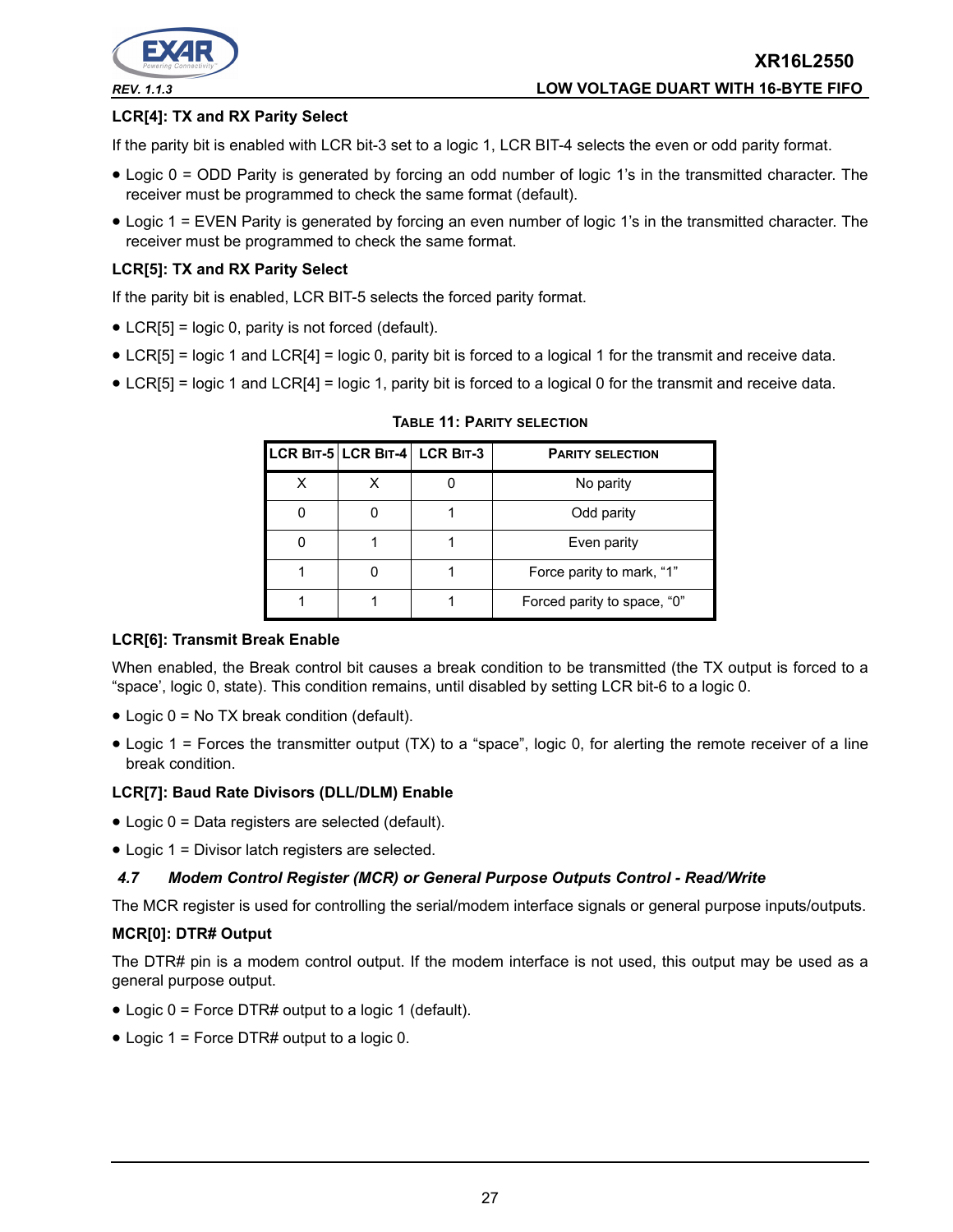## **LOW VOLTAGE DUART WITH 16-BYTE FIFO** *REV. 1.1.3*



#### **MCR[1]: RTS# Output**

The RTS# pin is a modem control output. If the modem interface is not used, this output may be used as a general purpose output.

- Logic 0 = Force RTS# output to a logic 1 (default).
- Logic 1 = Force RTS# output to a logic 0.

#### **MCR[2]: Reserved**

OP1# is not available as an output pin on the L2550. But it is available for use during Internal Loopback Mode. In the Loopback Mode, this bit is used to write the state of the modem RI# interface signal.

#### **MCR[3]: OP2# Output / INT Output Enable**

This bit enables and disables the operation of INT, interrupt output. If INT output is not used, OP2# can be used as a general purpose output.

- Logic 0 = INT (A-B) outputs disabled (three state mode) and OP2# output set to a logic 1 (default).
- Logic 1 = INT (A-B) outputs enabled (active mode) and OP2# output set to a logic 0.

#### **MCR[4]: Internal Loopback Enable**

- Logic 0 = Disable loopback mode (default).
- Logic 1 = Enable local loopback mode, see loopback section and **[Figure](#page-18-0) 13**.

#### **MCR[5]: Xon-Any Enable**

- Logic 0 = Disable Xon-Any function (for 16C550 compatibility, default).
- Logic 1 = Enable Xon-Any function. In this mode, any RX character received will resume transmit operation. The RX character will be loaded into the RX FIFO , unless the RX character is an Xon or Xoff character and the L2552 is programmed to use the Xon/Xoff flow control.

#### **MCR[6]: Infrared Encoder/Decoder Enable**

- Logic 0 = Enable the standard modem receive and transmit input/output interface. (Default)
- Logic 1 = Enable infrared IrDA receive and transmit inputs/outputs. The TX/RX output/input are routed to the infrared encoder/decoder. The data input and output levels conform to the IrDA infrared interface requirement. While in this mode, the infrared TX output will be a logic 0 during idle data conditions.

#### **MCR[7]: Clock Prescaler Select**

- Logic 0 = Divide by one. The input clock from the crystal or external clock is fed directly to the Programmable Baud Rate Generator without further modification, i.e., divide by one (default).
- Logic 1 = Divide by four. The prescaler divides the input clock from the crystal or external clock by four and feeds it to the Programmable Baud Rate Generator, hence, data rates become one forth.

#### *4.8 Line Status Register (LSR) - Read Only*

This register provides the status of data transfers between the UART and the host.

#### **LSR[0]: Receive Data Ready Indicator**

- Logic 0 = No data in receive holding register or FIFO (default).
- Logic 1 = Data has been received and is saved in the receive holding register or FIFO.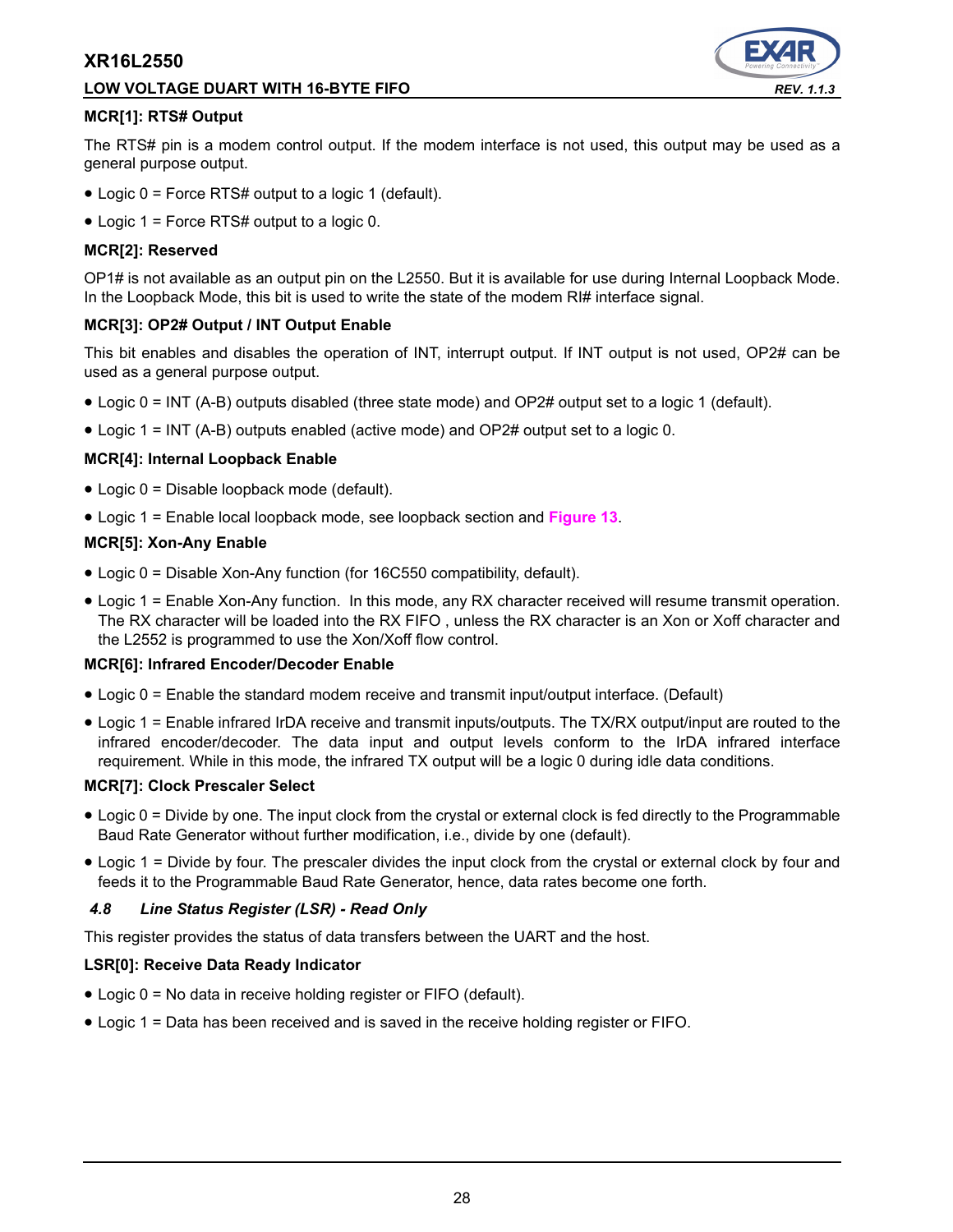

# **LSR[1]: Receiver Overrun Flag**

- Logic 0 = No overrun error (default).
- Logic 1 = Overrun error. A data overrun error condition occurred in the receive shift register. This happens when additional data arrives while the FIFO is full. In this case the previous data in the receive shift register is overwritten. Note that under this condition the data byte in the receive shift register is not transferred into the FIFO, therefore the data in the FIFO is not corrupted by the error. An interrupt will be generated immediately if LSR interrupt is enabled (IER bit-2).

#### **LSR[2]: Receive Data Parity Error Flag**

- Logic 0 = No parity error (default).
- Logic 1 = Parity error. The receive character in RHR does not have correct parity information and is suspect. This error is associated with the character available for reading in RHR. If the LSR interrupt is enabled (IER bit-2), an interrupt will be generated when the character is in the RHR.

#### **LSR[3]: Receive Data Framing Error Flag**

- Logic 0 = No framing error (default).
- Logic 1 = Framing error. The receive character did not have a valid stop bit(s). This error is associated with the character available for reading in RHR. If the LSR interrupt is enabled (IER bit-2), an interrupt will be generated when the character is in the RHR.

#### **LSR[4]: Receive Break Flag**

- Logic 0 = No break condition (default).
- Logic 1 = The receiver received a break signal (RX was a logic 0 for at least one character frame time). In the FIFO mode, only one break character is loaded into the FIFO. The break indication remains until the RX input returns to the idle condition, "mark" or logic 1. If the LSR interrupt is enabled (IER bit-2), an interrupt will be generated when the character is in the RHR.

#### **LSR[5]: Transmit Holding Register Empty Flag**

This bit is the Transmit Holding Register Empty indicator. This bit indicates that the transmitter is ready to accept a new character for transmission. In addition, this bit causes the UART to issue an interrupt to the host when the THR interrupt enable is set. The THR bit is set to a logic 1 when the last data byte is transferred from the transmit holding register to the transmit shift register. The bit is reset to logic 0 concurrently with the data loading to the transmit holding register by the host. In the FIFO mode this bit is set when the transmit FIFO is empty, it is cleared when the transmit FIFO contains at least 1 byte.

#### **LSR[6]: THR and TSR Empty Flag**

This bit is set to a logic 1 whenever the transmitter goes idle. It is set to logic 0 whenever either the THR or TSR contains a data character. In the FIFO mode this bit is set to a logic 1 whenever the transmit FIFO and transmit shift register are both empty.

#### **LSR[7]: Receive FIFO Data Error Flag**

- Logic 0 = No FIFO error (default).
- Logic 1 = A global indicator for the sum of all error bits in the RX FIFO. At least one parity error, framing error or break indication is in the FIFO data. This bit clears when there is no more error(s) in the FIFO.

#### *4.9 Modem Status Register (MSR) - Read Only*

This register provides the current state of the modem interface signals, or other peripheral device that the UART is connected. Lower four bits of this register are used to indicate the changed information. These bits are set to a logic 1 whenever a signal from the modem changes state. These bits may be used as general purpose inputs/outputs when they are not used with modem signals.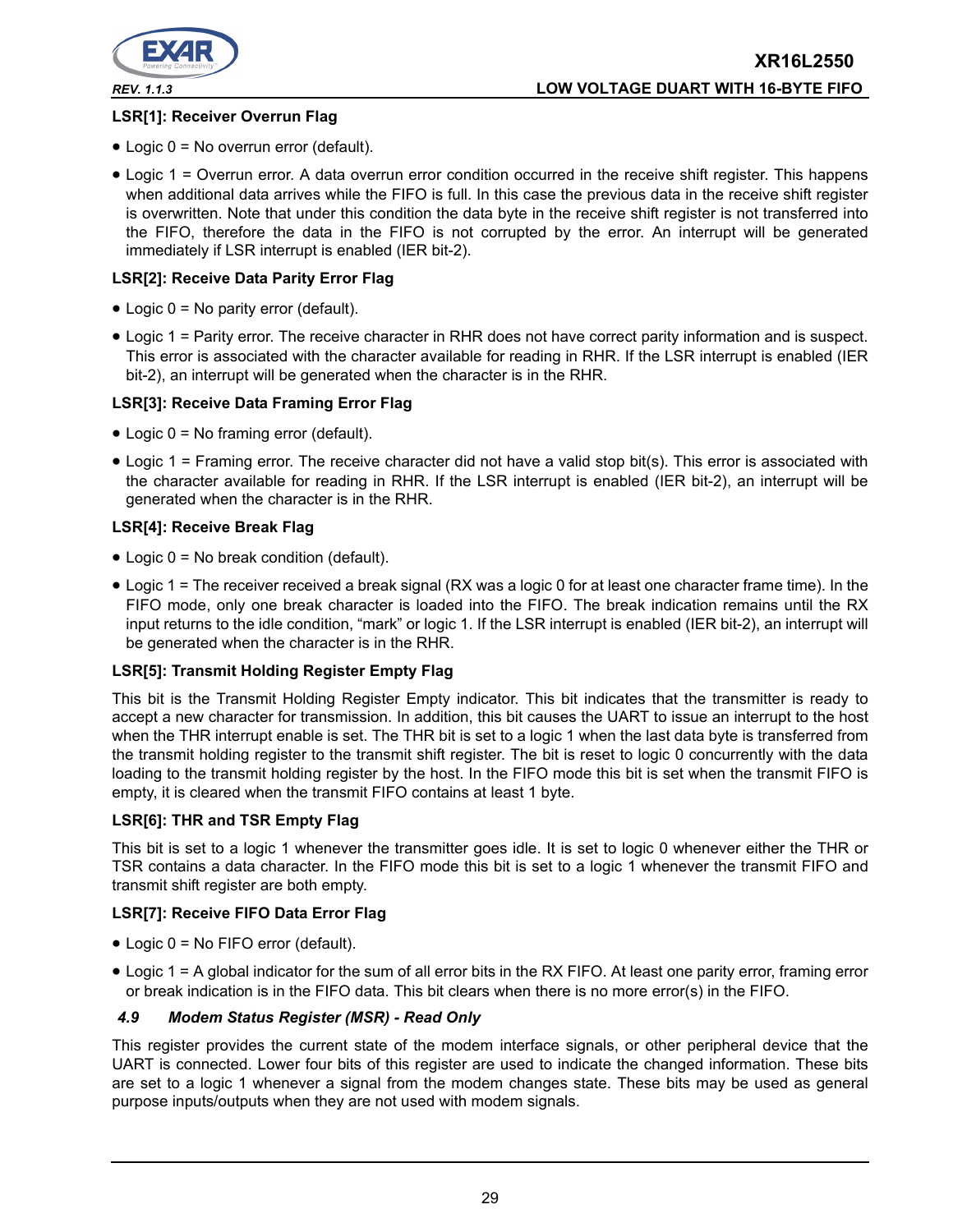# **LOW VOLTAGE DUART WITH 16-BYTE FIFO** *REV. 1.1.3*



#### **MSR[0]: Delta CTS# Input Flag**

- Logic 0 = No change on CTS# input (default).
- Logic 1 = The CTS# input has changed state since the last time it was monitored. A modem status interrupt will be generated if MSR interrupt is enabled (IER bit-3).

#### **MSR[1]: Delta DSR# Input Flag**

- Logic 0 = No change on DSR# input (default).
- Logic 1 = The DSR# input has changed state since the last time it was monitored. A modem status interrupt will be generated if MSR interrupt is enabled (IER bit-3).

#### **MSR[2]: Delta RI# Input Flag**

- Logic 0 = No change on RI# input (default).
- Logic 1 = The RI# input has changed from a logic 0 to a logic 1, ending of the ringing signal. A modem status interrupt will be generated if MSR interrupt is enabled (IER bit-3).

#### **MSR[3]: Delta CD# Input Flag**

- Logic 0 = No change on CD# input (default).
- Logic 1 = Indicates that the CD# input has changed state since the last time it was monitored. A modem status interrupt will be generated if MSR interrupt is enabled (IER bit-3).

#### **MSR[4]: CTS Input Status**

Normally this bit is the compliment of the CTS# input. However in the loopback mode, this bit is equivalent to the RTS# bit in the MCR register. The CTS# input may be used as a general purpose input when the modem interface is not used.

#### **MSR[5]: DSR Input Status**

Normally this bit is the compliment of the DSR# input. In the loopback mode, this bit is equivalent to the DTR# bit in the MCR register. The DSR# input may be used as a general purpose input when the modem interface is not used.

#### **MSR[6]: RI Input Status**

Normally this bit is the compliment of the RI# input. In the loopback mode this bit is equivalent to bit-2 in the MCR register. The RI# input may be used as a general purpose input when the modem interface is not used.

#### **MSR[7]: CD Input Status**

Normally this bit is the compliment of the CD# input. In the loopback mode this bit is equivalent to bit-3 in the MCR register. The CD# input may be used as a general purpose input when the modem interface is not used.

#### *4.10 Scratch Pad Register (SPR) - Read/Write*

This is a 8-bit general purpose register for the user to store temporary data. The content of this register is preserved during sleep mode but becomes 0xFF (default) after a reset or a power off-on cycle.

#### *4.11 Baud Rate Generator Registers (DLL and DLM) - Read/Write*

The Baud Rate Generator (BRG) is a 16-bit counter that generates the data rate for the transmitter. The rate is programmed through registers DLL and DLM which are only accessible when LCR bit-7 is set to '1'. **[SEE"PROGRAMMABLE BAUD RATE GENERATOR" ON PAGE](#page-9-2) 10.** for more details.

#### *4.12 Device Identification Register (DVID) - Read Only*

This register contains the device ID (0x02 for XR16L2550). Prior to reading this register, DLL and DLM should be set to 0x00.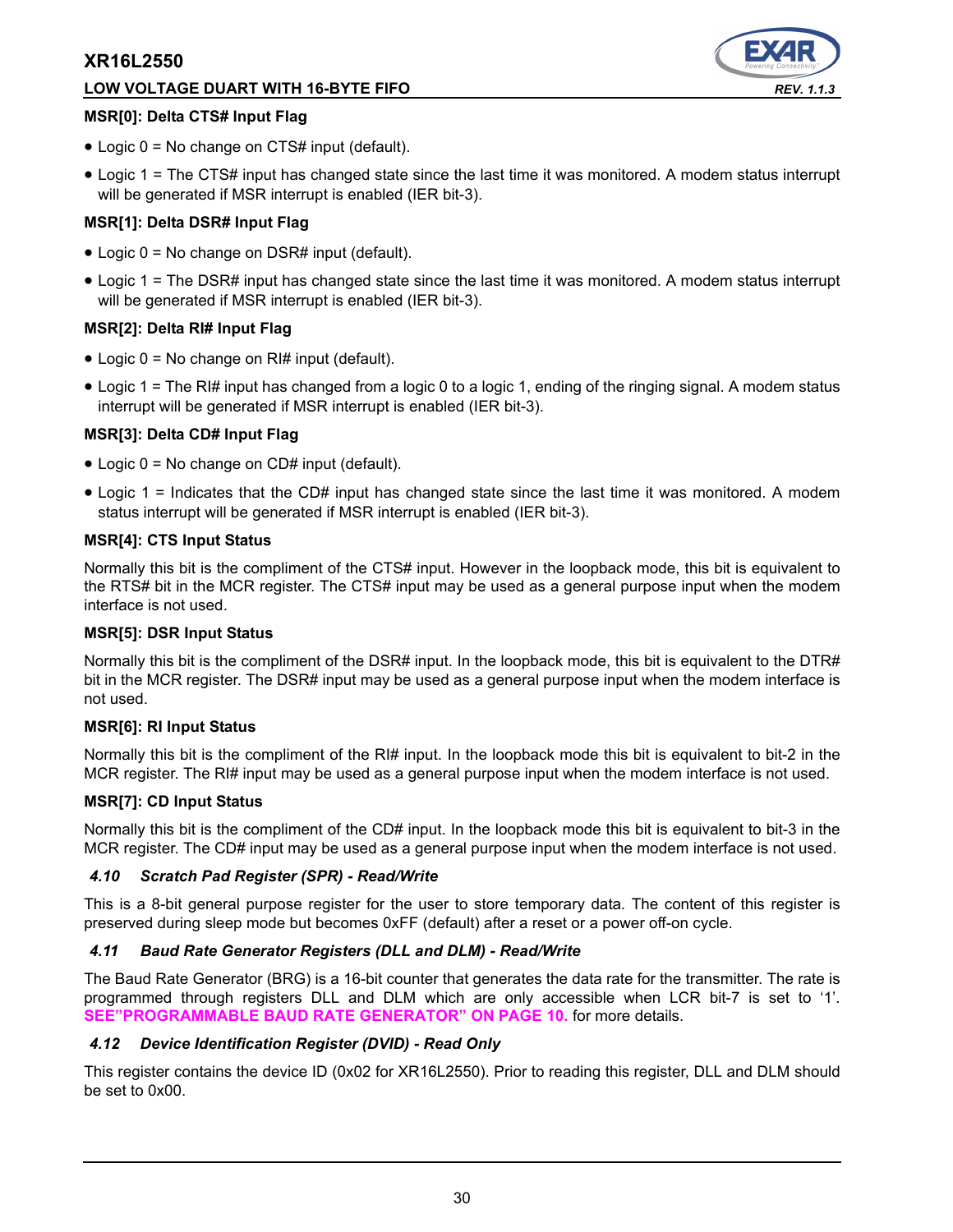

#### *4.13 Device Revision Register (DREV) - Read Only*

This register contains the device revision information. For example, 0x01 means revision A. Prior to reading this register, DLL and DLM should be set to 0x00.

## *4.14 Enhanced Feature Register (EFR)*

Enhanced features are enabled or disabled using this register. Bit 0-3 provide single or dual consecutive character software flow control selection (see **[Table](#page-30-0) 12**). When the Xon1 and Xon2 and Xoff1 and Xoff2 modes are selected, the double 8-bit words are concatenated into two sequential characters. Caution: note that whenever changing the TX or RX flow control bits, always reset all bits back to logic 0 (disable) before programming a new setting.

#### **EFR[3:0]: Software Flow Control Select**

Single character and dual sequential characters software flow control is supported. Combinations of software flow control can be selected by programming these bits.

<span id="page-30-0"></span>

| EFR BIT-3<br>CONT-3 | EFR BIT-2<br>CONT-2 | <b>EFR BIT-1</b><br>CONT-1 | EFR BIT-0<br>CONT-0 | <b>TRANSMIT AND RECEIVE SOFTWARE FLOW CONTROL</b>                                            |
|---------------------|---------------------|----------------------------|---------------------|----------------------------------------------------------------------------------------------|
| 0                   | 0                   | $\Omega$                   | 0                   | No TX and RX flow control (default and reset)                                                |
| $\Omega$            | $\mathbf 0$         | X                          | $\times$            | No transmit flow control                                                                     |
|                     | $\Omega$            | $\times$                   | $\times$            | Transmit Xon1, Xoff1                                                                         |
| 0                   | 1                   | X                          | $\times$            | Transmit Xon2, Xoff2                                                                         |
|                     |                     | X                          | $\times$            | Transmit Xon1 and Xon2, Xoff1 and Xoff2                                                      |
| X                   | X                   | $\Omega$                   | $\mathbf{0}$        | No receive flow control                                                                      |
| X                   | X                   | 1                          | $\mathbf{0}$        | Receiver compares Xon1, Xoff1                                                                |
| X                   | X                   | 0                          | 1                   | Receiver compares Xon2, Xoff2                                                                |
|                     | $\mathbf 0$         | 1                          | 1                   | Transmit Xon1, Xoff1<br>Receiver compares Xon1 or Xon2, Xoff1 or Xoff2                       |
| 0                   | 1                   | 1                          | 1                   | Transmit Xon2, Xoff2<br>Receiver compares Xon1 or Xon2, Xoff1 or Xoff2                       |
|                     | 1                   | 1                          | 1                   | Transmit Xon1 and Xon2, Xoff1 and Xoff2,<br>Receiver compares Xon1 and Xon2, Xoff1 and Xoff2 |
| 0                   | $\mathbf{0}$        | 1                          | 1                   | No transmit flow control,<br>Receiver compares Xon1 and Xon2, Xoff1 and Xoff2                |

#### **TABLE 12: SOFTWARE FLOW CONTROL FUNCTIONS**

#### **EFR[4]: Enhanced Function Bits Enable**

Enhanced function control bit. This bit enables IER bits 4-7, ISR bits 4-5, and MCR bits 5-7 to be modified. After modifying any enhanced bits, EFR bit-4 can be set to a logic 0 to latch the new values. This feature prevents legacy software from altering or overwriting the enhanced functions once set. Normally, it is recommended to leave it enabled, logic 1.

- Logic 0 = modification disable/latch enhanced features. IER bits 4-7, ISR bits 4-5, and MCR bits 5-7 are saved to retain the user settings. After a reset, the IER bits 4-7, ISR bits 4-5, and MCR bits 5-7are set to a logic 0 to be compatible with ST16C550 mode (default).
- Logic 1 = Enables the above-mentioned register bits to be modified by the user.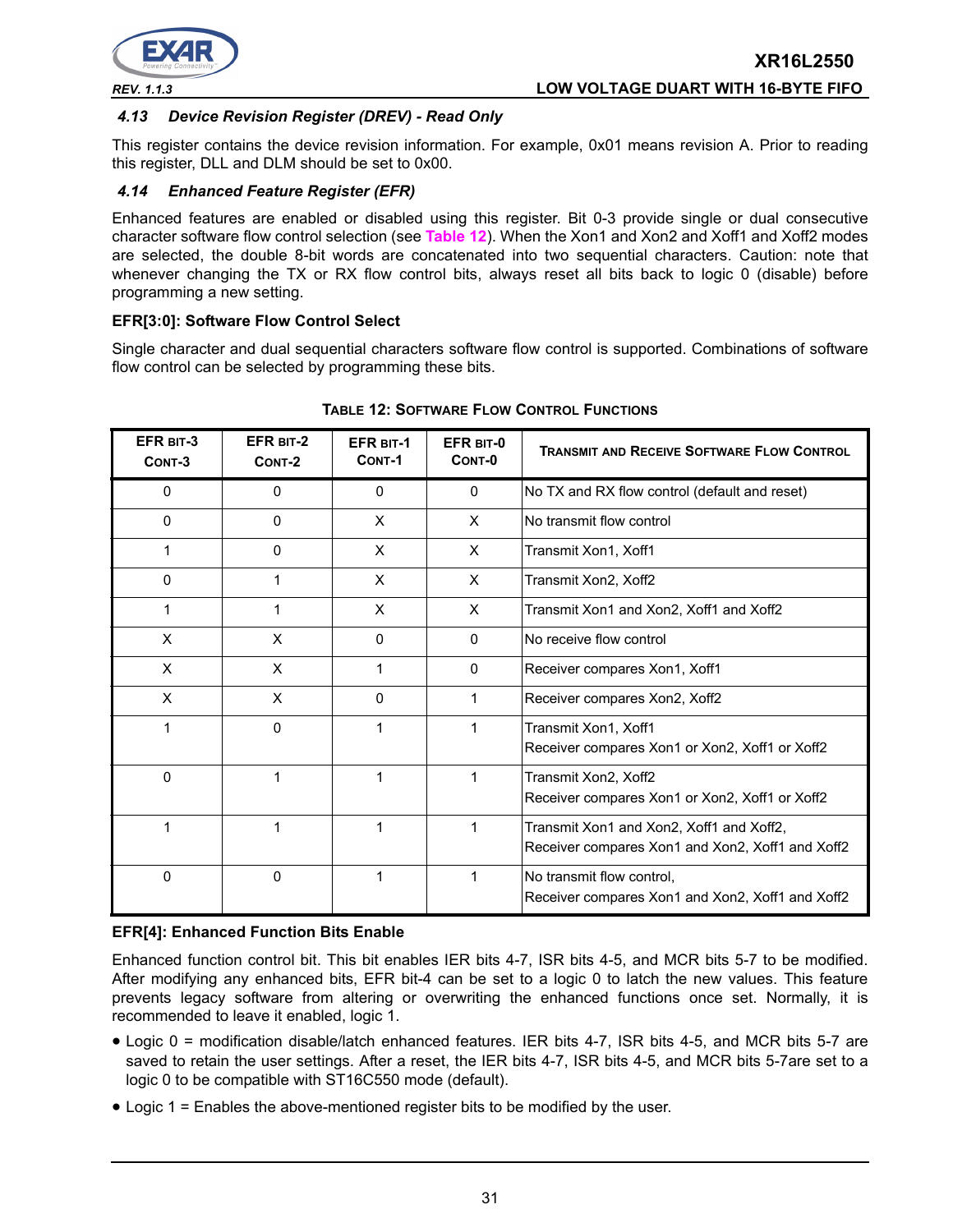#### **LOW VOLTAGE DUART WITH 16-BYTE FIFO** *REV. 1.1.3*



#### **EFR[5]: Special Character Detect Enable**

- Logic 0 = Special Character Detect Disabled (default).
- Logic 1 = Special Character Detect Enabled. The UART compares each incoming receive character with data in Xoff-2 register. If a match exists, the receive data will be transferred to FIFO and ISR bit-4 will be set to indicate detection of the special character. Bit-0 corresponds with the LSB bit of the receive character. If flow control is set for comparing Xon1, Xoff1 (EFR [1:0]= '10') then flow control and special character work normally. However, if flow control is set for comparing Xon2, Xoff2 (EFR[1:0]= '01') then flow control works normally, but Xoff2 will not go to the FIFO, and will generate an Xoff interrupt and a special character interrupt, if enabled via IER bit-5. Special character interrupts are cleared automatically after the next received character.

#### **EFR[6]: Auto RTS Flow Control Enable**

RTS# output may be used for hardware flow control by setting EFR bit-6 to logic 1. When Auto RTS is selected, an interrupt will be generated when the receive FIFO is filled to the programmed trigger level and RTS de-asserts to a logic 1 at the next upper trigger level. RTS# will return to a logic 0 when FIFO data falls below the next lower trigger level. The RTS# output must be asserted (logic 0) before the auto RTS can take effect. RTS# pin will function as a general purpose output when hardware flow control is disabled.

- Logic 0 = Automatic RTS flow control is disabled (default).
- Logic 1 = Enable Automatic RTS flow control.

#### **EFR[7]: Auto CTS Flow Control Enable**

Automatic CTS Flow Control.

- Logic 0 = Automatic CTS flow control is disabled (default).
- Logic 1 = Enable Automatic CTS flow control. Data transmission stops when CTS# input de-asserts to logic 1. Data transmission resumes when CTS# returns to a logic 0.

#### *4.15 Software Flow Control Registers (XOFF1, XOFF2, XON1, XON2) - Read/Write*

These registers are used as the programmable software flow control characters XOFF1, XOFF2, XON1, and XON2. For more details, see **[Table](#page-15-0) 6**.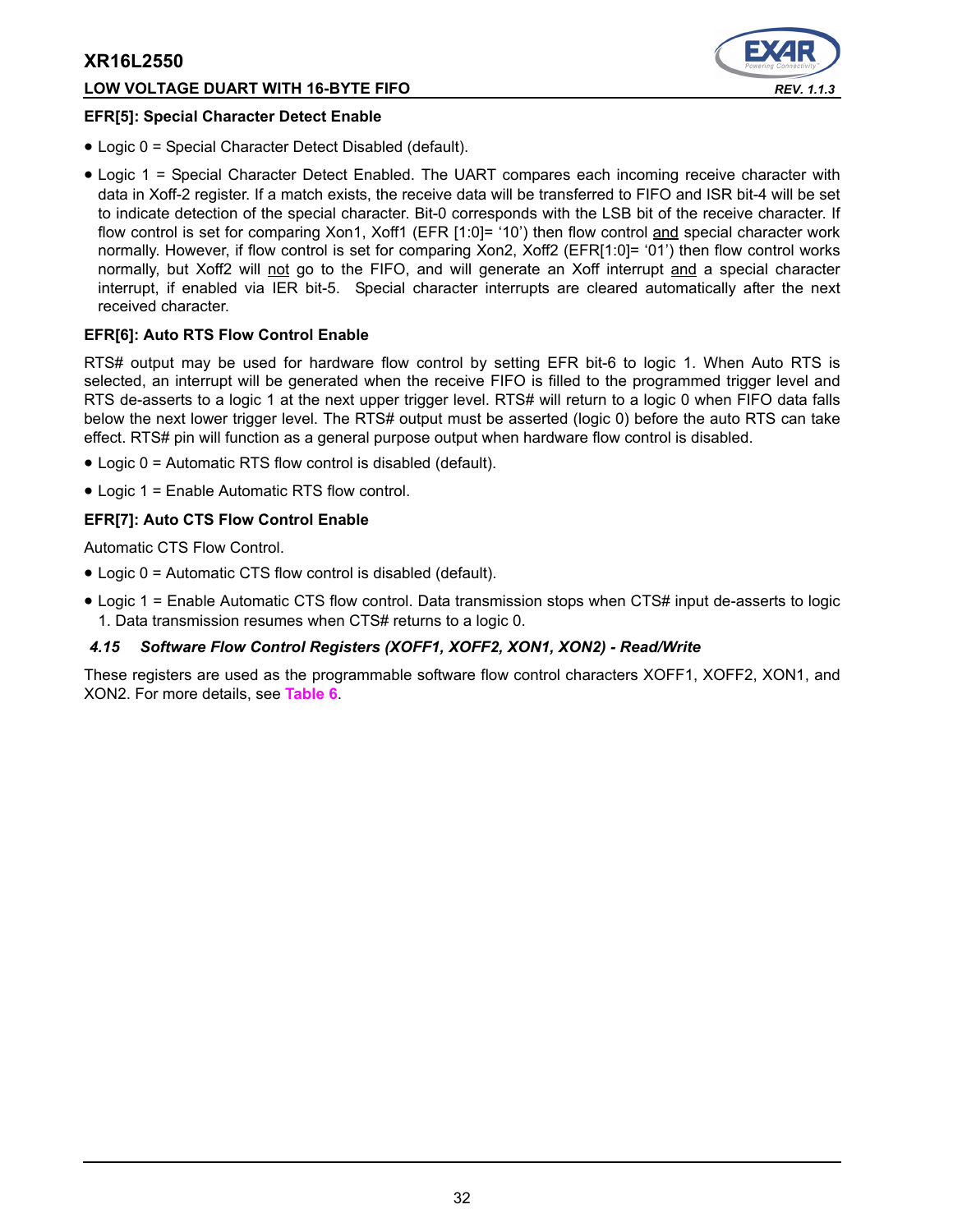$\overline{\phantom{0}}$ 

<span id="page-32-0"></span>

| <b>REGISTERS</b>   | <b>RESET STATE</b>                                                        |
|--------------------|---------------------------------------------------------------------------|
| <b>DLM</b>         | Bits $7-0 = 0 \times X$                                                   |
| DLL                | Bits $7-0 = 0 \times X$                                                   |
| <b>RHR</b>         | Bits $7-0 = 0 \times XX$                                                  |
| <b>THR</b>         | Bits $7-0 = 0 \times X$                                                   |
| <b>IER</b>         | Bits $7-0 = 0 \times 00$                                                  |
| <b>FCR</b>         | Bits $7-0 = 0 \times 00$                                                  |
| <b>ISR</b>         | Bits $7-0 = 0 \times 01$                                                  |
| <b>LCR</b>         | Bits $7-0 = 0 \times 00$                                                  |
| <b>MCR</b>         | Bits $7-0 = 0 \times 00$                                                  |
| <b>LSR</b>         | Bits $7-0 = 0 \times 60$                                                  |
| <b>MSR</b>         | Bits $3-0$ = Logic 0<br>Bits 7-4 = Logic levels of the inputs<br>inverted |
| <b>SPR</b>         | Bits $7-0 = 0 \times FF$                                                  |
| <b>EFR</b>         | Bits $7-0 = 0 \times 00$                                                  |
| XON1               | Bits $7-0 = 0 \times 00$                                                  |
| XON <sub>2</sub>   | Bits $7-0 = 0 \times 00$                                                  |
| XOFF1              | Bits $7-0 = 0 \times 00$                                                  |
| XOFF <sub>2</sub>  | Bits $7-0 = 0 \times 00$                                                  |
| <b>I/O SIGNALS</b> | <b>RESET STATE</b>                                                        |
| <b>TX</b>          | Logic 1                                                                   |
| OP <sub>2#</sub>   | Logic 1                                                                   |
| RTS#               | Logic 1                                                                   |
| DTR#               | Logic 1                                                                   |
| RXRDY#             | Logic 1                                                                   |
| TXRDY#             | Logic 0                                                                   |
| <b>INT</b>         | <b>Three-State Condition</b>                                              |

#### **TABLE 13: UART RESET CONDITIONS FOR CHANNEL A AND B**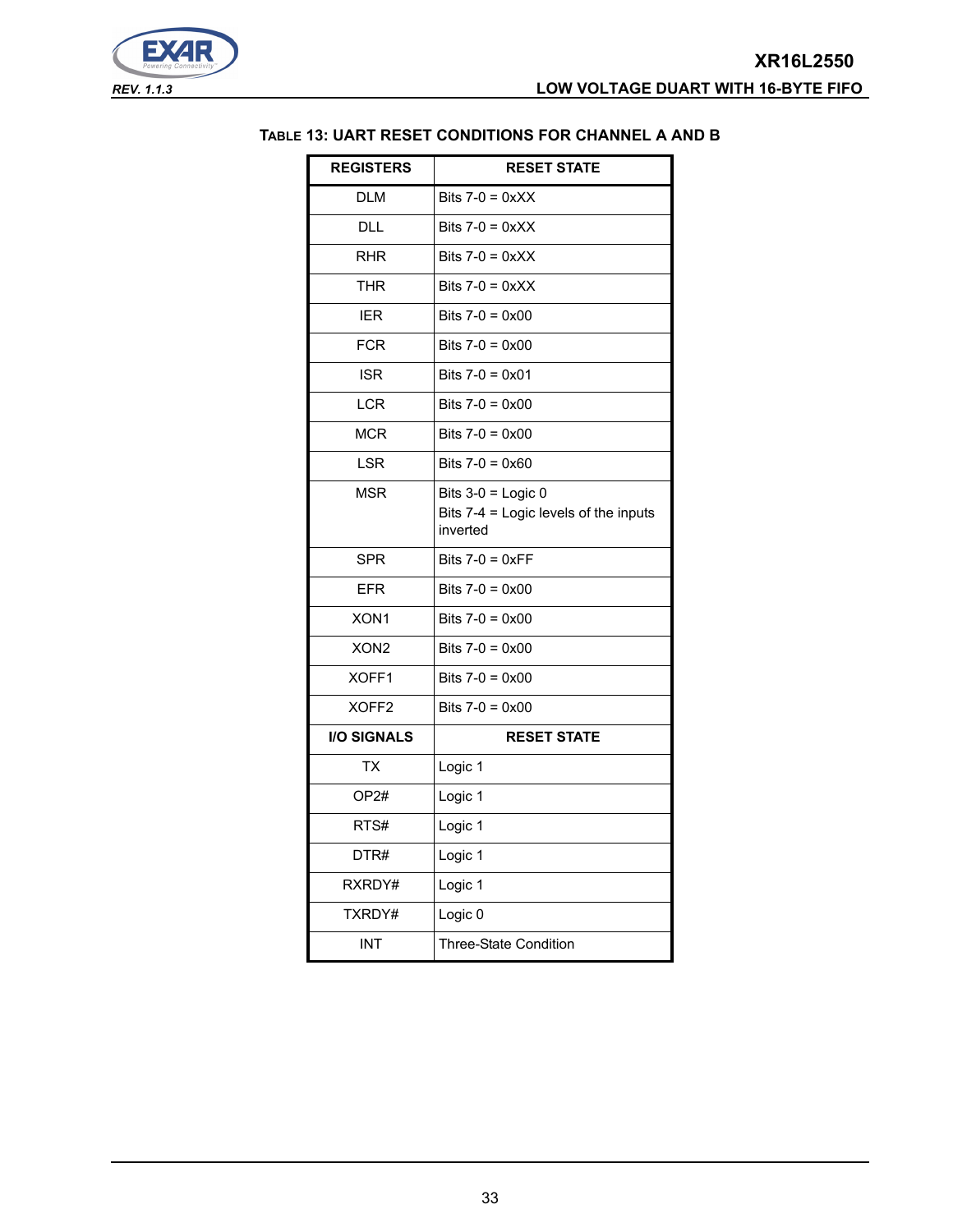## **LOW VOLTAGE DUART WITH 16-BYTE FIFO** *REV. 1.1.3*

# <span id="page-33-1"></span>**ABSOLUTE MAXIMUM RATINGS**

| Power Supply Range           | 7 Volts                           |
|------------------------------|-----------------------------------|
| Voltage at Any Pin           | GND-0.3 V to +5.5 V               |
| <b>Operating Temperature</b> | $-40^{\circ}$ to $+85^{\circ}$ C  |
| Storage Temperature          | $-65^{\circ}$ to $+150^{\circ}$ C |
| Package Dissipation          | 500 mW                            |

# **TYPICAL PACKAGE THERMAL RESISTANCE DATA** (MARGIN OF ERROR: ± 15%)

Thermal Resistance (48-TQFP)  $\qquad \qquad$  theta-ja =59°C/W, theta-jc = 16°C/W

Thermal Resistance (44-PLCC)  $\qquad \qquad$  theta-ja = 50<sup>o</sup>C/W, theta-jc = 21<sup>o</sup>C/W

Thermal Resistance (32-QFN) theta-ja =  $^{\circ}$ C/W, theta-jc =  $^{\circ}$ C/W

# **ELECTRICAL CHARACTERISTICS**

## <span id="page-33-0"></span>*DC ELECTRICAL CHARACTERISTICS*

# **UNLESS OTHERWISE NOTED: TA=-40<sup>O</sup> TO +85OC, VCC IS 2.25 TO 5.5V**

| <b>SYMBOL</b>     | <b>PARAMETER</b>           |            | 2.5V LIMITS | 3.3V LIMITS |            |            | 5.0V LIMITS | <b>UNITS</b> | <b>CONDITIONS</b>                                          |
|-------------------|----------------------------|------------|-------------|-------------|------------|------------|-------------|--------------|------------------------------------------------------------|
|                   |                            | <b>MIN</b> | <b>MAX</b>  | <b>MIN</b>  | <b>MAX</b> | <b>MIN</b> | <b>MAX</b>  |              |                                                            |
| $V_{\text{ILCK}}$ | Clock Input Low Level      | $-0.3$     | 0.2         | $-0.3$      | 0.6        | $-0.5$     | 0.6         | $\vee$       |                                                            |
| $V_{IHCK}$        | Clock Input High Level     | 2.0        | 5.5         | 2.4         | 5.5        | 3.0        | 5.5         | V            |                                                            |
| $V_{IL}$          | Input Low Voltage          | $-0.3$     | 0.6         | $-0.3$      | 0.8        | $-0.5$     | 0.8         | V            |                                                            |
| $V_{\text{IH}}$   | Input High Voltage         | 2.0        | 5.5         | 2.0         | 5.5        | 2.2        | 5.5         | V            |                                                            |
| $V_{OL}$          | Output Low Voltage         |            | 0.4         |             | 0.4        |            | 0.4         | V<br>V<br>V  | $I_{OL}$ = 6 mA<br>$I_{OL}$ = 4 mA<br>$I_{OL}$ = 2 mA      |
| $V_{OH}$          | Output High Voltage        | 1.8        |             | 2.0         |            | 2.4        |             | V<br>V<br>V  | $I_{OH}$ = -6 mA<br>$I_{OH}$ = -1 mA<br>$I_{OH}$ = -400 uA |
| $I_{\parallel L}$ | Input Low Leakage Current  |            | ±10         |             | ±10        |            | ±10         | uA           |                                                            |
| ŀщ                | Input High Leakage Current |            | ±10         |             | ±10        |            | ±10         | uA           |                                                            |
| $C_{\text{IN}}$   | Input Pin Capacitance      |            | 5           |             | 5          |            | 5           | pF           |                                                            |
| $I_{\rm CC}$      | Power Supply Current       |            | 1           |             | 1.3        |            | 3           | mA           |                                                            |
| <b>I</b> SLEEP    | Sleep Current              |            | 6           |             | 15         |            | 30          | uA           | See Test 1                                                 |

Test 1: The following inputs must remain steady at VCC or GND state to minimize Sleep current: A0-A2, D0- D7, IOR#, IOW#, CSA#, CSB#, and all modem inputs. Also, RXA and RXB inputs must idle at logic 1 state while asleep. Floating inputs will result in sleep currents in the mA range. For PowerSave feature that isolates address, data and control signals, please see the XR16L2551 datasheet.

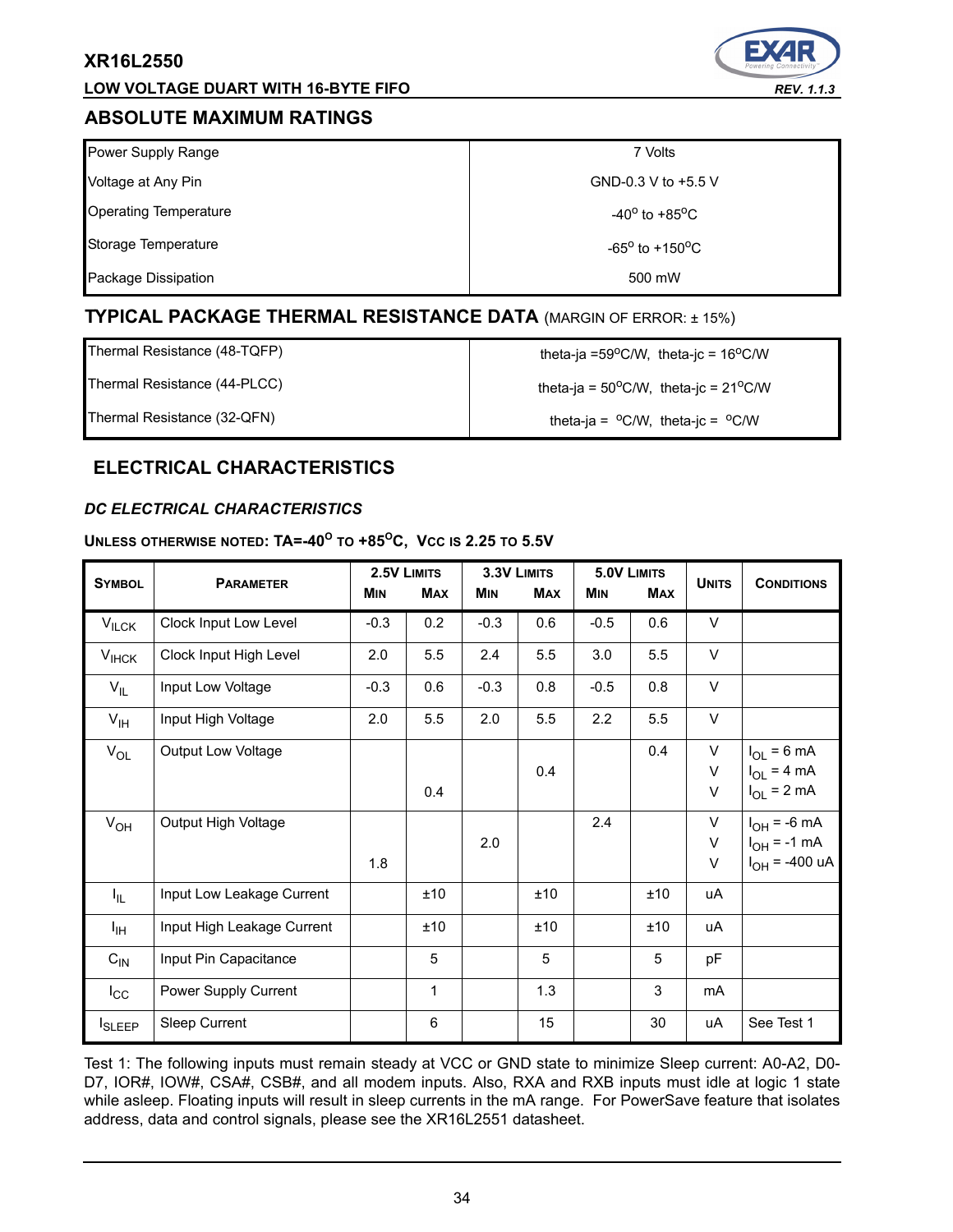

# *AC ELECTRICAL CHARACTERISTICS*

# **UNLESS OTHERWISE NOTED: TA=-40<sup>O</sup> TO +85OC, VCC IS 2.25V TO 5.5V,**

#### **70 PF LOAD WHERE APPLICABLE**

|                          | <b>LIMITS</b><br>2.5                              |             | <b>LIMITS</b><br>3.3 |            | <b>LIMITS</b><br>5.0 |            |            |             |
|--------------------------|---------------------------------------------------|-------------|----------------------|------------|----------------------|------------|------------|-------------|
| <b>SYMBOL</b>            | <b>PARAMETER</b>                                  |             | <b>MAX</b>           | <b>MIN</b> | <b>MAX</b>           | <b>MIN</b> | <b>MAX</b> | <b>UNIT</b> |
| $\overline{\phantom{a}}$ | <b>Crystal Frequency</b>                          |             | 16                   |            | 20                   |            | 24         | MHz         |
| <b>CLK</b>               | External Clock Low/High Time                      | 31          |                      | 17         |                      | 10         |            | ns          |
| <b>OSC</b>               | <b>External Clock Frequency</b>                   |             | 16                   |            | 30                   |            | 50         | <b>MHz</b>  |
| $T_{AS}$                 | Address Setup Time                                | 10          |                      | 10         |                      | 10         |            | ns          |
| $T_{AH}$                 | Address Hold Time                                 | 10          |                      | 10         |                      | 10         |            | ns          |
| $T_{CS}$                 | Chip Select Width                                 | 150         |                      | 75         |                      | 50         |            | ns          |
| $T_{RD}$                 | IOR# Strobe Width                                 | 150         |                      | 75         |                      | 50         |            | ns          |
| $T_{DY}$                 | Read Cycle Delay                                  | 150         |                      | 75         |                      | 50         |            | ns          |
| $T_{\mathsf{RDV}}$       | Data Access Time                                  |             | 125                  |            | 70                   |            | 45         | ns          |
| T <sub>DD</sub>          | Data Disable Time                                 | $\mathbf 0$ | 45                   | $\Omega$   | 30                   | $\Omega$   | 30         | ns          |
| <b>T<sub>WR</sub></b>    | IOW# Strobe Width                                 | 150         |                      | 75         |                      | 50         |            | ns          |
| $T_{DY}$                 | Write Cycle Delay                                 | 150         |                      | 75         |                      | 50         |            | ns          |
| $T_{DS}$                 | Data Setup Time                                   | 25          |                      | 20         |                      | 15         |            | ns          |
| T <sub>DH</sub>          | Data Hold Time                                    | 15          |                      | 10         |                      | 10         |            | ns          |
| <b>T</b> <sub>WDO</sub>  | Delay From IOW# To Output                         |             | 150                  |            | 75                   |            | 50         | ns          |
| $T_{MOD}$                | Delay To Set Interrupt From MODEM Input           |             | 150                  |            | 75                   |            | 50         | ns          |
| $T_{RSI}$                | Delay To Reset Interrupt From IOR#                |             | 150                  |            | 75                   |            | 50         | ns          |
| $T_{\rm SSI}$            | Delay From Stop To Set Interrupt                  |             | 1                    |            | 1                    |            | 1          | <b>Bclk</b> |
| $T_{\rm RRI}$            | Delay From IOR# To Reset Interrupt                |             | 150                  |            | 75                   |            | 50         | ns          |
| $T_{SI}$                 | Delay From Stop To Interrupt                      |             | 150                  |            | 75                   |            | 50         | ns          |
| $T_{INT}$                | Delay From Initial INT Reset To Transmit<br>Start | 8           | 24                   | 8          | 24                   | 8          | 24         | <b>Bclk</b> |
| T <sub>WRI</sub>         | Delay From IOW# To Reset Interrupt                |             | 150                  |            | 75                   |            | 50         | ns          |
| $T_{\rm SSR}$            | Delay From Stop To Set RXRDY#                     |             | $\mathbf{1}$         |            | 1                    |            | 1          | <b>Bclk</b> |
| $T_{RR}$                 | Delay From IOR# To Reset RXRDY#                   |             | 150                  |            | 75                   |            | 50         | ns          |
| T <sub>WT</sub>          | Delay From IOW# To Set TXRDY#                     |             | 150                  |            | 75                   |            | 50         | ns          |
| $T_{\sf SRT}$            | Delay From Center of Start To Reset TXRDY#        |             | 8                    |            | 8                    |            | 8          | <b>Bclk</b> |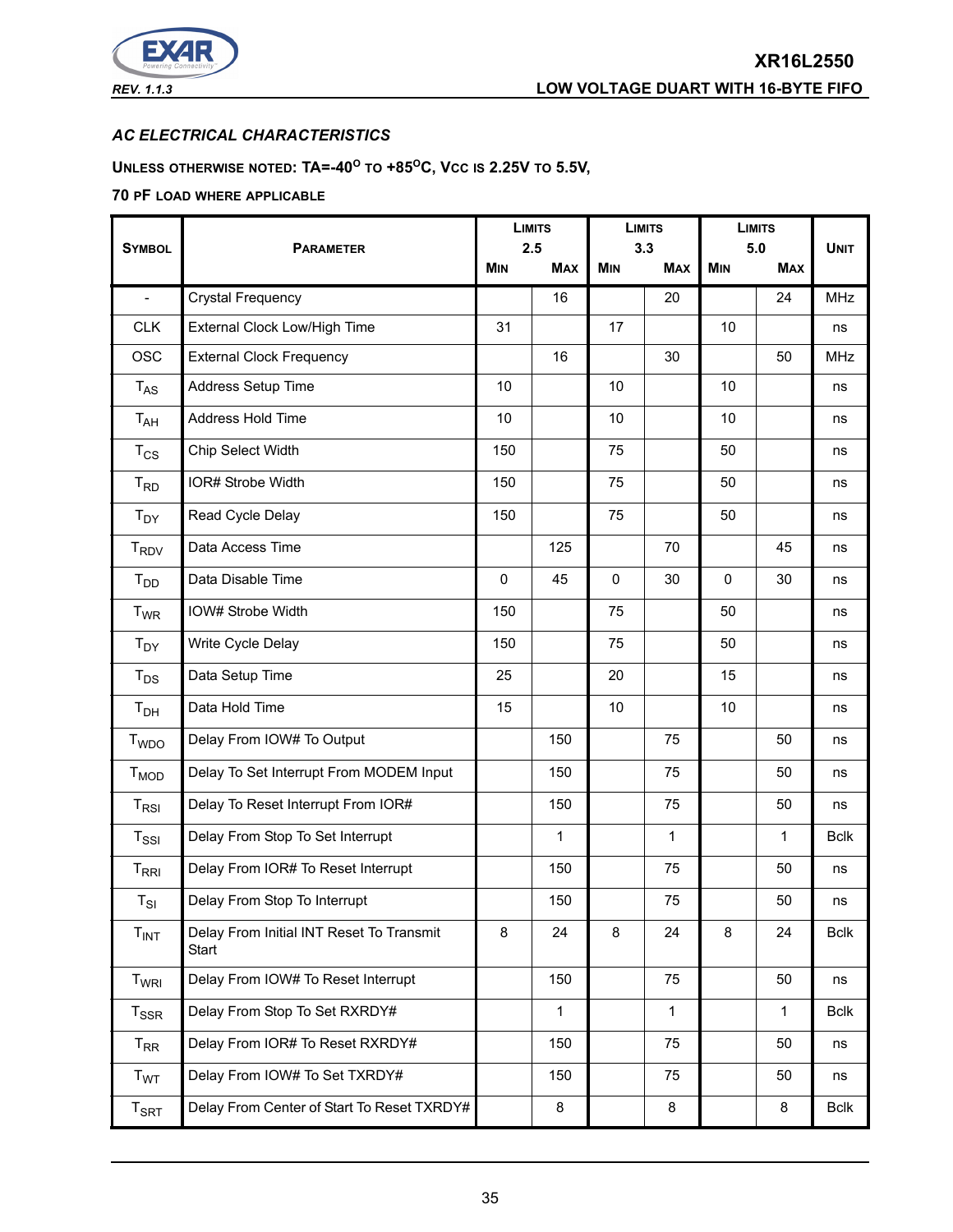## **LOW VOLTAGE DUART WITH 16-BYTE FIFO** *REV. 1.1.3*



#### *AC ELECTRICAL CHARACTERISTICS*

# **UNLESS OTHERWISE NOTED: TA=-40<sup>O</sup> TO +85OC, VCC IS 2.25V TO 5.5V,**

#### **70 PF LOAD WHERE APPLICABLE**

| <b>SYMBOL</b>               | <b>PARAMETER</b>         |            | LIMITS<br>2.5 |            | <b>LIMITS</b><br>3.3 |            | LIMITS<br>5.0 | <b>UNIT</b> |
|-----------------------------|--------------------------|------------|---------------|------------|----------------------|------------|---------------|-------------|
|                             |                          | <b>MIN</b> | <b>MAX</b>    | <b>MIN</b> | <b>MAX</b>           | <b>MIN</b> | <b>MAX</b>    |             |
| $\mathsf{T}_{\mathsf{RST}}$ | <b>Reset Pulse Width</b> | 40         |               | 40         |                      | 40         |               | ns          |
| N                           | <b>Baud Rate Divisor</b> |            | $2^{16} - 1$  |            | $2^{16} - 1$         |            | $2^{16} - 1$  |             |
| <b>Bclk</b>                 | <b>Baud Clock</b>        |            |               |            | 16X of data rate     |            |               | Hz          |

#### **FIGURE 14. CLOCK TIMING**



#### **FIGURE 15. MODEM INPUT/OUTPUT TIMING FOR CHANNELS A & B**

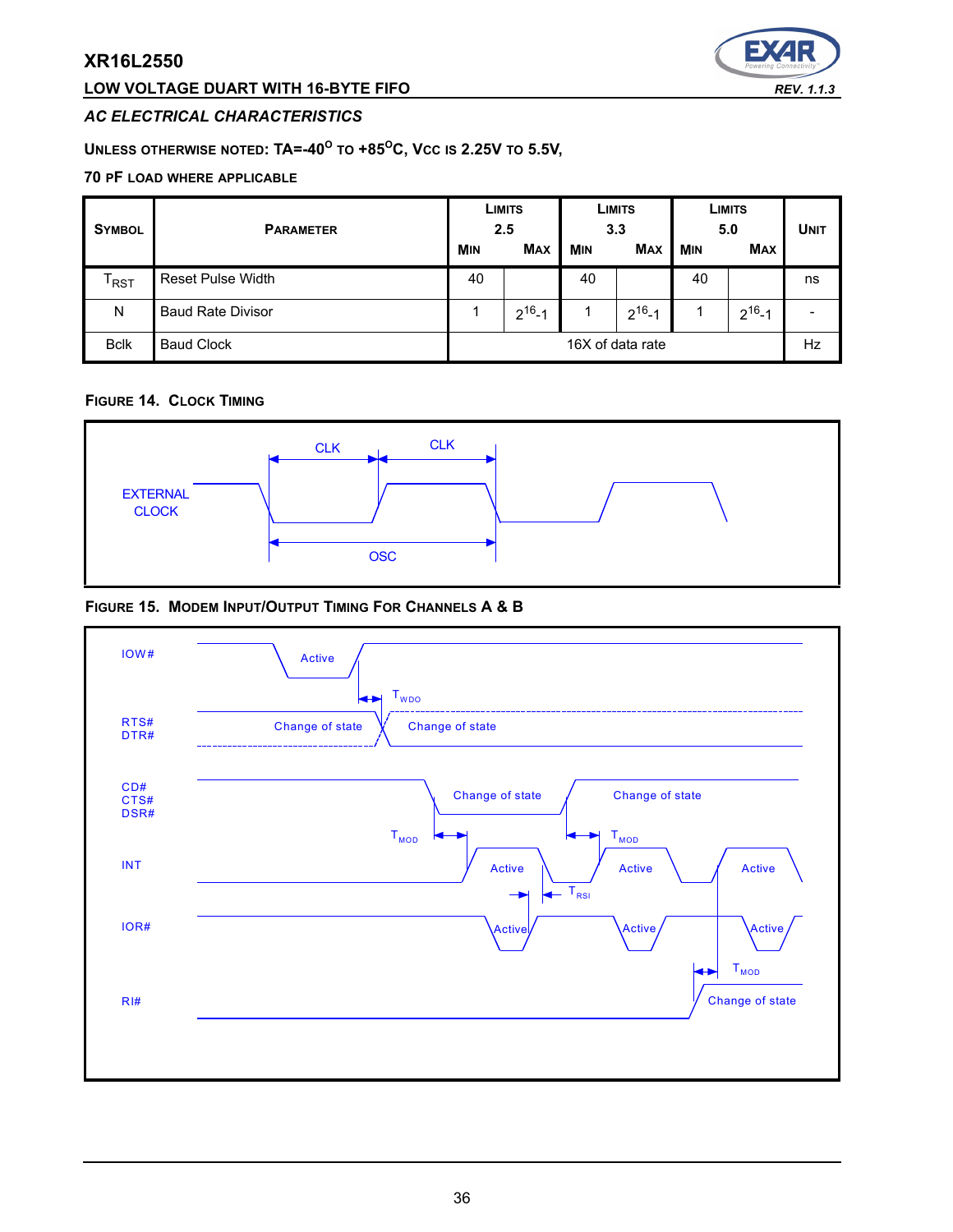

# *REV. 1.1.3* **LOW VOLTAGE DUART WITH 16-BYTE FIFO**

## **FIGURE 16. DATA BUS READ TIMING**



**FIGURE 17. DATA BUS WRITE TIMING**

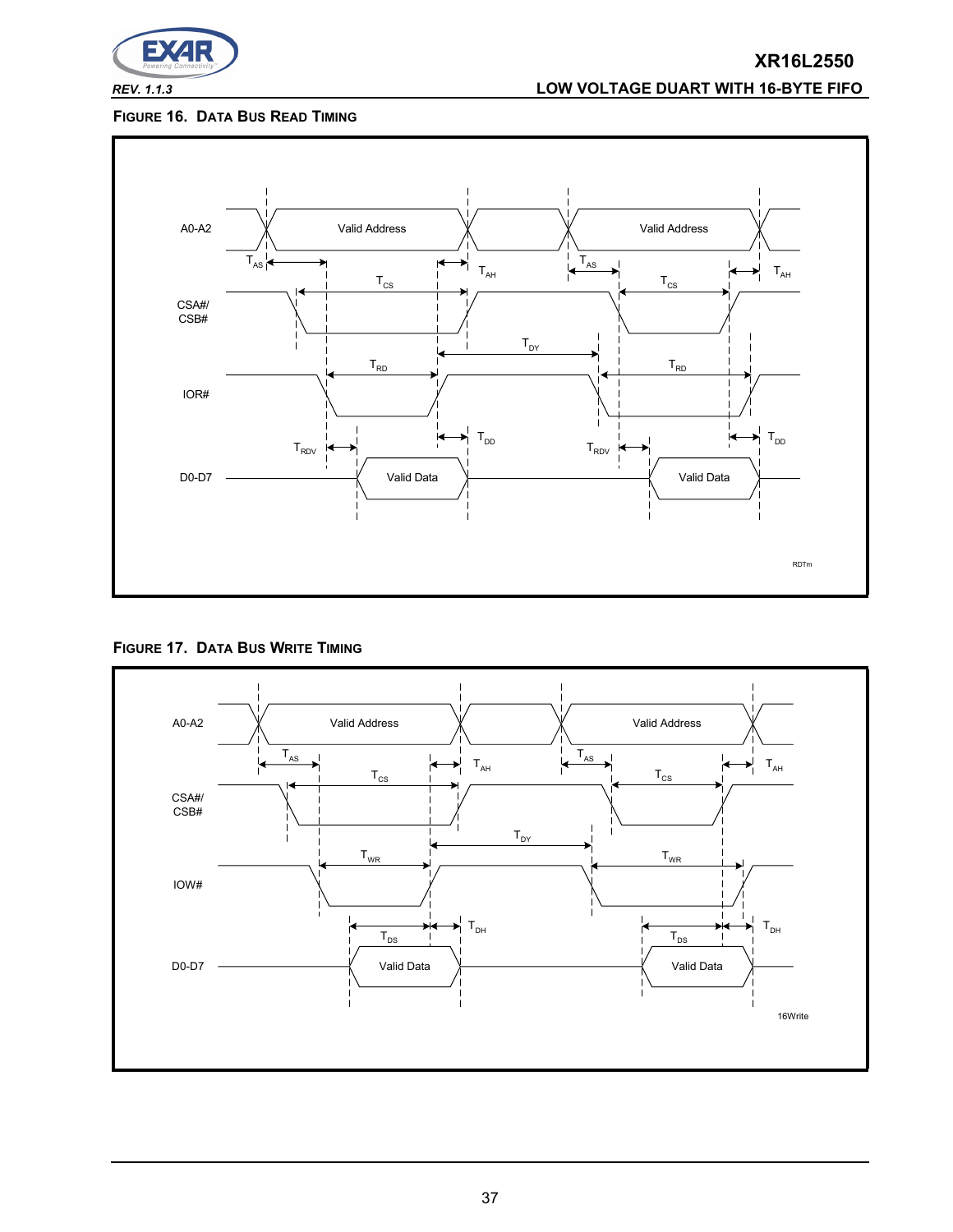



#### <span id="page-37-0"></span>**FIGURE 18. RECEIVE READY & INTERRUPT TIMING [NON-FIFO MODE] FOR CHANNELS A & B**

**FIGURE 19. TRANSMIT READY & INTERRUPT TIMING [NON-FIFO MODE] FOR CHANNELS A & B**

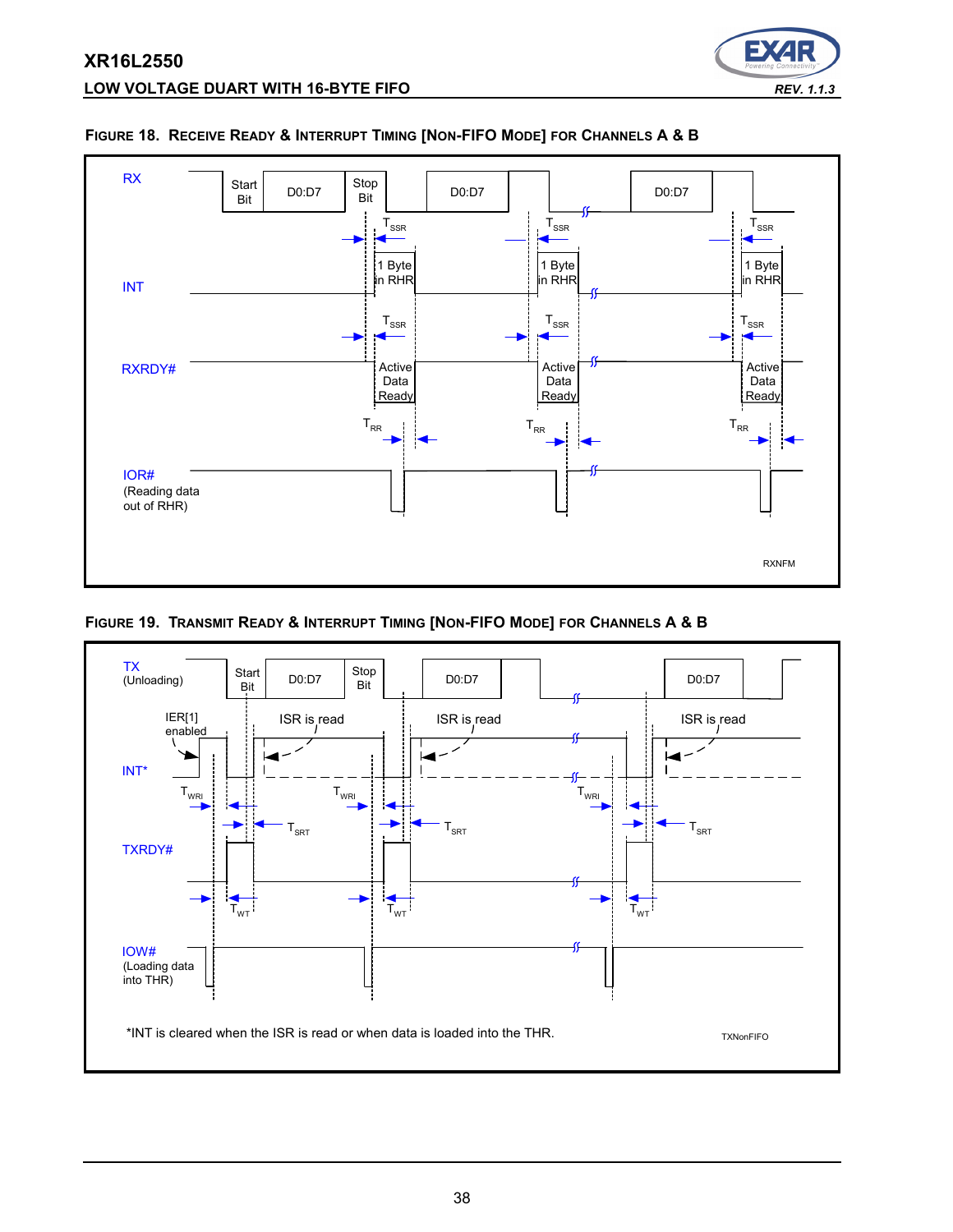





**FIGURE 21. RECEIVE READY & INTERRUPT TIMING [FIFO MODE, DMA ENABLED] FOR CHANNELS A & B**

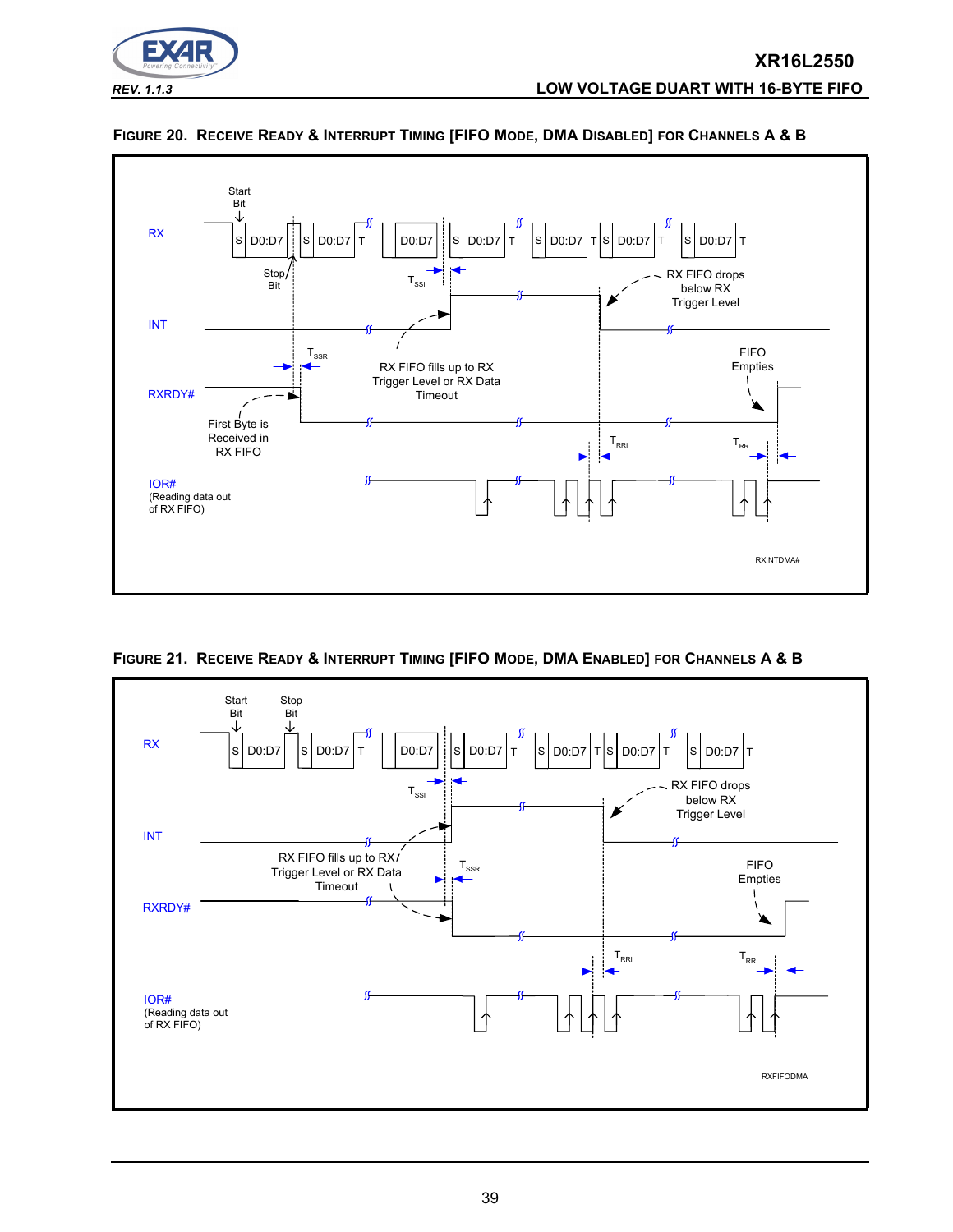



#### **FIGURE 22. TRANSMIT READY & INTERRUPT TIMING [FIFO MODE, DMA MODE DISABLED] FOR CHANNELS A & B**

#### <span id="page-39-0"></span>**FIGURE 23. TRANSMIT READY & INTERRUPT TIMING [FIFO MODE, DMA MODE ENABLED] FOR CHANNELS A & B**

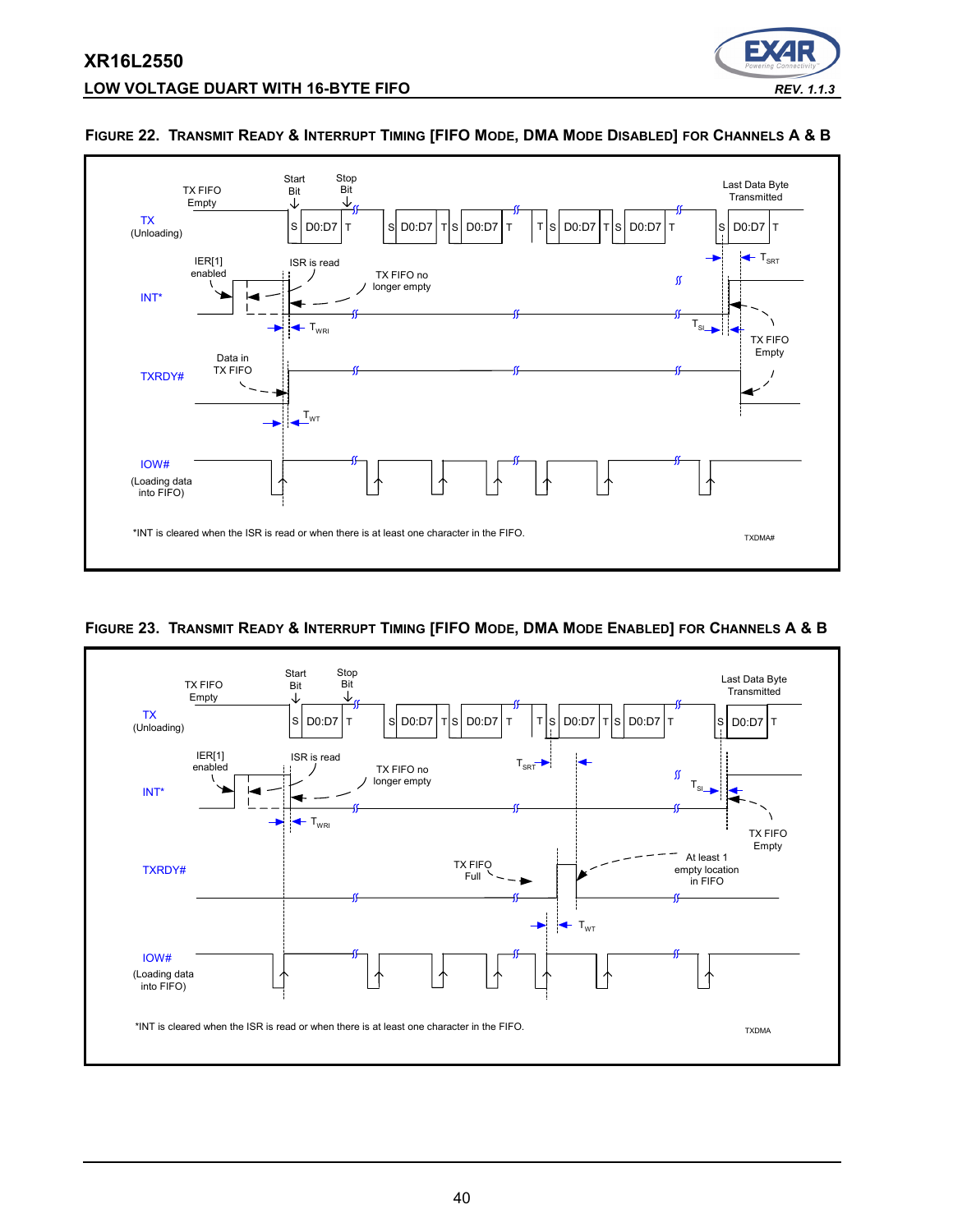



# **PACKAGE DIMENSIONS (48 PIN TQFP - 7 X 7 X 1 mm)**

*Note: The control dimension is the millimeter column*

|                |                   | <b>INCHES</b> | <b>MILLIMETERS</b> |             |  |
|----------------|-------------------|---------------|--------------------|-------------|--|
| <b>SYMBOL</b>  | <b>MIN</b>        | <b>MAX</b>    | <b>MIN</b>         | <b>MAX</b>  |  |
| A              | 0.039             | 0.047         | 1.00               | 1.20        |  |
| A <sub>1</sub> | 0.002             | 0.006         | 0.05               | 0.15        |  |
| A2             | 0.037             | 0.041         | 0.95               | 1.05        |  |
| B              | 0.007             | 0.011         | 0.17               | 0.27        |  |
| C              | 0.004             | 0.008         | 0.09               | 0.20        |  |
| D              | 0.346             | 0.362         | 8.80               | 9.20        |  |
| D1             | 0.272             | 0.280         | 6.90               | 7.10        |  |
| e              | 0.020 BSC         |               |                    | 0.50 BSC    |  |
| L              | 0.018             | 0.030         | 0.45               | 0.75        |  |
| $\alpha$       | 0°<br>$7^{\circ}$ |               | 0°                 | $7^{\circ}$ |  |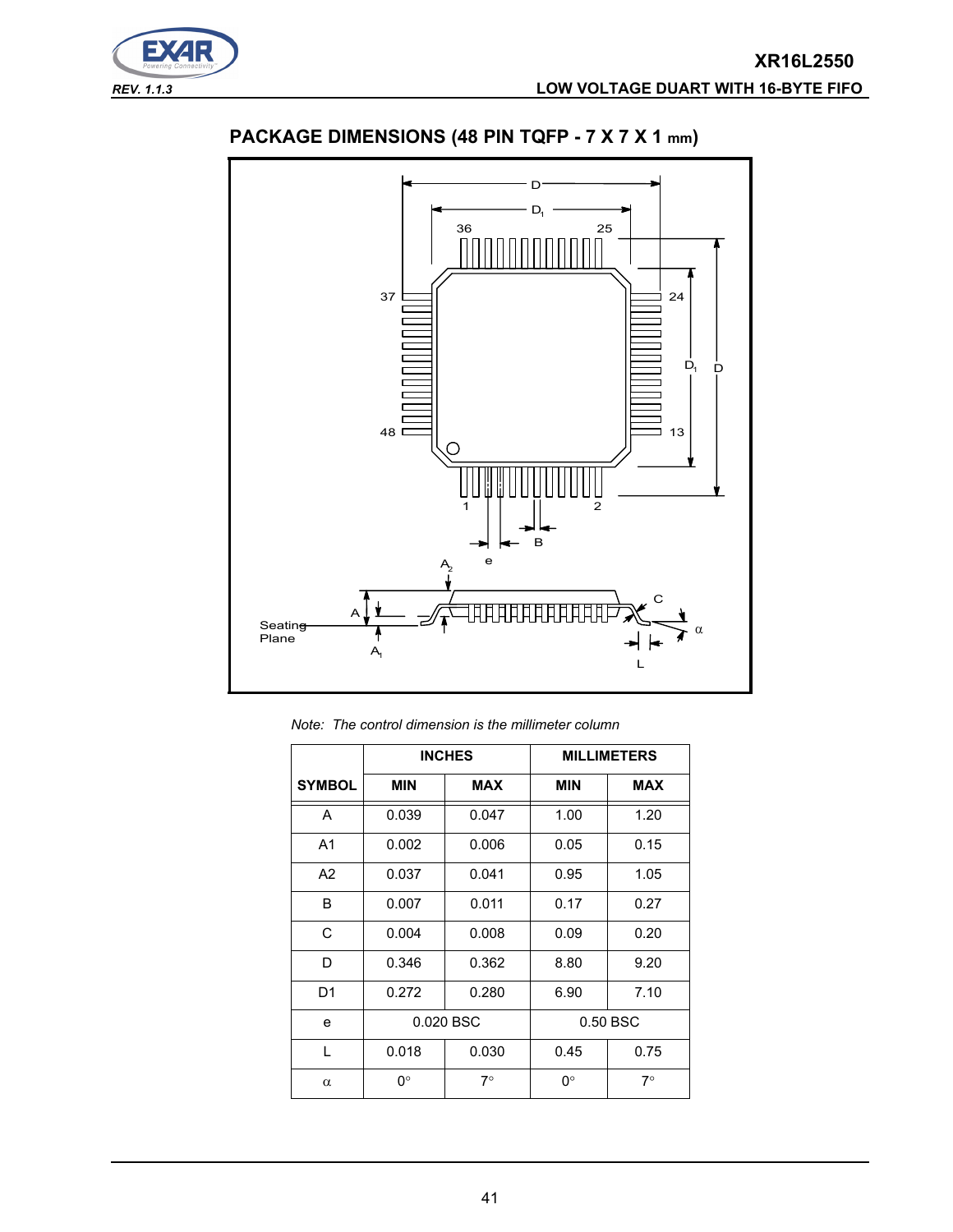

# **PACKAGE DIMENSIONS (44 PIN PLCC)**



| Note: The control dimension is the millimeter column |  |  |  |  |  |  |
|------------------------------------------------------|--|--|--|--|--|--|
|------------------------------------------------------|--|--|--|--|--|--|

|                |                          | <b>INCHES</b> | <b>MILLIMETERS</b> |            |  |
|----------------|--------------------------|---------------|--------------------|------------|--|
| <b>SYMBOL</b>  | <b>MIN</b><br><b>MAX</b> |               | <b>MIN</b>         | <b>MAX</b> |  |
| A              | 0.165                    | 0.180         | 4.19               | 4.57       |  |
| A <sub>1</sub> | 0.090                    | 0.120         | 2.29               | 3.05       |  |
| A <sub>2</sub> | 0.020                    |               | 0.51               |            |  |
| B              | 0.013                    | 0.021         | 0.33               | 0.53       |  |
| $B_1$          | 0.026                    | 0.032         | 0.66               | 0.81       |  |
| C              | 0.008                    | 0.013         | 0.19               |            |  |
| D              | 0.685                    | 0.695         | 17.40              | 17.65      |  |
| D <sub>1</sub> | 0.650                    | 0.656         | 16.51              | 16.66      |  |
| $D_2$          | 0.590                    | 0.630         | 14.99              | 16.00      |  |
| $D_3$          | 0.500 typ.               |               | 12.70 typ.         |            |  |
| e              | 0.050 BSC                |               | 1.27 BSC           |            |  |
| $H_1$          | 0.042                    | 0.056         | 1.07               | 1.42       |  |
| H <sub>2</sub> | 0.042                    | 0.048         | 1.07               | 1.22       |  |
| R              | 0.025                    | 0.045         | 0.64               | 1.14       |  |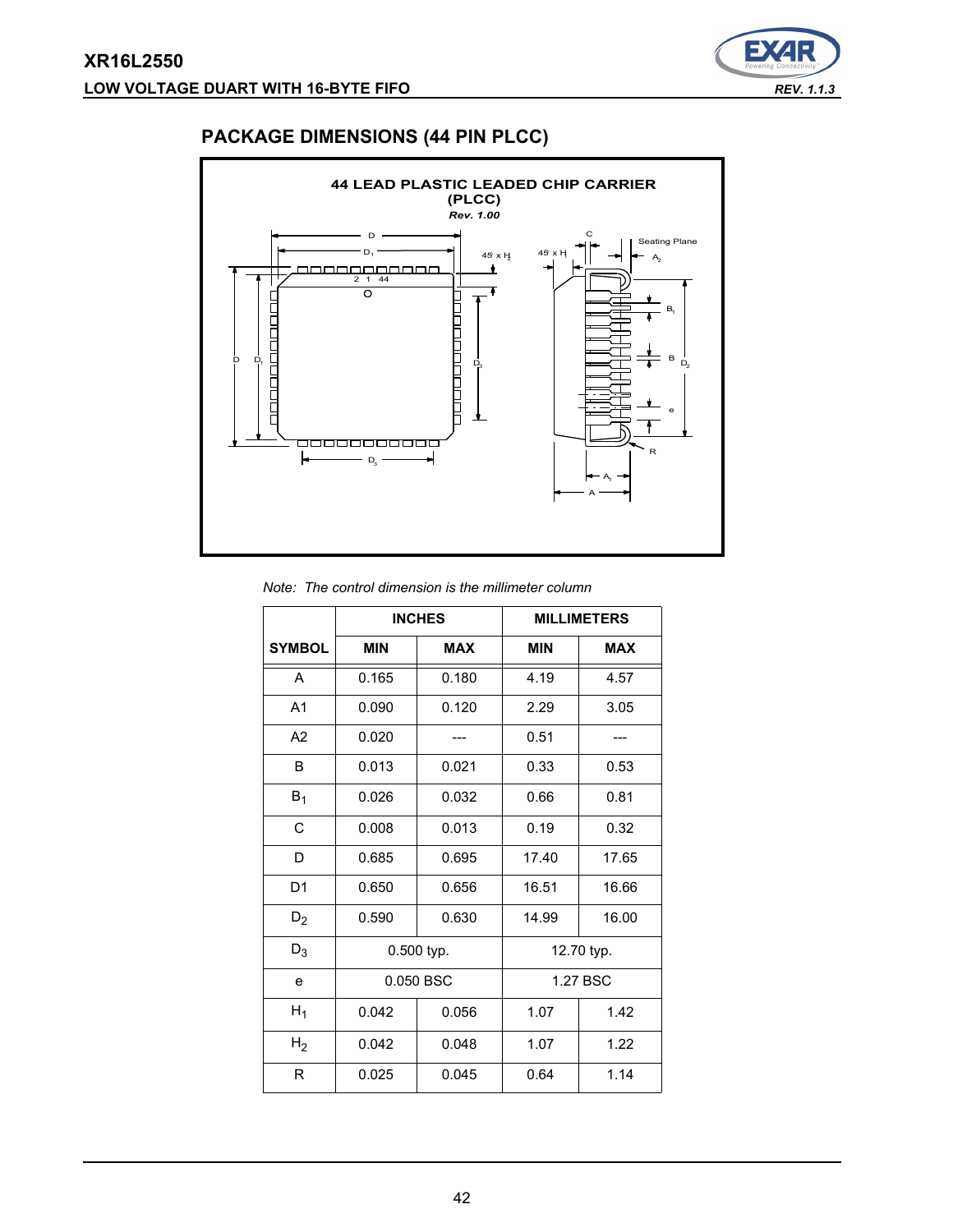

# **PACKAGE DIMENSIONS (32 PIN QFN - 5 X 5 X 0.9 mm)**



*Note: The control dimension is in millimeter.*

|                |                          | <b>INCHES</b> | <b>MILLIMETERS</b> |            |  |
|----------------|--------------------------|---------------|--------------------|------------|--|
| <b>SYMBOL</b>  | <b>MIN</b><br><b>MAX</b> |               | <b>MIN</b>         | <b>MAX</b> |  |
| A              | 0.031                    | 0.039         | 0.80               | 1.00       |  |
| A <sub>1</sub> | 0.000                    | 0.002         | 0.00               | 0.05       |  |
| A <sub>3</sub> | 0.006                    | 0.010         | 0.15               | 0.25       |  |
| D              | 0.193<br>0.201           |               | 4.90               | 5.10       |  |
| D2             | 0.138                    | 0.150         | 3.50               | 3.80       |  |
| b              | 0.007                    | 0.012         | 0.18               | 0.30       |  |
| e              | 0.0197 BSC               |               |                    | 0.50 BSC   |  |
| L              | 0.012                    | 0.020         | 0.35               | 0.45       |  |
| k              | 0.008                    |               | 0.20               |            |  |